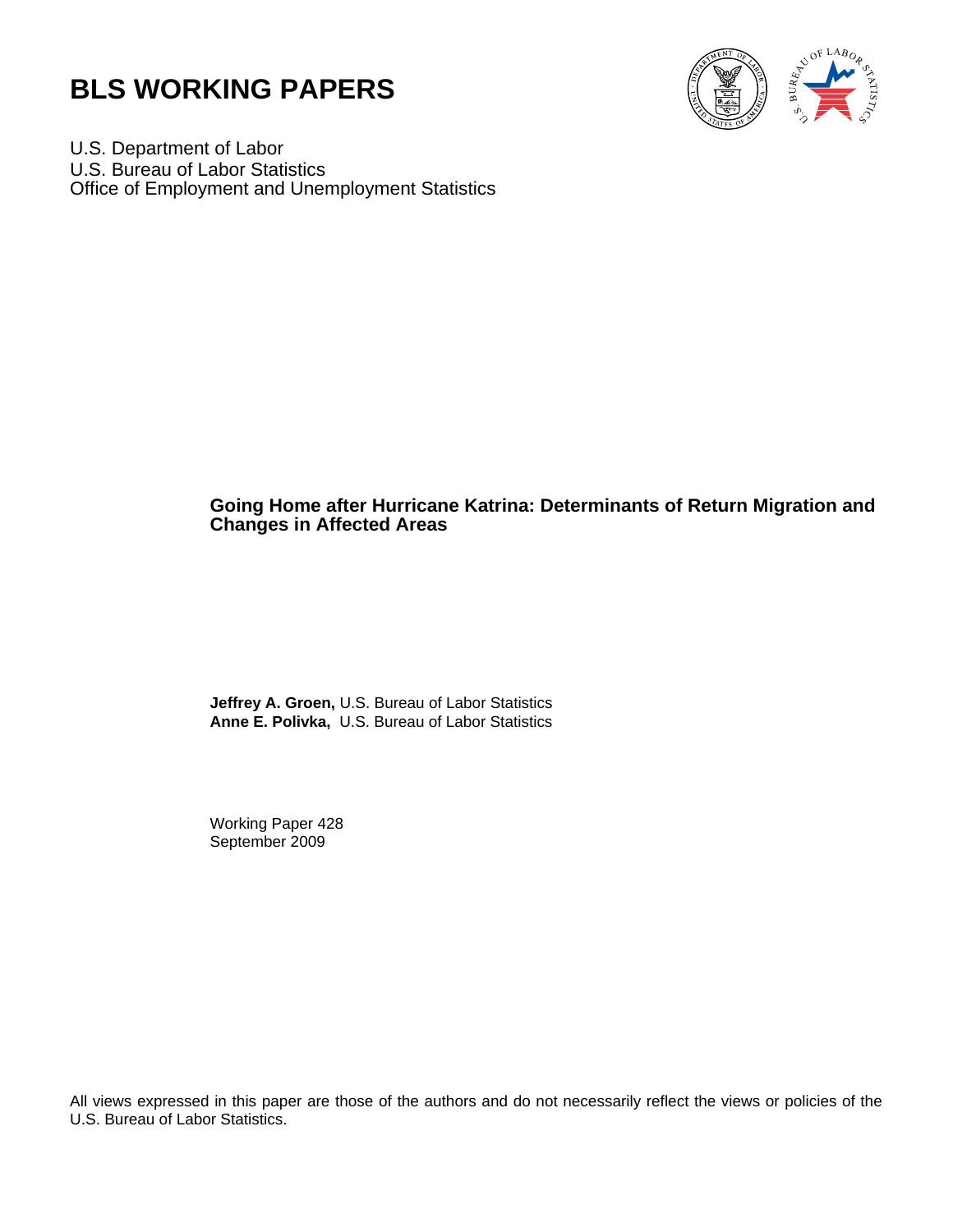# **Going Home after Hurricane Katrina: Determinants of Return Migration and Changes in Affected Areas \***

Jeffrey A. Groen Bureau of Labor Statistics 2 Massachusetts Ave. NE, Suite 4945 Washington, DC 20212 E-mail: Groen.Jeffrey@bls.gov

Anne E. Polivka Bureau of Labor Statistics 2 Massachusetts Ave. NE, Suite 4945 Washington, DC 20212 E-mail: Polivka.Anne@bls.gov

September 8, 2009

# **Abstract**

This paper examines the decision of Hurricane Katrina evacuees to return to their pre-Katrina areas and documents how the composition of the Katrina-affected region changed over time. Using data from the Current Population Survey, we show that an evacuee's age and the severity of damage in an evacuee's county of origin are important determinants of whether an evacuee returned during the first year after the storm. Blacks were less likely to return than whites, but this difference is primarily related to the geographical pattern of storm damage rather than to race per se. The difference between the composition of evacuees who returned and the composition of evacuees who did not return is the primary force behind changes in the composition of the affected areas in the first two years after the storm. Katrina is associated with substantial shifts in the racial composition of the affected areas (namely a decrease in the percentage of residents who are black) and an increasing presence of Hispanics. Katrina is also associated with an increase in the percentage of older residents, a decrease in the percentage of residents with low income/education, and an increase in the percentage of residents with high income/education.

\* We are grateful to Alison Aughinbaugh, Joel Elvery, Mark Loewenstein, Allison Plyer, two anonymous referees, and seminar participants at the University of Maryland, the University of Michigan, the Brookings Institution, the Bureau of Labor Statistics, the 2007 annual meeting of the Society of Labor Economists, the 2007 annual meeting of the Southern Economic Association, and the 2008 annual meeting of the Population Association of America for useful comments. We thank Narayan Sastry for providing data from the Displaced New Orleans Residents Pilot Study. The views expressed in this paper are solely those of the authors and do not reflect the views of the Bureau of Labor Statistics. An abridged version of this paper is forthcoming in *Demography.*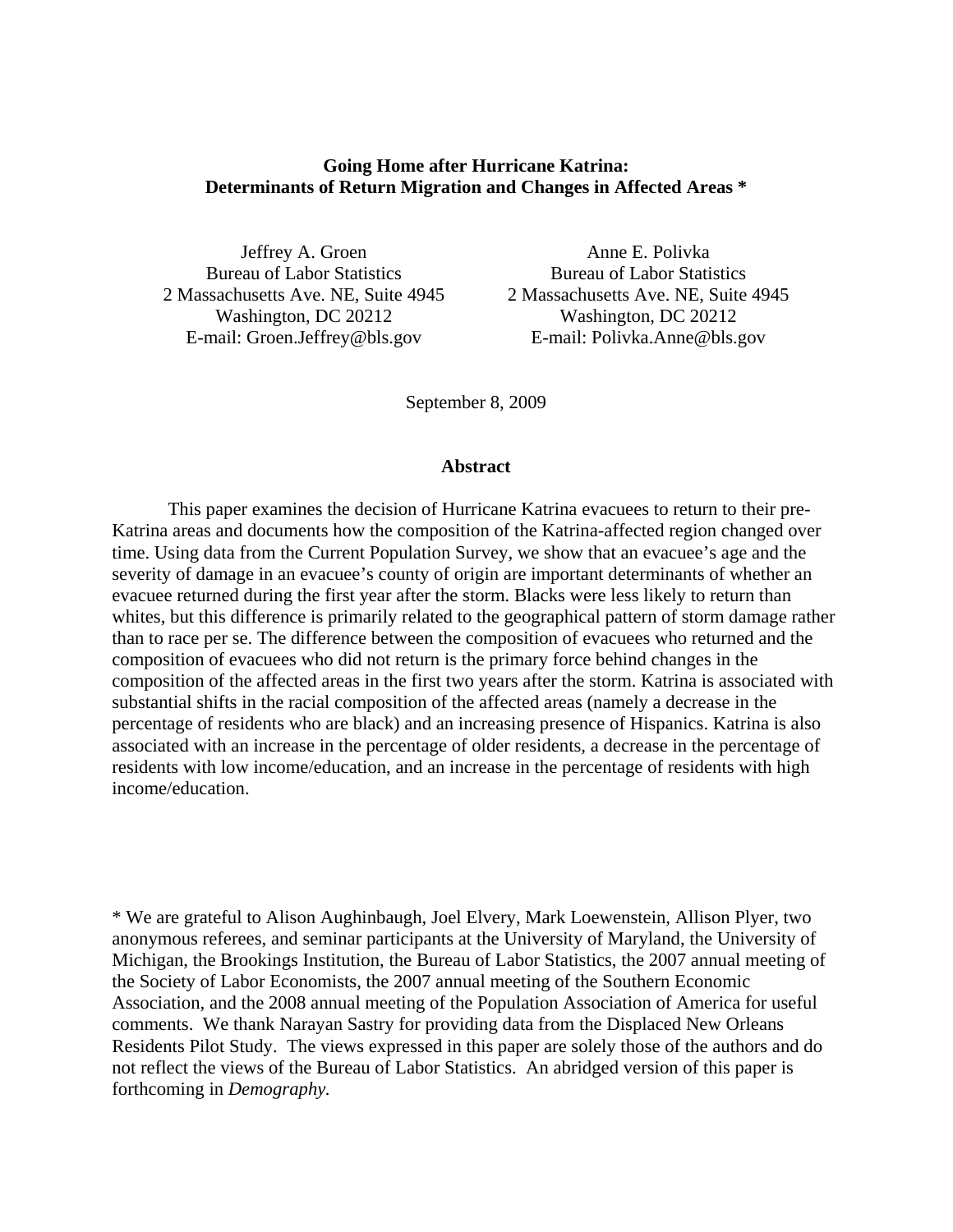# **1. Introduction**

Hurricane Katrina, which struck the Gulf Coast in August 2005, has had lasting and farreaching effects. Katrina caused massive flooding in the city of New Orleans and catastrophic damage along the Gulf coasts of Louisiana, Mississippi, and Alabama. Before making landfall and in its wake, Katrina caused one of the largest and most abrupt relocations of people in U.S. history, as approximately 1.5 million people aged 16 years and older evacuated from their homes (Groen and Polivka 2008a). Katrina was responsible for an estimated \$96 billion worth of property damage (The White House 2006) and more than 1,800 deaths (Knabb, Rhome, and Brown 2005), making it the costliest and one of the deadliest hurricanes to ever strike the United States.

The sheer magnitude of the physical destruction and evacuation makes the effects of Katrina worth studying. Analyzing these effects is also important for the study of disasters more generally. Disaster research has long acknowledged that natural disasters evolve into social disasters based on the interaction of individuals and social structures with natural events (Fothergill, Maestas, and Darlington 1999; Fritz 1961; Kreps 1984; Quarantelli and Dynes 1977). Studies of previous disasters have found that socio-economic status and being a member of a minority group are significant predictors of individuals suffering severe physical and psychological impacts (Bolin and Stanford 1998; Fothergill et al. 1999; Peacock and Girard 1997). Disaster research has also documented that socio-economic status plays an important role during the recovery from a disaster—with more advantaged groups being able to recover more quickly and more completely (Bolin and Bolton 1986; Peacock, Morrow, and Gladwin 1997) and that disasters tend to increase the concentration of poorer, more socially disadvantaged populations on less-desirable land (Girard and Peacock 1997; Pais and Elliott 2008).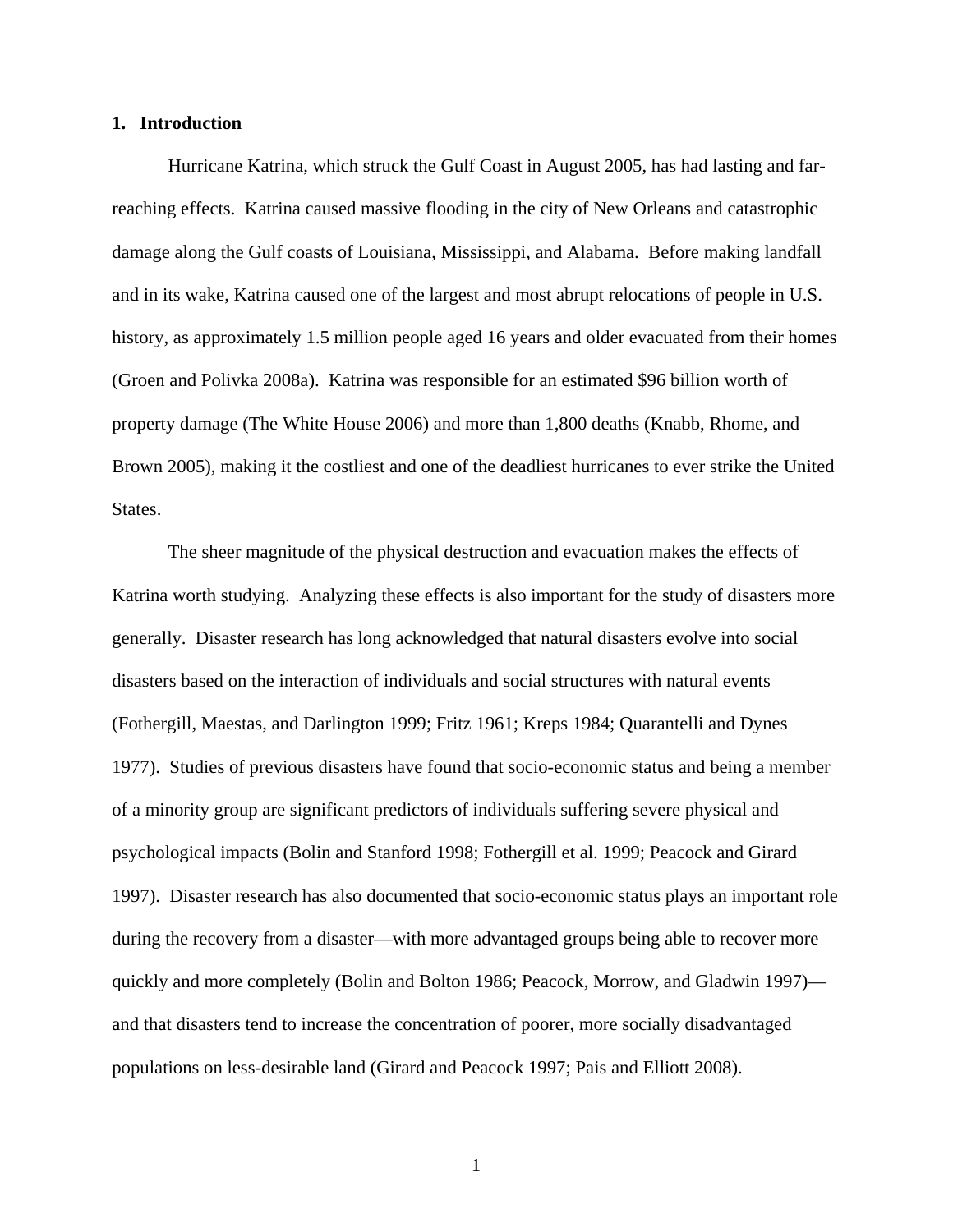An understudied aspect of disasters is the analysis of who returns to an area after evacuating. Given the scale of the evacuation both before and after Katrina, analysis of return migration is crucial to understanding the impact of the storm on the well-being of evacuees and on the social and economic structure of areas affected by the storm. Evacuees who decide not to return have the opportunity to restart their lives in new areas, but they may find themselves in unfamiliar labor markets and may have lost potentially important social networks and support structures. At the same time as evacuees are deciding whether to return, individuals who never lived in the affected areas may decide to migrate to these areas. The decisions of evacuees and potential in-migrants influence the demographic composition of the storm-affected areas and thus may change community priorities and the cultural milieu of these areas.

This paper examines the decision of evacuees to return to their pre-Katrina areas (through October 2006) and documents how the composition of the Katrina-affected region changed over time (through November 2007). Our empirical analysis has two primary components. First, we investigate the roles of demographic characteristics (such as age, race, and education), public and private services, home ownership, and hurricane damage in the decision of evacuees to return. Second, we examine the characteristics of the entire resident population before and after the storm, in terms of demographic characteristics and family income.

Using data from the Current Population Survey, which is representative of all Katrina evacuees and contains information about evacuees' actual decisions to return, we show that age, homeownership, and the severity of damage in an evacuee's county of origin are important determinants of whether an evacuee returned. That older residents and homeowners are more likely to return is consistent with these individuals being more closely tied to an area and making decisions based on the relative cost of living in a particular area. We also show that blacks are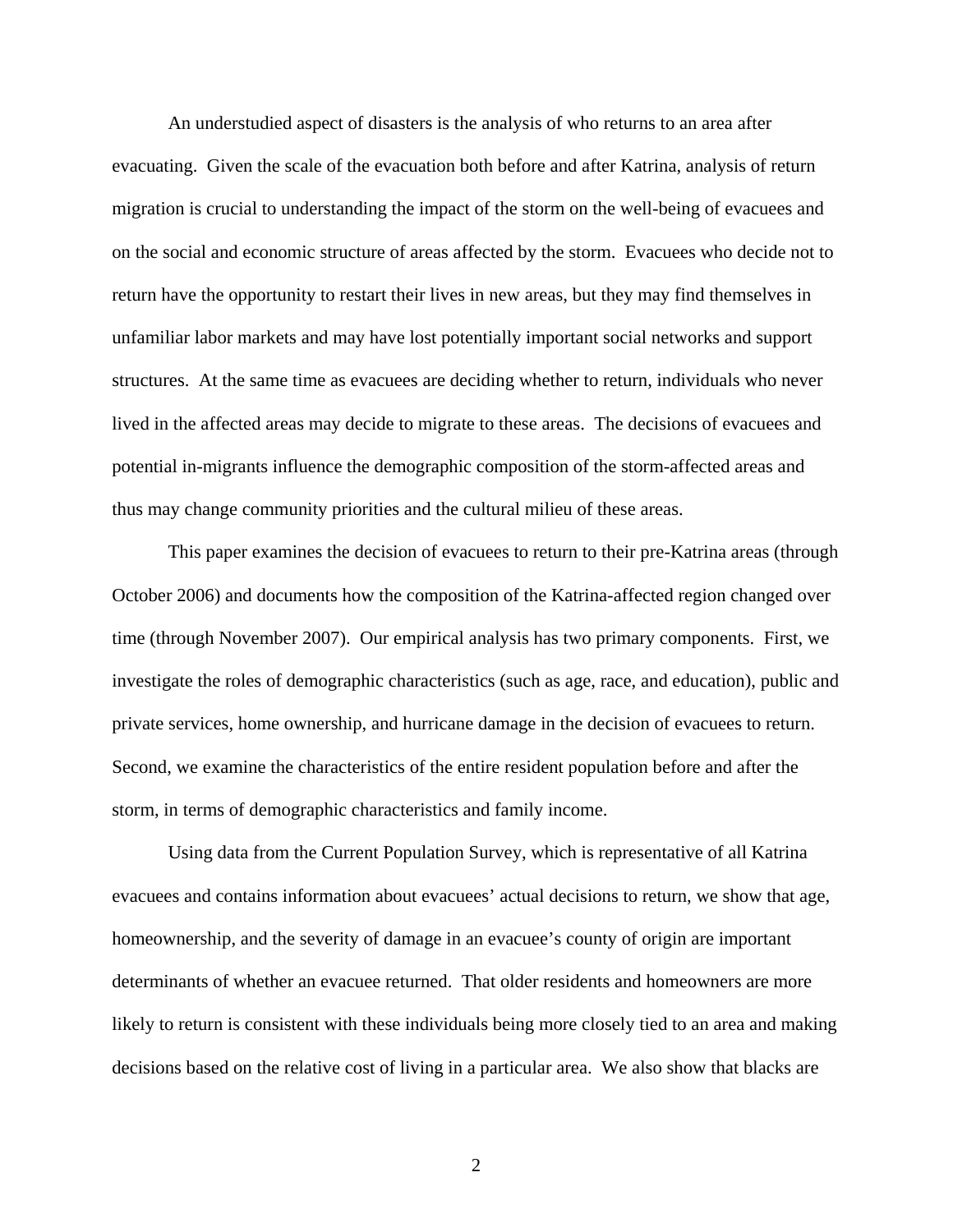less likely to return than whites, but this difference is primarily related to the geographical pattern of storm damage rather than to race per se.

We show that the difference between the composition of evacuees who returned and the composition of evacuees who did not return is the primary force behind changes in the composition of the affected areas in the first two years after Katrina. Katrina is associated with substantial shifts in the racial composition of the affected areas (namely a decrease in the percentage of residents who are black) and an increasing presence of Hispanics. Katrina is also associated with an increase in the percentage of older residents, a decrease in the percentage of residents with low income/education, and an increase in the percentage of residents with high income/education. These changes are generally larger for the high-damage areas than for the entire affected area, which is consistent with the magnitude of population shifts induced by the storm.

The remainder of the paper proceeds as follows. The next section outlines a conceptual framework for understanding the decision of evacuees to return to their pre-Katrina areas and the potential role for various factors in that decision. Section 3 describes the data from the Current Population Survey that is the basis for our empirical analysis. Section 4 examines the pattern of evacuation rates by geographic area and demographic characteristics. Section 5 examines the roles of demographic characteristics, public and private services, home ownership, and hurricane damage in the decision of evacuees to return. Section 6 examines how the composition of the entire resident population of the Katrina-affected areas changed over time in terms of demographic characteristics and the distribution of family income. Section 7 discusses the longer-term prospects of the storm-affected areas and how individuals' decision to return (or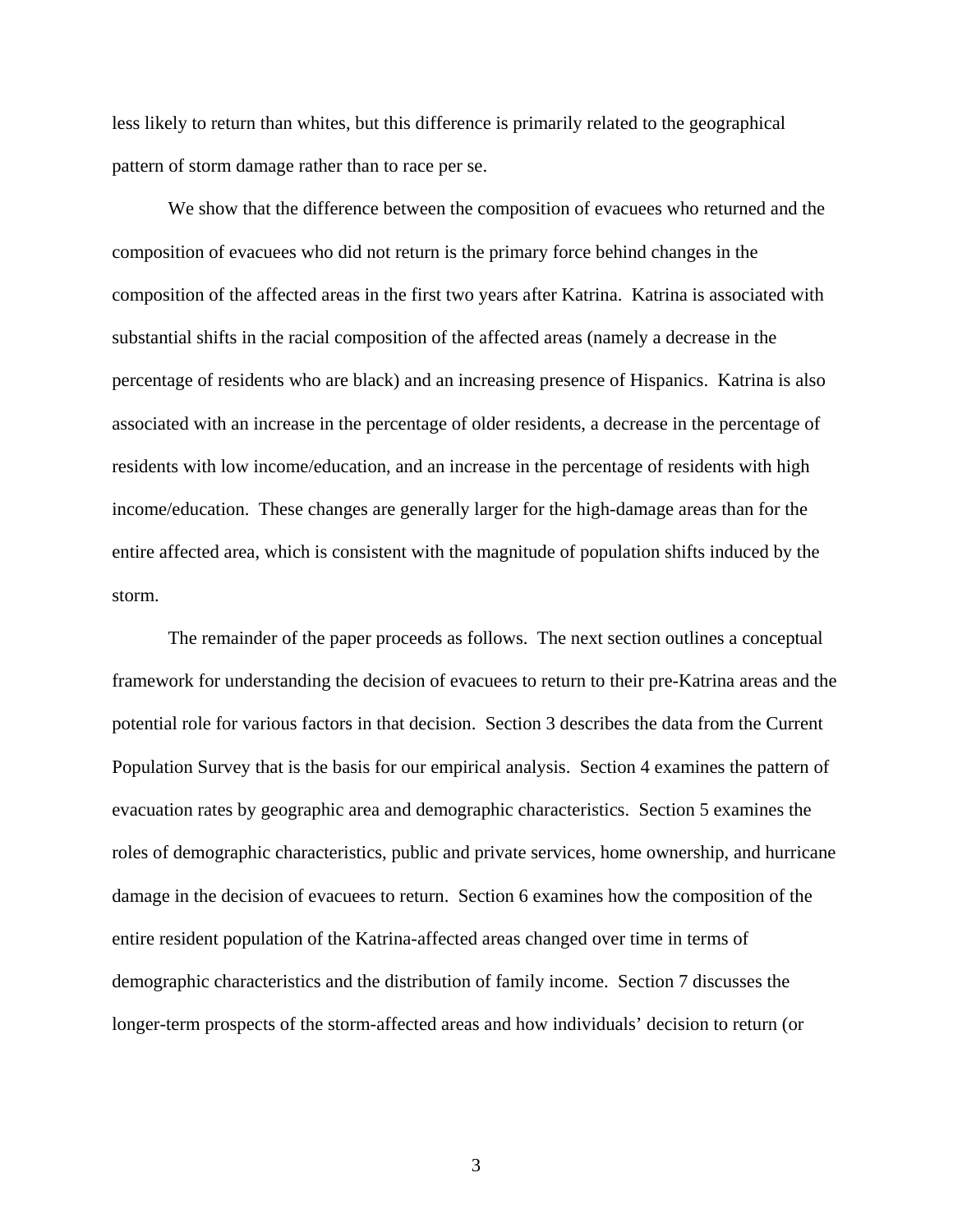newly migrate) to these areas may affect these prospects. Section 8 summarizes our main findings.

# **2. Conceptual Framework**

Despite the attention paid to many aspects of Katrina's aftermath (e.g., Frey and Singer 2006; Frey, Singer, and Park 2007; Liu and Plyer 2008), there have been only a few studies of the decision of individuals to return to the areas from which they evacuated. Furthermore, these studies have concentrated on single aspects that might influence the decision to return, such as an individual's assessment of the risk of a hurricane striking an area (Baker et al. forthcoming), race and class (Elliott and Pais 2006), and the effect of the storm on an individual's ties to an area (Paxson and Rouse 2008) or sense of place (Falk, Hunt, and Hunt 2006). By contrast, in this paper we take a more comprehensive approach to the decision of evacuees to return.

Moreover, the dataset used in our empirical analysis consists of a representative sample of evacuees from all geographic areas affected by the storm and information on whether these evacuees actually did or did not return to the areas from which they evacuated. Previous analysis have been based on evacuees' intentions to return (e.g., Landry et al. 2007) or have been restricted to certain geographic areas or particular subpopulations (e.g., Paxson and Rouse 2008).

In order to motivate the empirical work that follows, we present a simple conceptual model that includes a variety of factors that might influence the decision to return. This model draws heavily on standard human-capital investment models of geographic mobility within the United States (Greenwood 1975, 1985) and of international migration (Borjas 1989) in which individuals decide whether to migrate based on the utility they would receive from living in each area. We expand and modify the standard model to account for several circumstances specific to Katrina evacuees. First, evacuees deciding whether to return migrated initially as part of a mass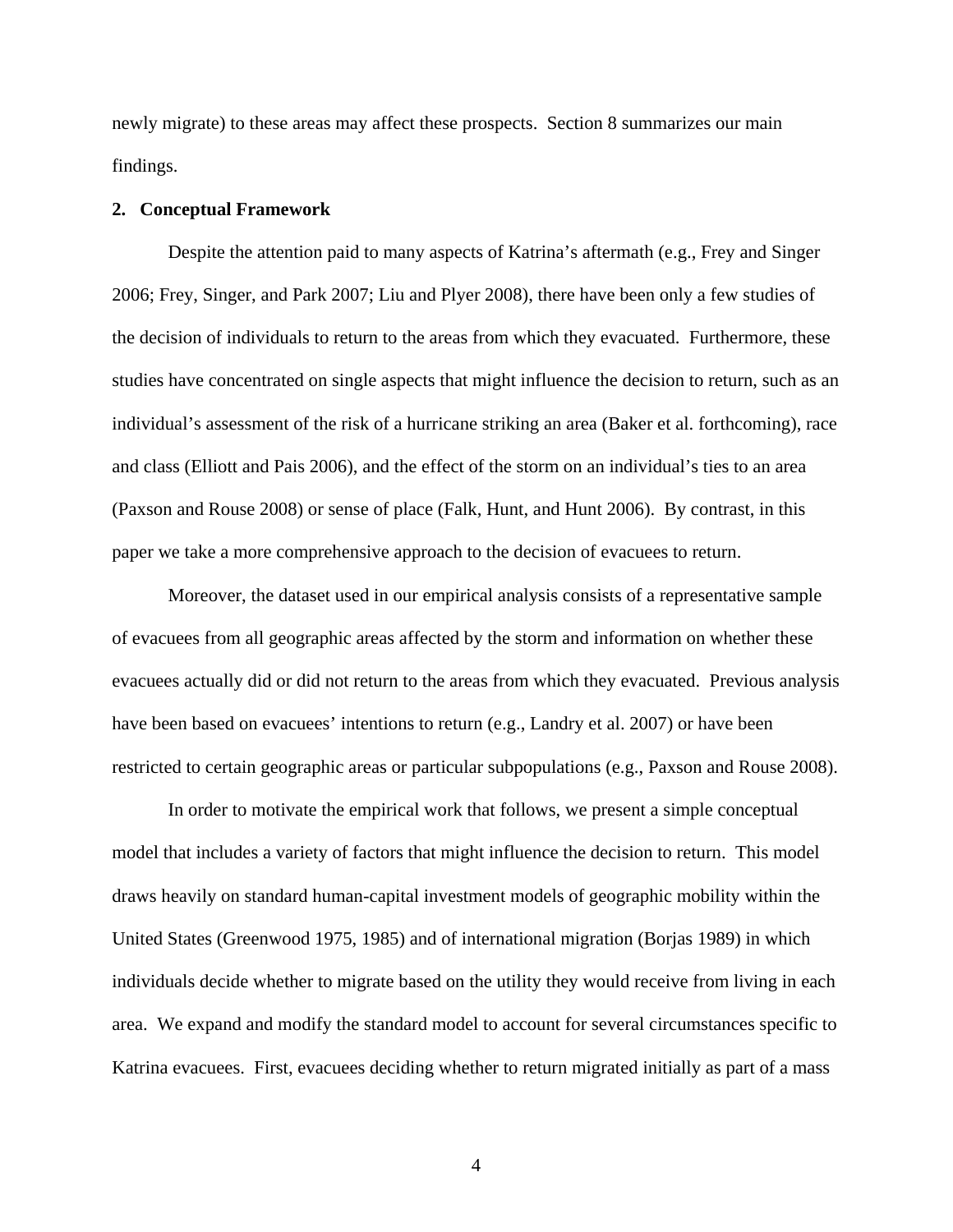evacuation rather than for career or personal reasons. Second, the storm destroyed many aspects of evacuees' lives that may have tied them to an area. Third, the financial cost an evacuee would bear to return to an area could be substantial if a great deal of rebuilding and clean-up is necessary. Finally, evacuees experienced a great deal of uncertainty about the regulatory environment in storm-damaged areas and questions about what type of communities would be allowed to exist.

We model the decision to return as a comparison of the utility that individuals expect to receive living in one area versus another. Let  $\sigma$  denote the location from which an individual evacuated (say, New Orleans) and *d* denote the area to which an individual migrated (say, Houston). Then an individual will return if her expected discounted utility of living in location *o* is greater than the sum of her expected discounted utility of living in location *d* and the cost of returning:

$$
\sum\nolimits_{t=1}^n U_{ot} / (1+r)^t > \sum\nolimits_{t=1}^n U_{dt} / (1+r)^t + c \,,
$$

where  $U_{at}$  represents the expected utility at time t of living in location  $o$ ,  $U_{at}$  represents the expected utility at time *t* of living in location *d* , *r* is the discount rate, and *c* is the full cost of returning (measured in utility units). Time runs from the period in which the decision is made  $(t = 1)$  to the expected end of life  $(t = n)$ .

The full cost of returning includes not only the direct expenses associated with moving back (e.g., cost of renting a U-Haul or hiring a moving company, food, lodging, and the opportunity cost of travel time) and the monetary costs of rebuilding or repairing the home (net of insurance payments and public assistance), but also the potentially huge time and monetary costs associated with the relocation process (e.g., dealing with contractors and local public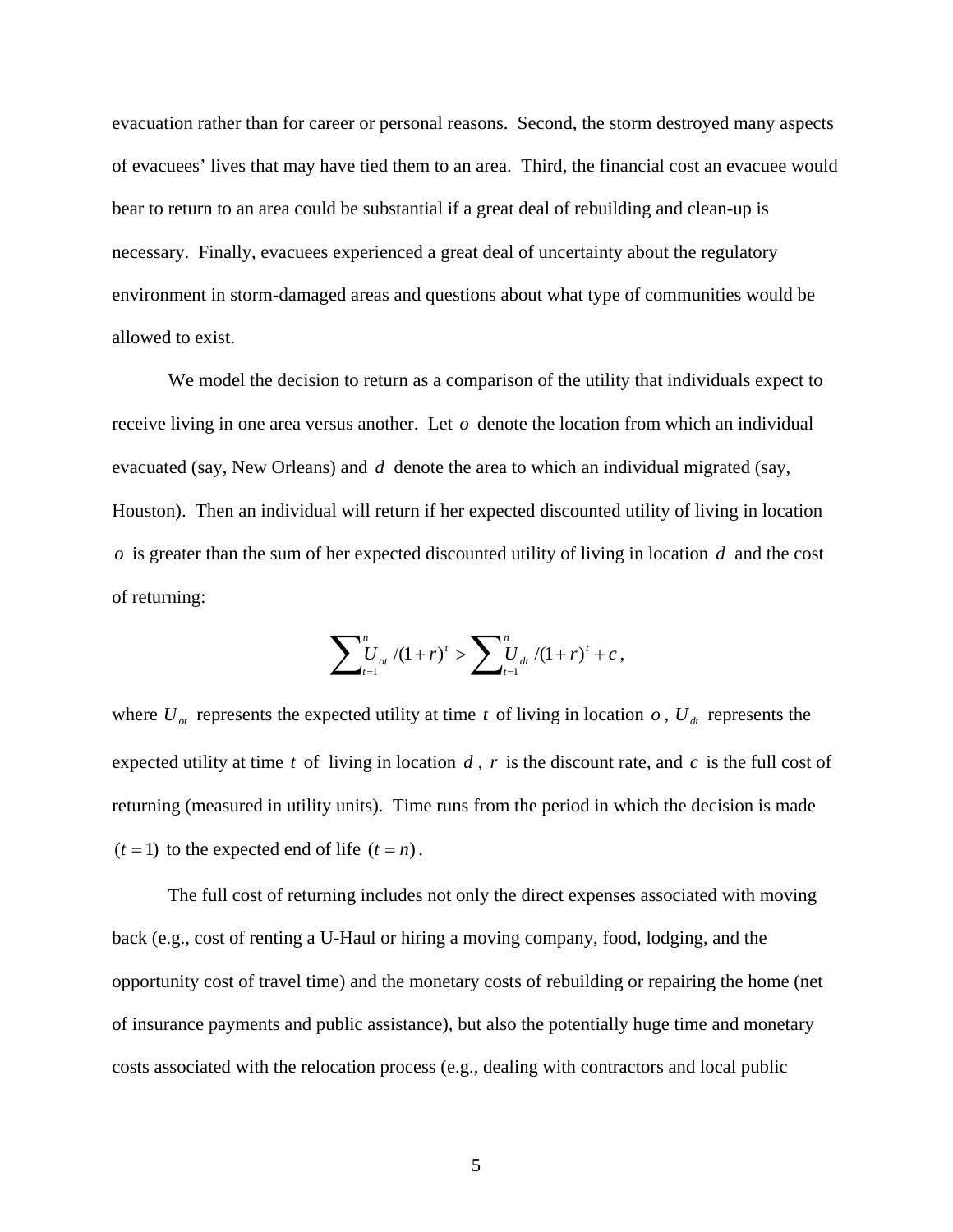officials from a distance). The "hassle" factor of rebuilding and moving back may be an important psychic cost as well. The consideration of returning costs is important because even if people would derive more utility living at the origin than the destination, the high cost of moving back may prevent them from doing so.

Factors that influence the expected utility of living in any given area include the amount of real income an individual can expect to receive, an individual's stock of location-specific capital associated with the area, the area's amenities, locally produced public and private services, and an individual's sense of place. In addition, factors that specifically influence the expected utility of living in an area directly affected by the storm include uncertainty in the regulatory environment and questions about the degree of storm protection that the government will provide in the future. In what follows, we briefly discuss each of these factors.<sup>1</sup>

# *Real Income*

 $\overline{a}$ 

In light of research on geographic mobility within the United States (Borjas, Bronars, and Trejo 1992; Greenwood 1975; Sjaastad 1962), we anticipate regional differences in average wages and relative wages of workers with various skill levels to heavily influence evacuees' decisions to return. However, because the evacuation was weather-related and widespread (including those in age groups for which both moving and employment are rare), the effect of such differences in wages is likely to be somewhat attenuated. The widespread nature of the evacuation also means that the focus on wages needs to be expanded to encompass other aspects of income, including transfer payments (e.g., Social Security benefits and welfare payments) and the likelihood that an individual with a certain skill level can obtain suitable employment in an

<sup>&</sup>lt;sup>1</sup> For simplicity the model considers the return decision in an individual context. A family's decision to return could be modeled using an aggregation of the individual utility (and returning costs) of all family members.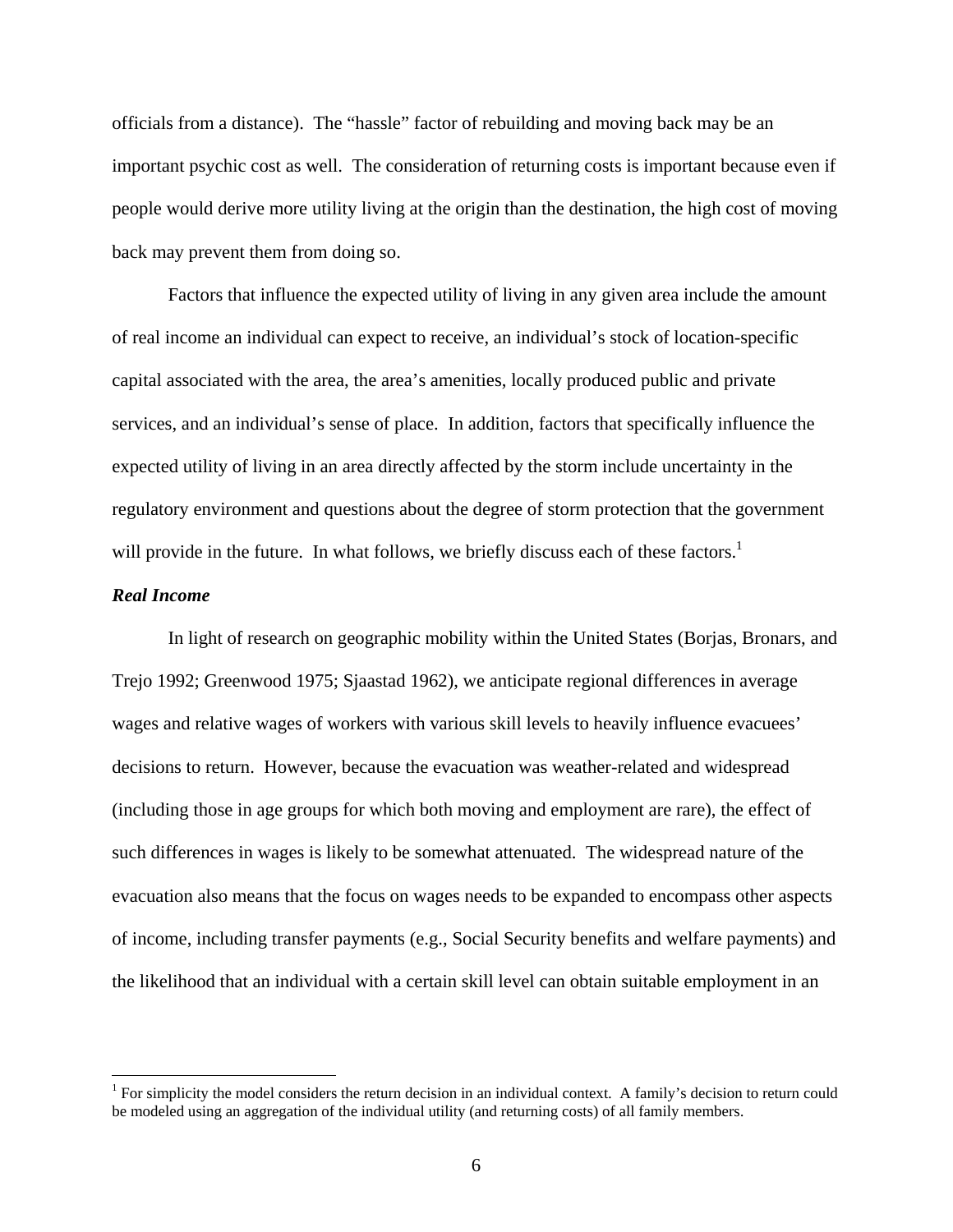area.<sup>2</sup> Finally, to account for regional differences in prices, the utility comparison is assumed to be based on real as opposed to nominal income. (Real income incorporates the purchasing power of a given level of nominal income in a given area.) For those receiving fixed transfer payments, differences in prices are the primary component of differences in expected income between places.

# *Location-Specific Capital*

Location-specific capital is a generic term for factors that "tie" someone to a particular place (DaVanzo and Morrison 1981; Paxson and Rouse 2008). This concept includes concrete assets and other features specific to a place that are more valuable to an individual in one location than in another, such as job seniority, an established clientele (as in the case of a doctor or carpenter), a license to practice a particular profession in a certain area, personal knowledge of an area, community ties, and social networks.

Ordinarily, location-specific capital would tend not to depreciate over time. However, Hurricane Katrina potentially destroyed a great deal of location-specific capital (Paxson and Rouse 2008). Consequently, an individual's decision to return depends on her stock of locationspecific capital before the storm, the degree to which that stock was destroyed by the storm, and the extent to which location-specific capital can be restored. The restoration of some types of location-specific capital, such as social networks, is influenced by the previous and concurrent behavior of others, in a manner that can be self-reinforcing. The larger proportion of an individual's social network that has already returned or is currently planning to return, the more attractive returning is to an individual who has not yet returned. Other types of location-specific capital will simply deteriorate the longer the individual is away from her pre-Katrina location. On the flip side, the amount of all types of location-specific capital associated with the area to

<sup>&</sup>lt;sup>2</sup> For an analysis of the effect of Katrina on the labor market outcomes of evacuees, see Groen and Polivka (2008b).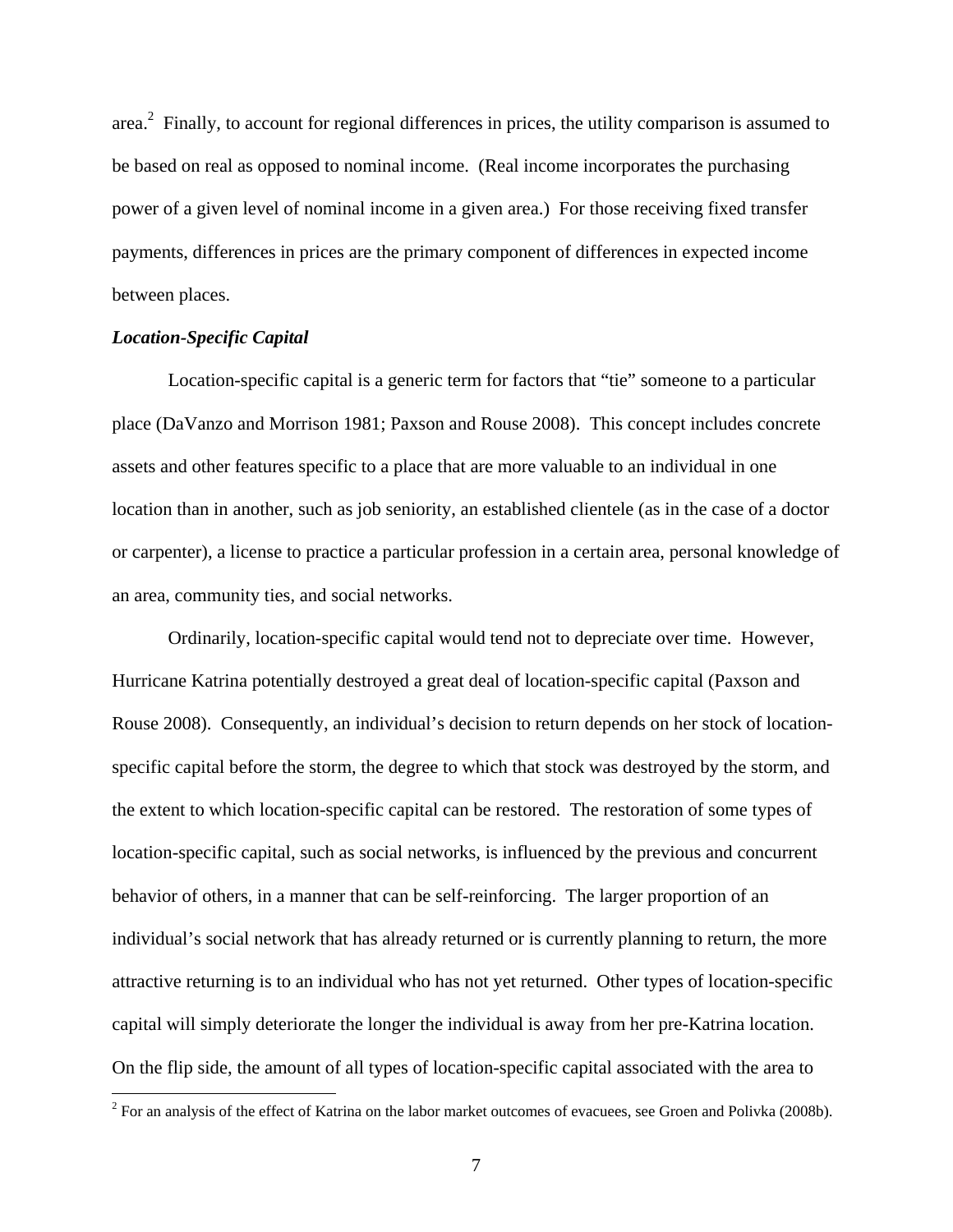which an individual relocated unambiguously increases with the length of time that she resides in that area.

#### *Amenities*

Amenities are positive attributes associated with a specific area that cannot be influenced by an individual (Roback 1982; Sjaastad 1962). Amenities include physical attributes such as temperature, air quality, and recreational opportunities. Amenities may also include goods and services that are differentially available across areas, such as restaurants, professional sports teams, and museums. Disamenities are negative attributes such as smog and crime. Having lived through Katrina, evacuees might consider a particular disamenity in their evaluation of where to live: the risk of another hurricane striking the area from which they evacuated (Baker et al. 2009).

# *Public and Private Services*

The quality and amount of locally provided government services can influence where individuals decide to live, especially within specific regions or labor markets. These services include schools, libraries, parks, the transportation infrastructure (including streets and public transportation), hospitals, and public safety (including police protection and protection from flooding). Similarly, the provision and dependability of privately provided services can influence the decisions of evacuees to return. Services such as electricity, phone connections, and retail-trade outlets (such as grocery stores) are available in most areas, but in the wake of Katrina these services were not available in many of the affected areas.

## *Sense of Place*

The term "sense of place" has been used by sociologists to explain why some blacks have moved back to the south (Falk 2004; Gieryn 2000; Hummon 1990). They define "place" as a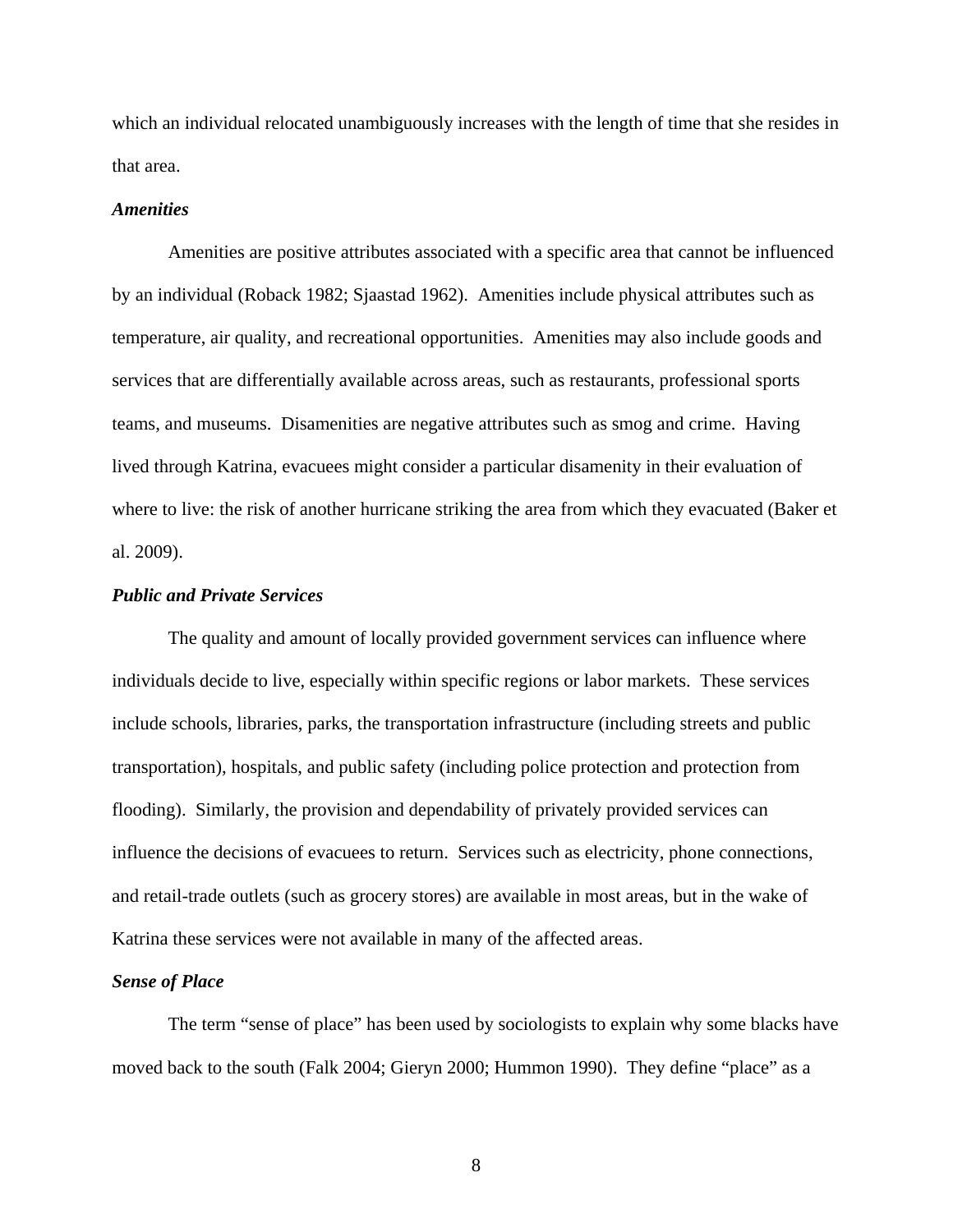geographical unit in which one's identity is "grounded" and further argue that people usually have a place-based identity of some kind. People are, for example, "Southerners," "New Yorkers," or "Texans"—even if they no longer reside in these areas. Much of the area affected by Hurricane Katrina, it could be argued, had a unique sense of place. The Gulf Coast and especially New Orleans have been known for a relaxed lifestyle. To the extent that evacuees are tied to their pre-Katrina areas by a sense of place and cannot reconstitute this elsewhere, they will want to return to these areas.<sup>3</sup>

# *Government Regulations, Storm Protection, and Rebuilding Funds*

Evacuees partially base their decision to return on the type of communities and housing structures they can anticipate living in after the storm, and on the future risk of storm damage in a particular community. In turn, these factors, particularly for homeowners from heavily damaged areas, depend on government regulations about whether and how residences can be rebuilt, the existence of accurate information about the potential flood risk of residing in an area subject to flooding, and (for those with incomplete homeowners insurance and lower levels of wealth) the amount of government funds they can expect to receive to rebuild.

In the wake of Katrina, uncertainty on all of these dimensions was widespread. Updated flood-hazard maps (which affect elevation standards as well as insurance requirements) were not issued for any areas until early 2008 (although the Federal Emergency Management Agency [FEMA] did release elevation advisories starting in April 2006).<sup>4</sup> State-funded programs in Louisiana and Mississippi designed to provide homeowners with financial assistance to rebuild were plagued by complicated applications, policy changes, and low payout rates (Norcross and

 $3$  Chamlee-Wright and Storr (forthcoming) emphasize the role of sense of place as a reason for returning to the Ninth Ward of New Orleans. In qualitative interviews, returning residents suggested that the characteristics of New Orleans and their Ninth Ward neighborhoods, when taken together, could not be found or replicated elsewhere. <sup>4</sup> FEMA's "Hurricane Season 2008 State Fact Sheets" for Louisiana and Mississippi

<sup>(</sup>http://www.floodsmart.gov/floodsmart/pages/media\_resources.jsp; accessed September 9, 2008).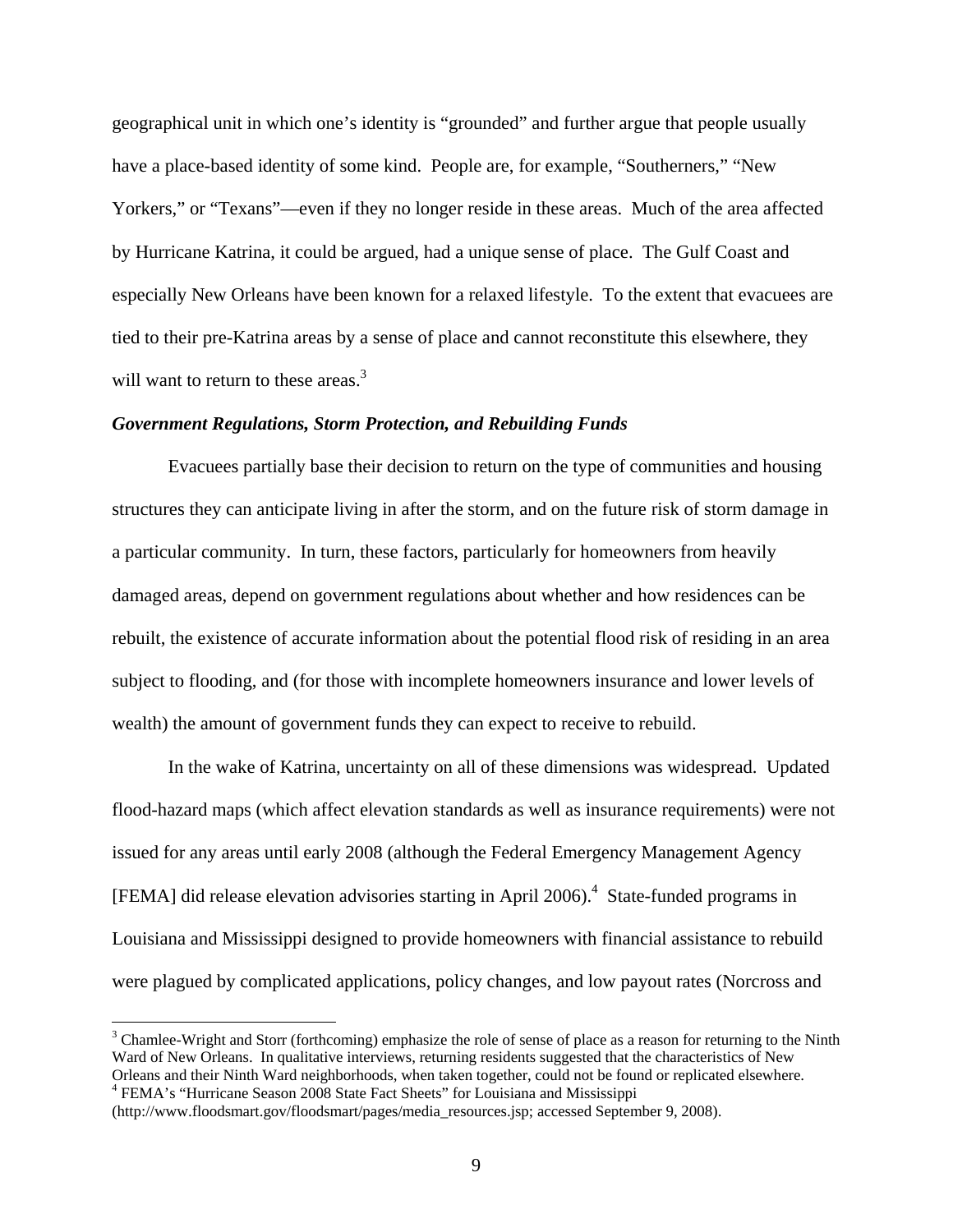Skriba 2008).<sup>5</sup> And comprehensive community-design plans were slow in being issued or subject to frequent changes. For example, as of August 2007, New Orleans was on its fifth discrete process of rebuilding planning in less than two years (Chamlee-Wright and Rothschild  $2007$ ).<sup>6</sup>

# **3. Data**

1

 Our empirical analysis is based primarily on data from the Current Population Survey (CPS), a nationally representative, monthly survey of approximately 60,000 occupied housing units. The CPS was modified in the wake of Hurricane Katrina to include questions that identify Katrina evacuees, the county (or parish) from which they evacuated, and if and when these individuals returned to their pre-Katrina residences (Cahoon et al. 2006). We use the responses to these questions, which were part of the CPS from October 2005 to October 2006, in combination with demographic and economic information collected in the CPS on a monthly basis. Information on evacuees' counties of origin is used to merge the CPS data with data on damage from the storm, homeownership rates before the storm, and the availability of public and private services during the recovery.

The battery of Katrina questions opens with a question for the respondent for each household: "Is there anyone living or staying here who had to evacuate, even temporarily, where he or she was living in August because of Hurricane Katrina?" If the answer is "yes" then the

<sup>&</sup>lt;sup>5</sup> For example, as of August 2007 only 23 percent of applicants to the Louisiana Road Home program had received grants (Norcross and Skriba 2008) and some reports indicate that as of September 2006 less than 0.25 percent of applicants to Mississippi's program had received relief (Chamlee-Wright and Rothschild 2007). Funding from the FEMA Hazard Mitigation Grant Program for homeowners to elevate their properties was also subject to delays and changing regulations.

<sup>&</sup>lt;sup>6</sup> One plan, proposed in November 2005, recommended dramatically reducing the city's "footprint" and transforming some low-lying neighborhoods into green spaces and industrial parks by subjecting neighborhoods where 50 percent of residents had not returned (or committed to returning) to forced buyouts. To allow time for an assessment, a four-month moratorium was proposed on the issuance of rebuilding permits in neighborhoods that had experienced at least two feet of flooding—approximately 80 percent of New Orleans (Chamlee-Wright and Rothschild 2007). Although the public outcry led the city's mayor to reject the building moratorium, the initial proposal is a salient example of the confusing and uncertain environment in which evacuees were making decisions.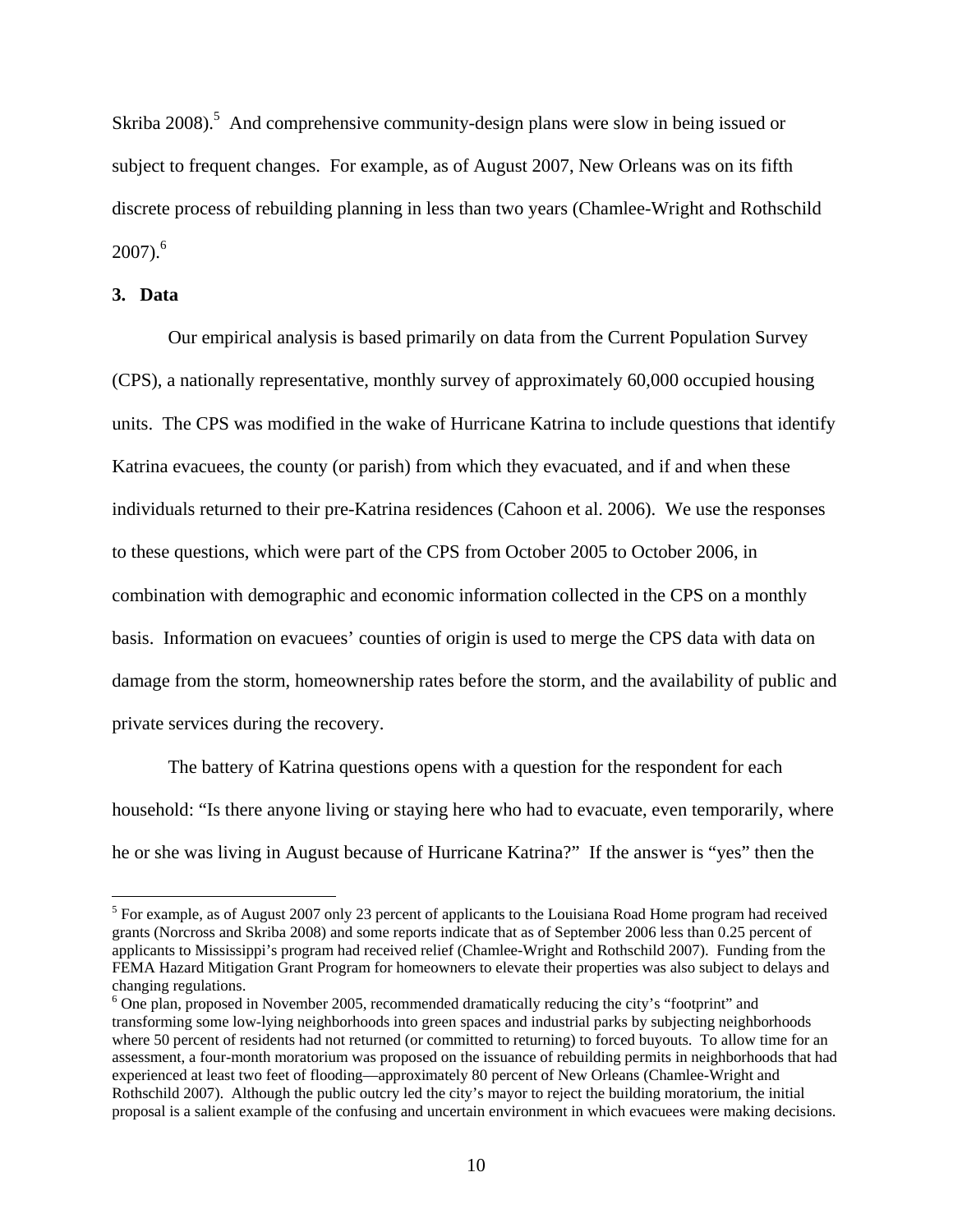respondent identifies who among those listed as being at the current address is an evacuee. The respondent is then asked about the pre-Katrina location of each evacuee using the question: "In August, prior to the hurricane warning, where (was NAME/were you) living?" Pre-Katrina locations are recorded in terms of state and county, parish, or city.<sup>7</sup> The location of each household at the time of the interview can be obtained directly from the sample frame.<sup>8</sup>

We define an evacuee as anyone who was identified as such in any of the months that his household was interviewed. Researchers interested in safety, disaster planning, and emergency responses typically define evacuees as those who leave before a natural disaster strikes (e.g., Gladwin and Peacock 1997; Haney, Elliott, and Fussel 2007; Perry, Lindell and Green 1981; Smith and McCarty 2009), whereas researchers interested in the recovery of an affected area, relocation decisions of individuals, and the effect of disasters on an area's demographic composition define evacuees as those who leave either before or shortly after a natural disaster strikes (e.g., Elliott and Pais 2006; Girard and Peacock 1997; Landry et al. 2007). Given the large amount of destruction caused by Hurricane Katrina, the protracted nature of the disaster, and the focus of our paper, we choose to define evacuees as those who left before or after the storm made landfall.

To more carefully focus our analysis on those directly affected by Hurricane Katrina we also require that, before the hurricane, evacuees lived in Louisiana, Mississippi, or Alabama in counties designated by FEMA as eligible for both public and individual disaster assistance as a result of damages due to Hurricane Katrina.<sup>9</sup> Applying this definition to the CPS data, we estimate that approximately 1.5 million individuals aged 16 years and older evacuated from their

<sup>&</sup>lt;sup>7</sup> For ease of exposition, in the remainder of the paper we often use the term "county" to refer to parishes in Louisiana.

 $8$  The complete set of Katrina questions is documented in Cahoon et al. (2006) and Groen and Polivka (2008a).

<sup>&</sup>lt;sup>9</sup> For details on this definition of evacuees, see Groen and Polivka (2008a).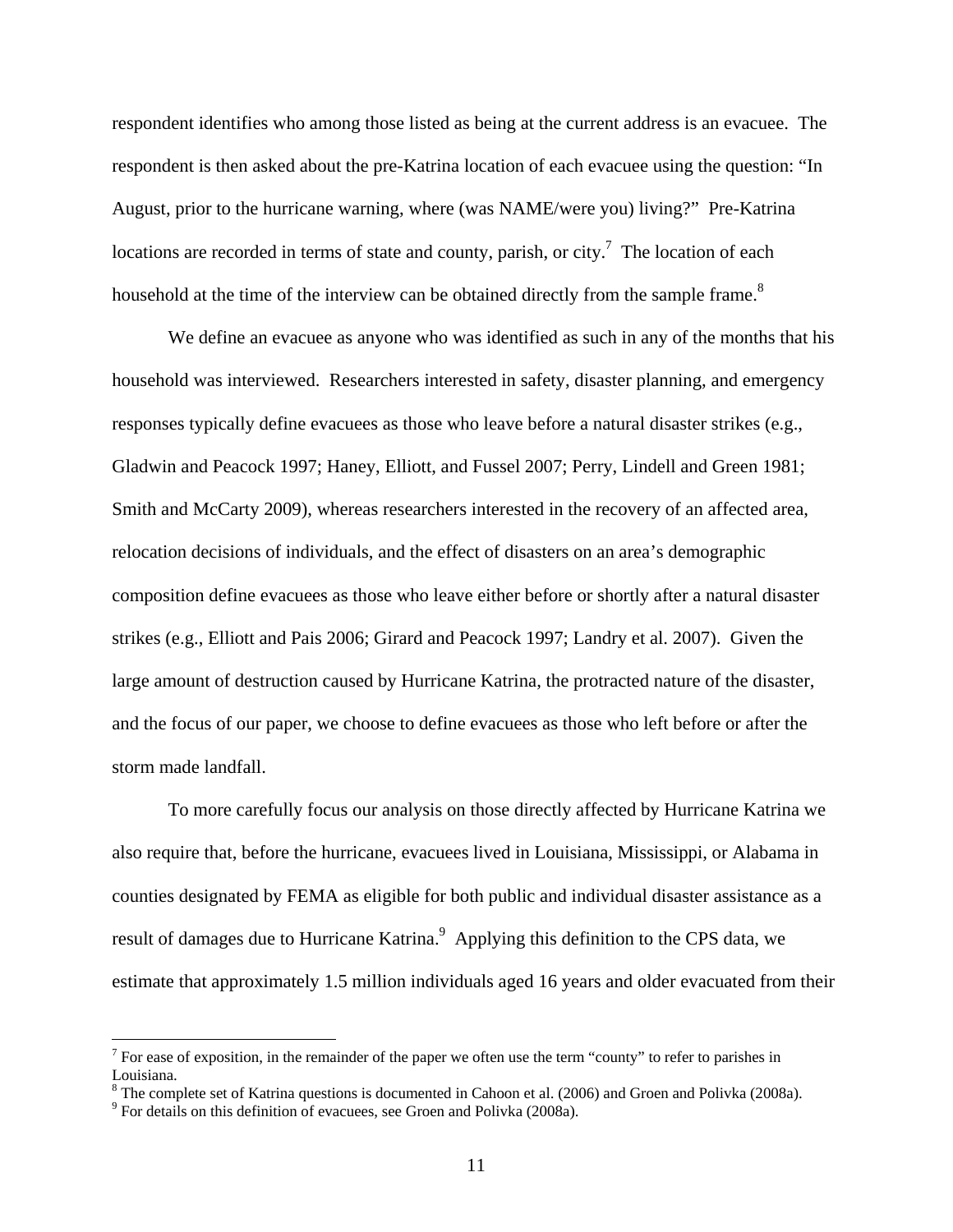homes because of Hurricane Katrina. We estimate that 75 percent of evacuees were living in Louisiana before the storm, 19 percent were living in Mississippi, and 6 percent were living in Alabama.

CPS data have several advantages in examining return migration among evacuees. First, the sample of evacuees is relatively large and representative of individuals who evacuated to places throughout the country. Second, CPS data record whether evacuees actually returned to their pre-Katrina residences (or counties), as opposed to whether evacuees intended to return. Third, CPS data identify the county from which an individual evacuated. Finally, CPS data contain a myriad of demographic measures that can be used to explore the decision to return. Unfortunately, CPS data do not contain direct measures for many of the components of the utility function discussed in our conceptual framework. Consequently, proxies for several of these components are used in our analysis. Another limitation of the CPS data is that for evacuees who returned, there is no indication of the locations to which they evacuated.

#### **4. Evacuation Rates**

To set the stage for the analysis of return migration among evacuees, we address a related issue: among pre-Katrina residents of areas affected by the storm, who evacuated? We estimate evacuation rates using CPS data for October 2005–October 2006 on evacuees and on nonevacuees, who are defined as individuals living in these areas at the time of the CPS interview but who did not identify themselves as evacuees. The samples of evacuees and non-evacuees consist of individuals aged 19 years and older; persons aged 16 to 18 are included in the CPS but excluded from our analysis because their migration behavior presumably depends on their parents' decisions. Our estimates of evacuation rates represent the number of evacuees divided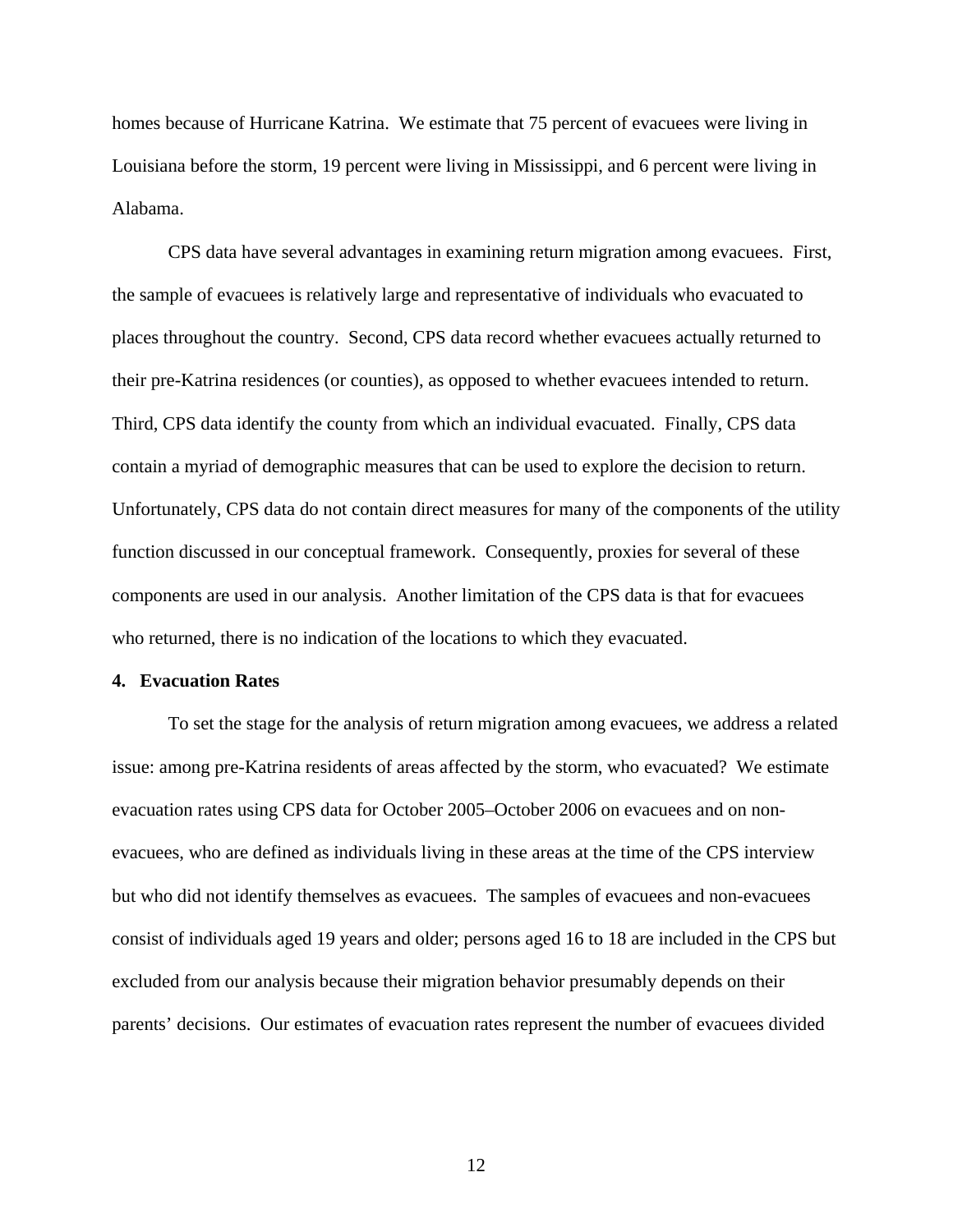by the combined number of evacuees and non-evacuees. The sample consists of 21,666 monthly observations on 6,692 individuals.

Over the entire region based on FEMA designations, which is a large area of 91 counties in Louisiana, Mississippi, and Alabama, the estimated evacuation rate is 30 percent. Evacuation rates are much higher in areas near the Gulf Coast. In the set of 12 counties situated near the Gulf Coast within 100 miles of the storm path, an estimated 85 percent of pre-storm residents evacuated. By contrast, evacuation rates are considerably lower for areas farther away from the storm path: 32 percent in counties situated along the Gulf Coast within 100–200 miles of the storm path and 8 percent among counties located further inland or near the Gulf Coast but more than 200 miles from the storm path. $^{10}$ 

Given the geographical pattern of evacuation rates, we focus our analysis of return migration on evacuees who came from counties near the Gulf Coast within 100 miles of the storm path. (Henceforth, we refer to these counties as "areas affected by Katrina" or "the entire affected area.") We further distinguish among these counties by defining high-damage areas (four counties) and low-damage areas (eight counties). The estimated evacuation rate was 94 percent in high-damage areas (N=1,517 monthly observations) and 80 percent in low-damage areas ( $N=3,000$  monthly observations). Figure 1 identifies the counties in high- and low-damage areas.

As shown in Table 1, evacuation rates do not vary greatly across demographic groups. In the entire affected area, the differences across subgroups for each characteristic are statistically

 $10$  Counties along the Gulf Coast within 100 miles of the storm center are listed in Figure 1. Counties along the Gulf Coast within 100–200 miles of the storm center are two counties in Alabama (Baldwin and Mobile), five parishes in Louisiana (Assumption, Iberia, St. James, St. Mary, and Terrebonne), and two counties in Mississippi (George and Jackson). The entire region formed by FEMA designations is shown in Groen and Polivka (2008a).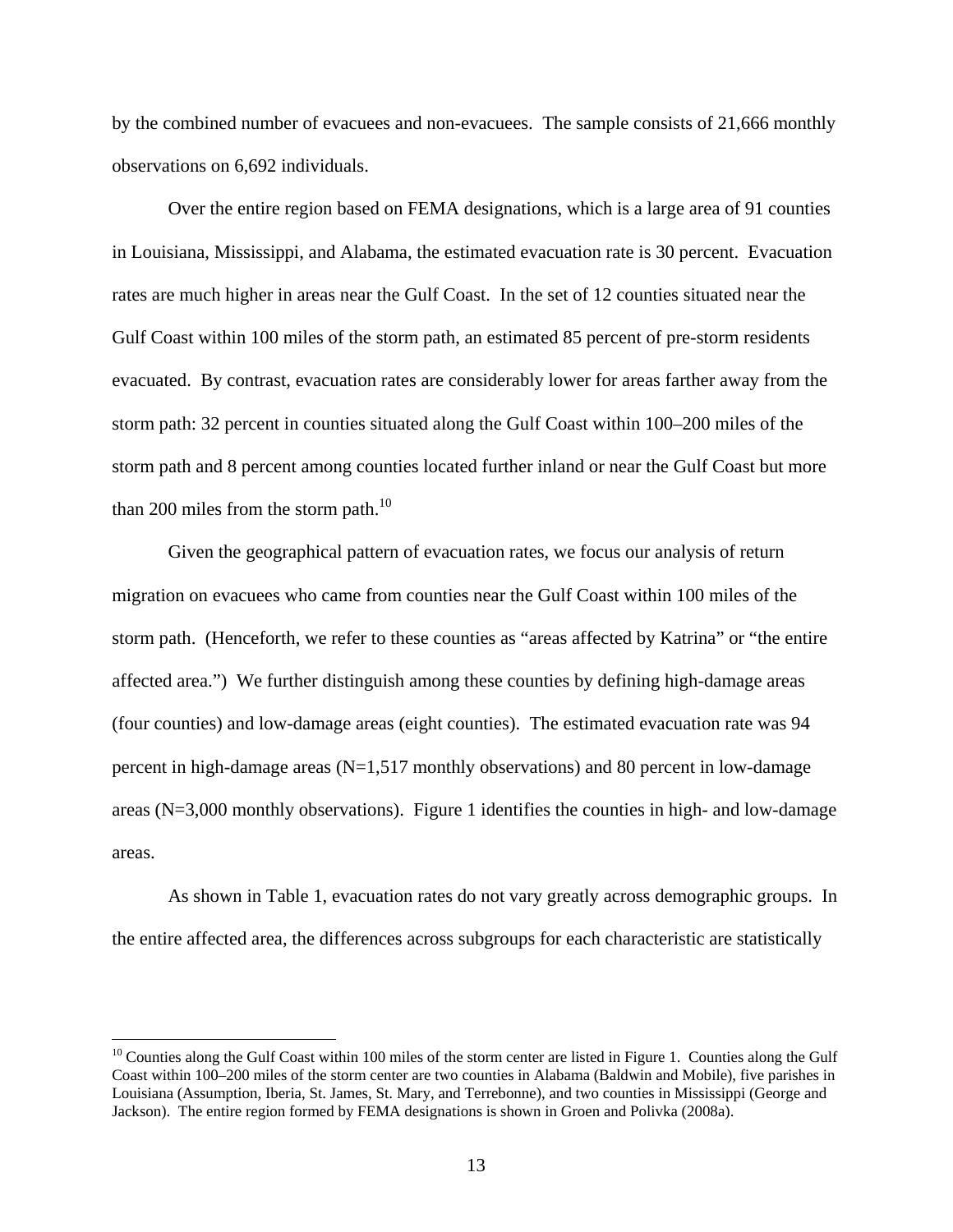significant but relatively small in magnitude.<sup>11</sup> For example, evacuation rates by age group vary from 83 percent among those aged 25 to 39 years to 89 percent among those aged 19 to 24 years. In the high-damage areas, variation in evacuation rates across demographic groups tends to be smaller than in the entire affected area. For instance, evacuation rates for whites and blacks were 83 percent and 87 percent, respectively, in the entire affected area and 93 percent and 94 percent in the high-damage areas.

## **5. Determinants of Return Migration**

1

This section examines the roles of demographic characteristics, public and private services, home ownership, and hurricane damage in the decision of evacuees to return to their pre-Katrina areas. The analysis proceeds in two steps. First, we relate each characteristic separately to the probability of returning. Second, we jointly consider all of the factors within a multivariate regression model of whether evacuees returned or not.

The sample used in this analysis consists of CPS data from all 13 months (October 2005– October 2006) covered by the Katrina questions. This sample contains 3,764 monthly observations on 1,232 evacuees aged 19 years and older who resided before Katrina in one of the counties near the Gulf Coast within 100 miles of the storm path (see Figure 1).<sup>12</sup> We define returning for this analysis based on whether an evacuee was living in the same county at the time of the post-Katrina CPS interview as she did before Katrina. On average over the entire 13-

 $11$  Notably, the variation in evacuation rates across demographic groups is small relative to the variation across demographic groups in return rates among evacuees. As a check on the sensitivity of our findings on return migration to the potential selectivity of evacuation, we added non-evacuees to the sample and treated them as returnees. When we did this, the regression results were qualitatively similar to the ones we report.<br><sup>12</sup> The CPS uses a 4-8-4 sample design in which an address is scheduled to be interviewed for 4 consecutive months,

not interviewed for the next 8 consecutive months, and then interviewed again for the subsequent 4 months. Each calendar month a new group of residential addresses starts this rotation pattern. No attempts are made to interview individuals or households that move away from an address. As a result, our dataset typically contains more than one monthly observation on a given evacuee. Evacuees are observed in the CPS sample for a maximum of 5 months and for an average of 3 months. In the regression estimates, we adjust the standard errors to account for the existence of multiple observations per individual.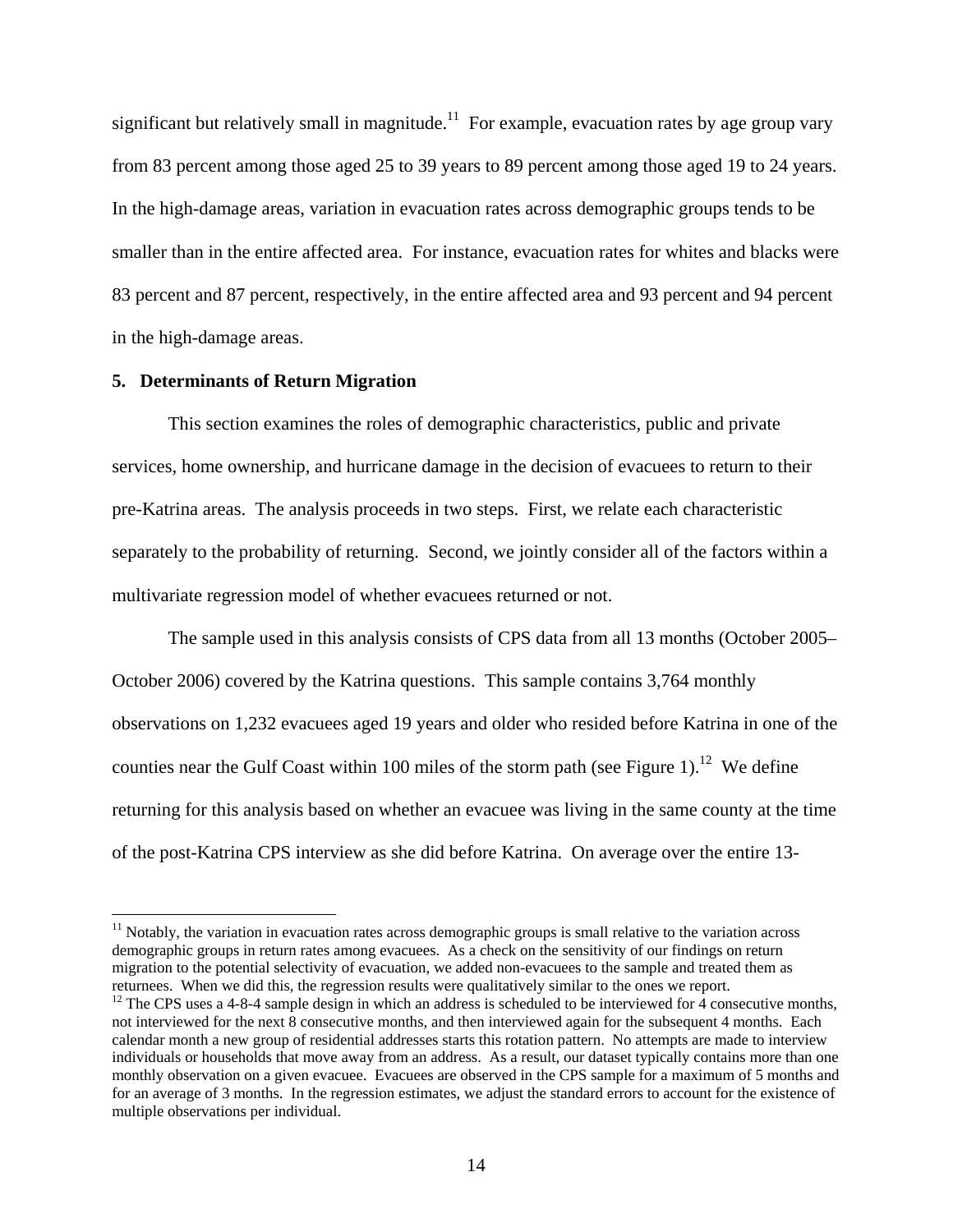month period covered by the CPS data on evacuees, we estimate that about 63 percent of evacuees returned to their pre-Katrina counties.<sup>13</sup> An alternative way to view returning is at the metropolitan level. About 70 percent of evacuees returned to their pre-Katrina Metropolitan Statistical Area (MSA). Of those who did not return to their pre-Katrina counties, only 17 percent relocated to another county within their MSA; the remaining 83 percent relocated outside their MSA.

Tabulating the CPS data separately by month provides evidence on lengths of evacuation. In October 2005 (approximately two months after the storm), 53 percent of evacuees had returned to their pre-Katrina counties. As shown in Figure 2, the proportion of evacuees who had returned increased gradually from January 2006 (58 percent) to October 2006 (73 percent). These proportions suggest that the majority of those who returned (through October 2006) did so relatively quickly. This suggestion is supported by information on the month and day that individuals who returned to their pre-storm addresses reported returning. These returnees were away an average of 38 days. However, that the timing of returning was quite different in highand low-damage areas (Figure 2). The proportion of evacuees who had returned as of October 2005 was much lower in high-damage areas than low-damage areas, and the proportion returning to high-damage areas remained low until August 2006, when it began to increase.

## *Descriptive Patterns*

 $\overline{a}$ 

*Personal and family characteristics.* Although evacuation rates do not vary greatly across demographic groups (as discussed in Section 4), the probability of returning varies

 $^{13}$  By contrast, 56 percent of evacuees returned to their pre-Katrina residence. We use the broader definition of returning (based on county) in this paper because individuals who relocated within the same county, but who changed residences, are arguably more comparable to individuals who returned to their residences than to individuals who relocated to a different county or to a different state. Despite changing residences, relocating within the same county usually allows one to maintain social ties and employment opportunities. Further, the broader definition of returning is more appropriate from the perspective of local leaders and planners.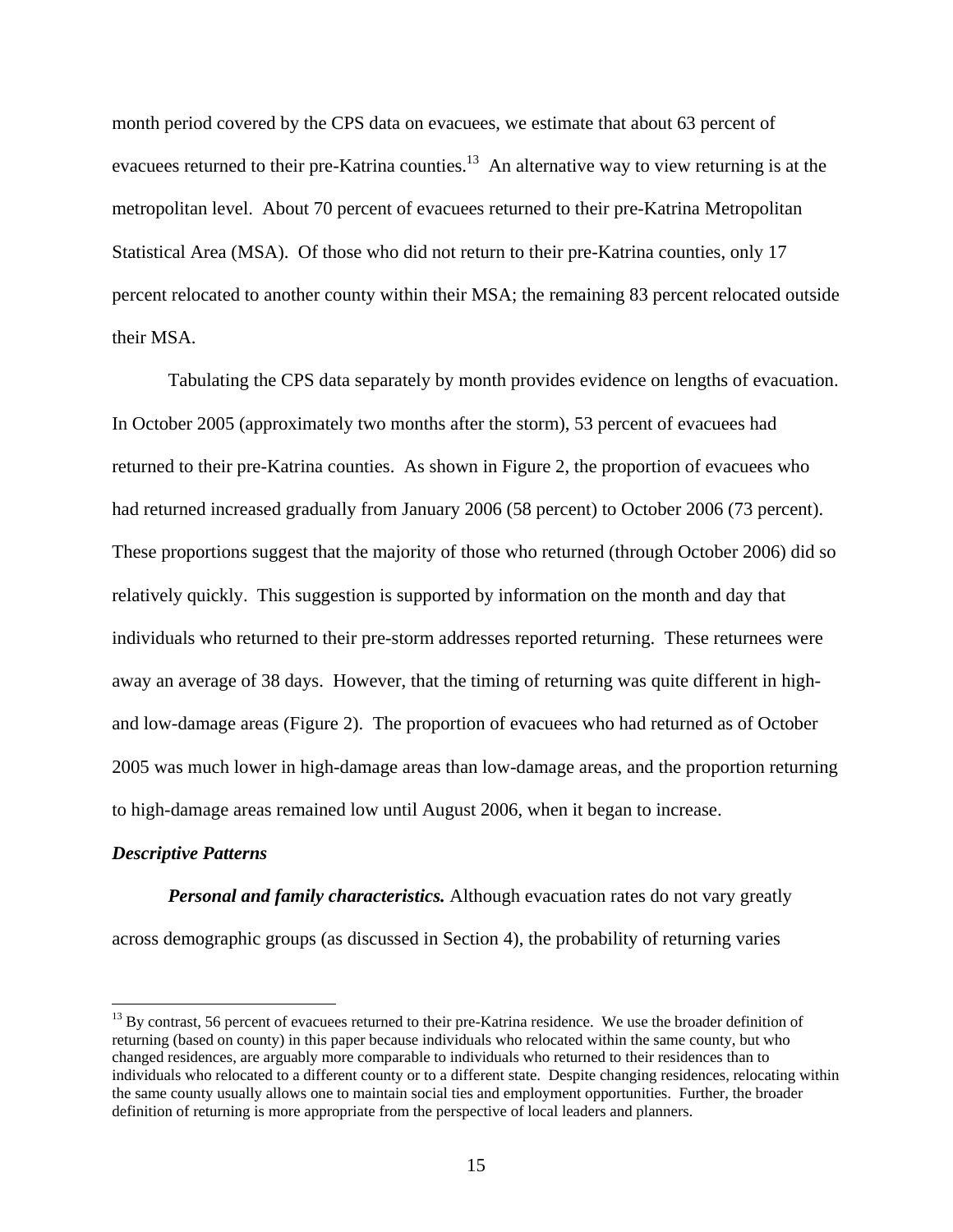considerably by demographic group. Table 2 shows the percentage of evacuees in various demographic groups who returned to their pre-Katrina counties; the differences across subgroups are statistically significant for each characteristic for both the entire affected area and highdamage areas. The probability of returning increases with age: among evacuees from the entire affected area, only 50 percent of evacuees 19 to 24 years old returned to their pre-Katrina counties, compared with 69 percent of evacuees 45 to 54 years old and 74 percent of evacuees aged 55 and older. This pattern is consistent with an individual's location-specific capital and sense of place increasing with age. For evacuees who are retired, a high probability of returning also is consistent with these individuals not being affected by relative wages and with a relatively low cost of living in many of the areas affected by the storm.<sup>14</sup> Lower costs of living would make returning more attractive for those receiving Social Security payments and other forms of fixed pension payments because the purchasing power of these payments would be higher.

The estimates in Table 2 also indicate that blacks were much less likely to return than were individuals in other racial groups. Specifically, only 38 percent of black evacuees from the entire affected area returned to their pre-Katrina counties, compared with 76 percent of white evacuees.15 In addition, evacuees with lower levels of education and family income were less likely to return than were other evacuees. For example, only 53 percent of evacuees without a high school diploma returned, whereas 70 percent of evacuees with a college degree returned. Among evacuees with family incomes of less than \$15,000 a year, only 38 percent returned, whereas 74 percent of evacuees with incomes of \$75,000 or more returned.<sup>16</sup>

<sup>&</sup>lt;sup>14</sup> Among evacuees aged 63 and older, 72.9 percent returned, which is similar to the return rate for evacuees aged 55 and older. We use age 55 as the age cutoff in order to maintain sample size in the oldest age group.

<sup>&</sup>lt;sup>15</sup> Racial differences in returning among Katrina evacuees have been documented in other datasets (e.g., Elliott and Pais 2006; Paxson and Rouse 2008; Sastry forthcoming[a]).

<sup>&</sup>lt;sup>16</sup> The income data come from a question asked every month in the CPS: "Which category represents the total combined income of all members of this family during the past 12 months?" After reading this question, an interviewer lists the sources of income to be included in "total combined income" and lists 16 income categories,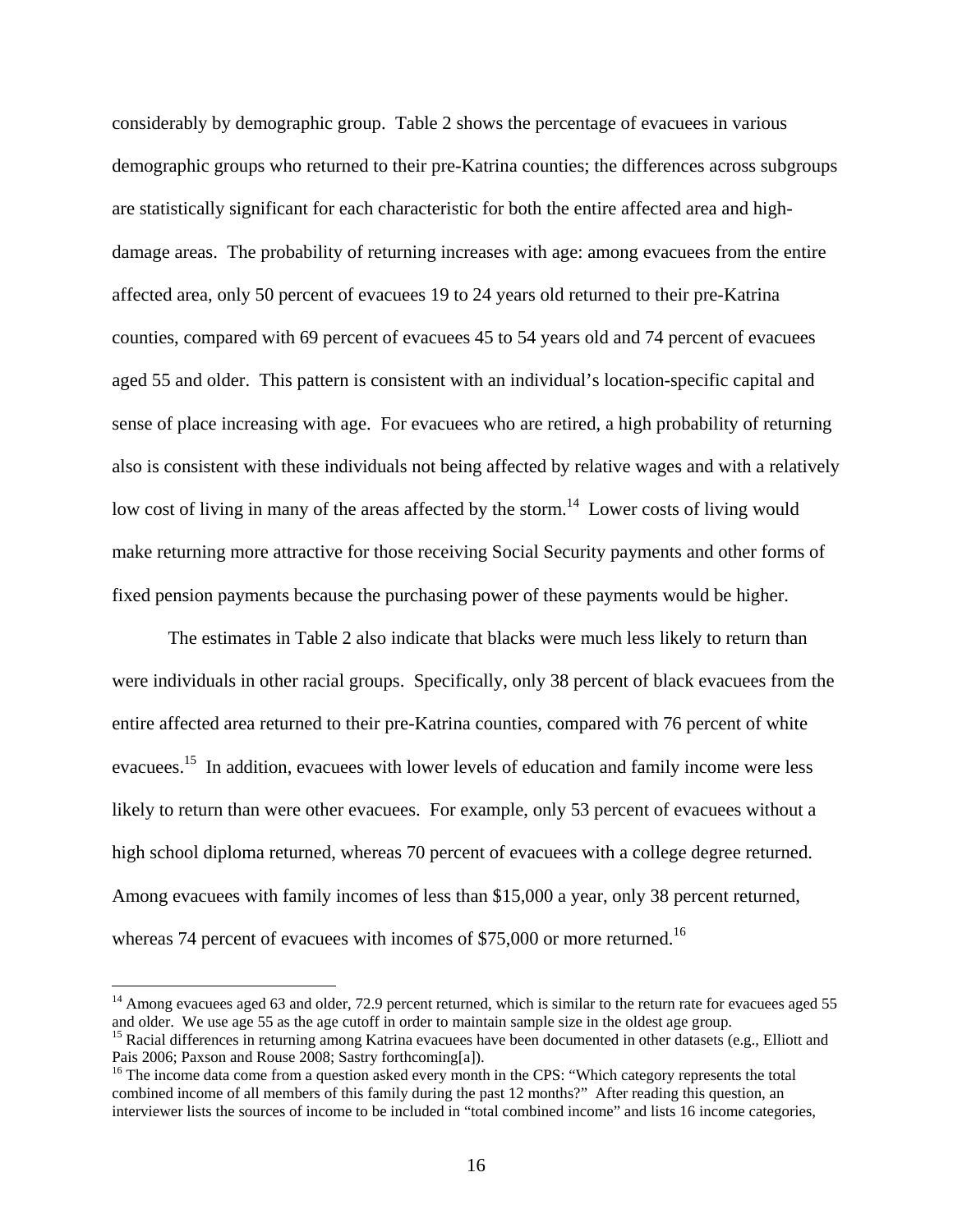*Public and private services.* For evacuees who lived in the New Orleans metropolitan area before the storm, we are able to link the CPS data to measures of services available during the recovery. As part of its Katrina Index, the Brookings Institution collected information on the proportion of various types of facilities that were in operation at particular points in time in particular parishes (Liu, Fellowes, and Mabanta 2006). We use their measures for public schools, public libraries, major hospitals, and child-care centers as of February 2006. As shown in Figure 3, for each type of facility there is a positive relationship between the percentage of evacuees who returned and the proportion of facilities in operation. This pattern suggests that public and private services are important factors in the decision to return. However, other interpretations are possible since causation also may run the other way—residents may choose to return for other reasons and create demand for these facilities to open.

*Housing damage.* Data on the physical damage to local areas caused by the hurricane are desirable because they speak directly to the housing and employment situations of evacuees and because damage occurred before evacuees began considering whether to return. We link the CPS data to county-level measures from FEMA on damages to real property and personal property not covered by insurance. These estimates of housing damage were based on direct inspection of housing units to determine eligibility for FEMA housing assistance.<sup>17</sup> Analysts at the U.S. Department of Housing and Urban Development categorized the inspection results into three categories: minor damage (less than \$5,200), major damage (between \$5,200 and \$30,000), and severe damage (greater than or equal to \$30,000).

ranging from "less than \$5,000" to "150,000 or more." Given the period covered by our sample, this measure of income typically includes some months before Katrina and some months after the storm. We consider it to be a useful measure of a family's resources after the storm.

 $17$  U.S. Department of Housing and Urban Development (2006). Due to flooding in some areas (primarily the New Orleans metropolitan area), direct inspection was not feasible and the level of damage was estimated based on the depth of flooding in the area.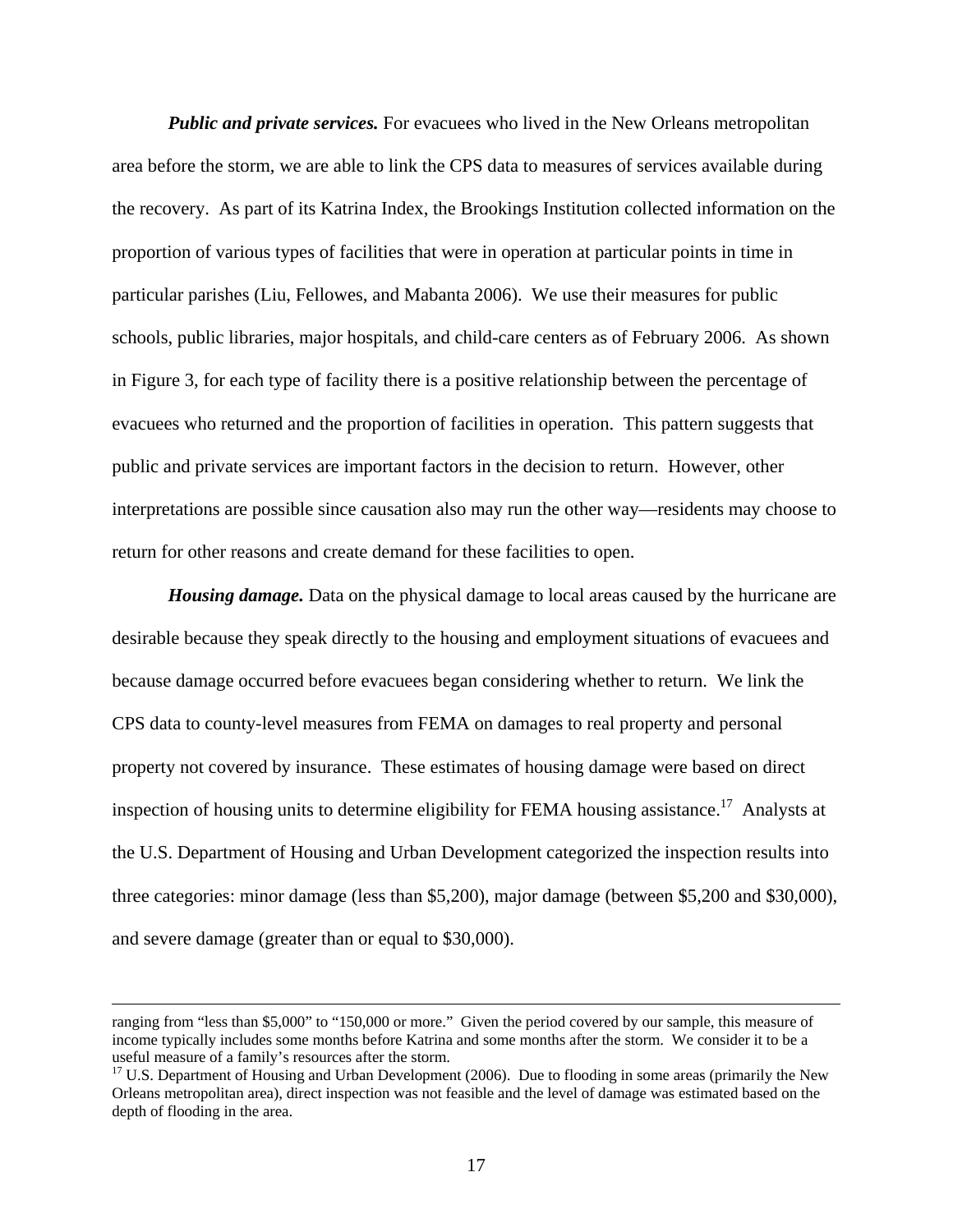We divided the number of housing units in each damage category by the total number of occupied housing units in a county before Katrina (according to the 2000 Census) to compute the percentage of housing units in the county that are in each damage category.<sup>18</sup> The scatter plots in Figure 4 indicate a negative relationship between the percentage of evacuees who returned to a county and the percentage of housing units in the county with damage. The magnitude of this relationship is similar regardless of how we define damage, but the fit of the regression line is best when damage is measured as the percentage with severe damage.

More generally, we interpret these measures of housing damage as reflecting the overall physical impact of the storm. Counties with extensive housing damage are also likely to contain damage to businesses, schools, and transportation systems. As a result, evacuees who came from such counties are less likely to return even if some of these evacuees did not personally experience severe damage to their homes.

*Home ownership.* People who own their homes often have stronger ties to their communities than do people who rent their homes; thus, home ownership is considered a signal of location-specific capital. Therefore, we expect that evacuees who owned their homes before Katrina would be more likely to return than evacuees who rented their homes, all else equal.

 Ideally, we would measure home ownership at the individual level. Unfortunately, CPS data on evacuees, which was collected after the storm, contains incomplete information on whether evacuees owned their homes before Katrina. The CPS asks respondents whether they own the homes in which they are living at the time of the interview; therefore, data on pre-Katrina ownership is available only for evacuees who returned to their pre-Katrina residences. Among these evacuees, an estimated 85 percent owned their homes, which is greater than the

<sup>&</sup>lt;sup>18</sup> The number of occupied units is used because only occupants of housing units were eligible for FEMA housing assistance. The Census Bureau published county-level estimates of housing units for July 2005, but these estimates are inappropriate for this purpose because they include both vacant and occupied units.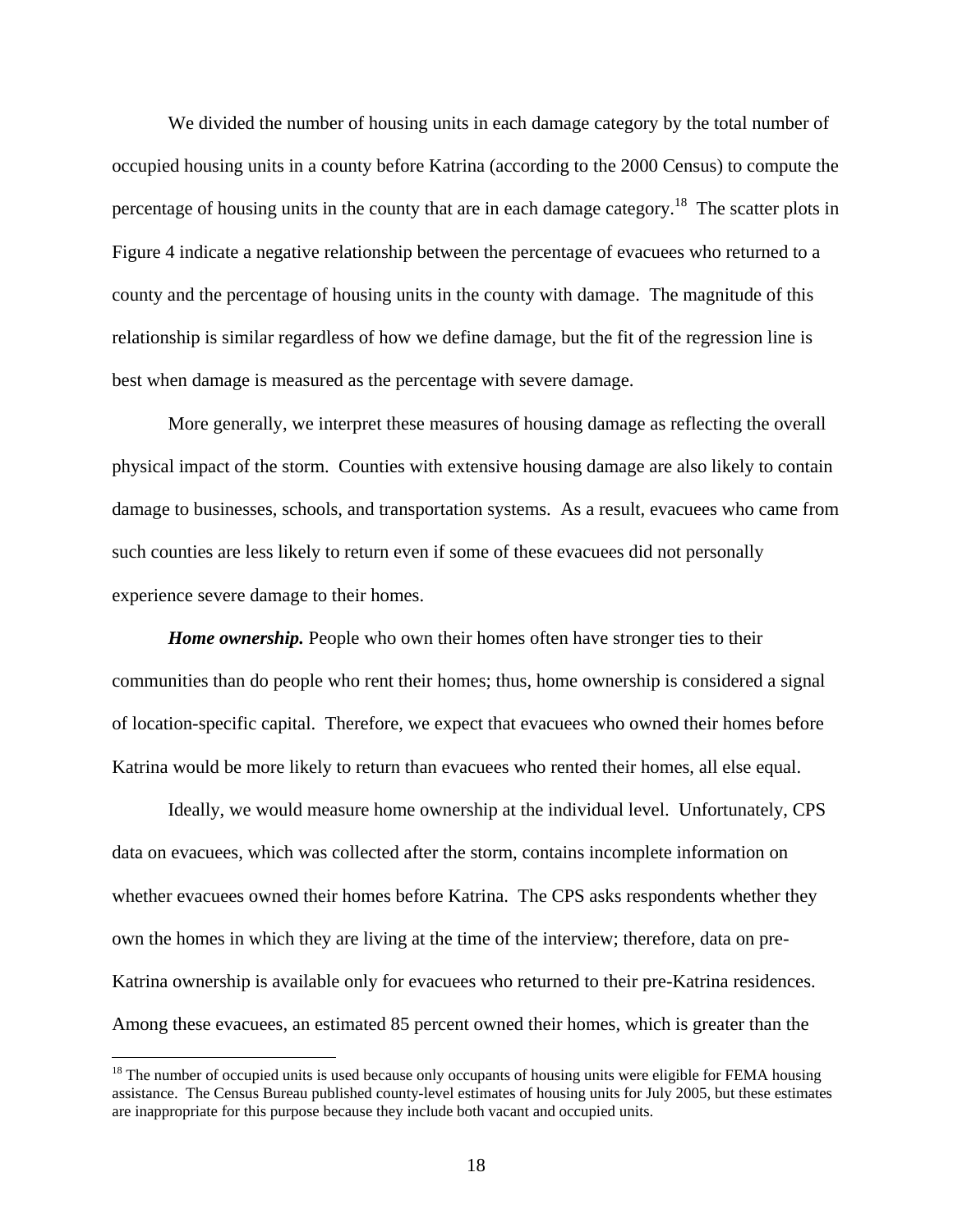homeownership rate of 74 percent among all residents of Katrina-affected areas before the storm (January 2004–July 2005). This comparison suggests that returnees are disproportionately homeowners compared with non-returnees.

 For a more complete measure of pre-Katrina home ownership, we use data from the 2000 Census to construct the rate of home ownership in each county from which evacuees originated. Figure 5 shows that a higher rate of home ownership in a county is associated with a larger percentage of evacuees returning to the county. This relationship might reflect, in addition to location-specific capital, the simple fact that it is easier to rebuild a home that you own than to induce someone else to rebuild a place that you rent.

# *Multivariate Analysis*

The preceding analysis identifies several factors that might explain evacuees' decision to return to their pre-Katrina areas. However, several of the characteristics likely are related to one another. (For instance, younger evacuees may be less likely to be homeowners. In addition, the racial composition of evacuees varies by county of origin and thus might be related to housing damage.) To account for these inter-relationships, we estimate logit models in which the dependent variable is an indicator for whether an evacuee had returned to his or her pre-Katrina county by the time of the CPS interview. All of these models include month-year time dummies to control for changes over time in the probability of returning (see Figure 2).

We first consider a specification that includes only personal and family characteristics as explanatory variables, in addition to the time controls. Column 1 of Table 3 reports estimated marginal effects of these characteristics on the probability of returning. Similar to the descriptive estimates in Table 2, the regression estimates highlight the roles of age and race as determinants of returning. Older evacuees were more likely to return than younger evacuees,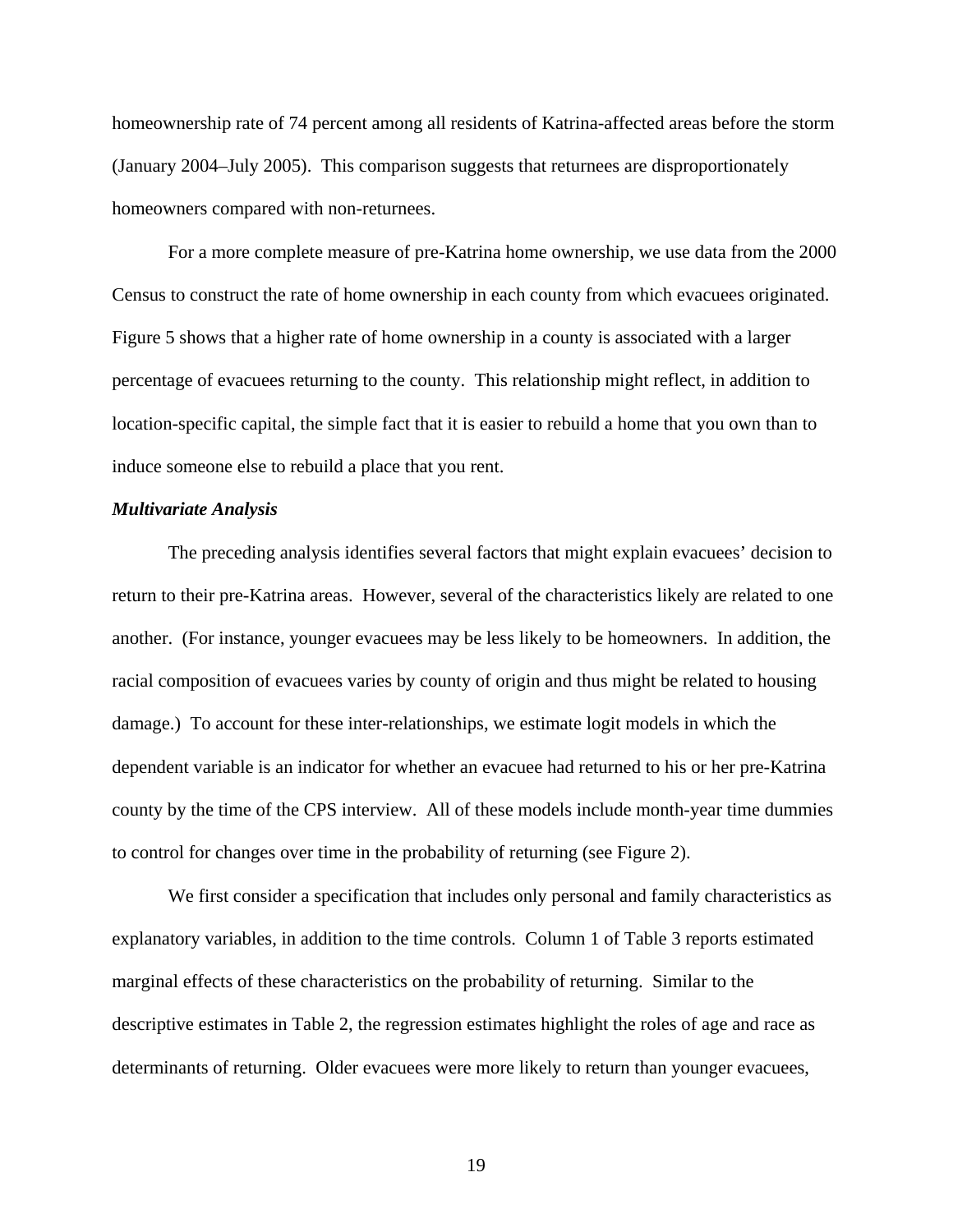and a joint test that the marginal effects of the age variables are zero can be strongly rejected  $(\chi^2=22.85; p \text{ value}=0.00)$ . Black evacuees are much less likely to return than white evacuees; the difference is statistically significant and the point estimate reflects a difference of 31 percentage points.

The second specification includes housing damage, home ownership, and sense of place along with the time controls and the personal and family characteristics. The measure of sense of place is the percentage of residents (aged 5 and older) in 2000 of the evacuee's county of origin that lived in the county in 1995, based on data from the 2000 Census. We anticipate that individuals who have lived in an area less than 5 years would have less sense of place because they have had less time to adopt the lifestyle of an area. Adding housing damage, home ownership, and the measure of sense of place to the regression does not affect age differences but dramatically reduces racial differences in returning (Table 3, column 2): the estimated difference in returning between black and white evacuees falls from 31 percentage points to 13 percentage points (but remains statistically significant). This change is driven almost entirely by the inclusion of the damage variable, not the homeownership or sense of place variables.<sup>19</sup> The change in the estimated effect of race suggests that blacks were more likely to live in areas that suffered severe damage because of the storm, and to a large extent it is differences in the amount of damage rather than race per se that influences return migration. Indeed, the correlation at the county level between the percentage of evacuees who are black and the percentage of housing units with severe damage is 0.80.

Damage exerts a strong influence on returning even when personal and family characteristics are held constant: a 10-percentage-point increase in the percentage of housing

<sup>&</sup>lt;sup>19</sup> When damage alone is added to the baseline specification, the estimated difference in returning between black and white evacuees falls from 31 percentage points to 12 percentage points.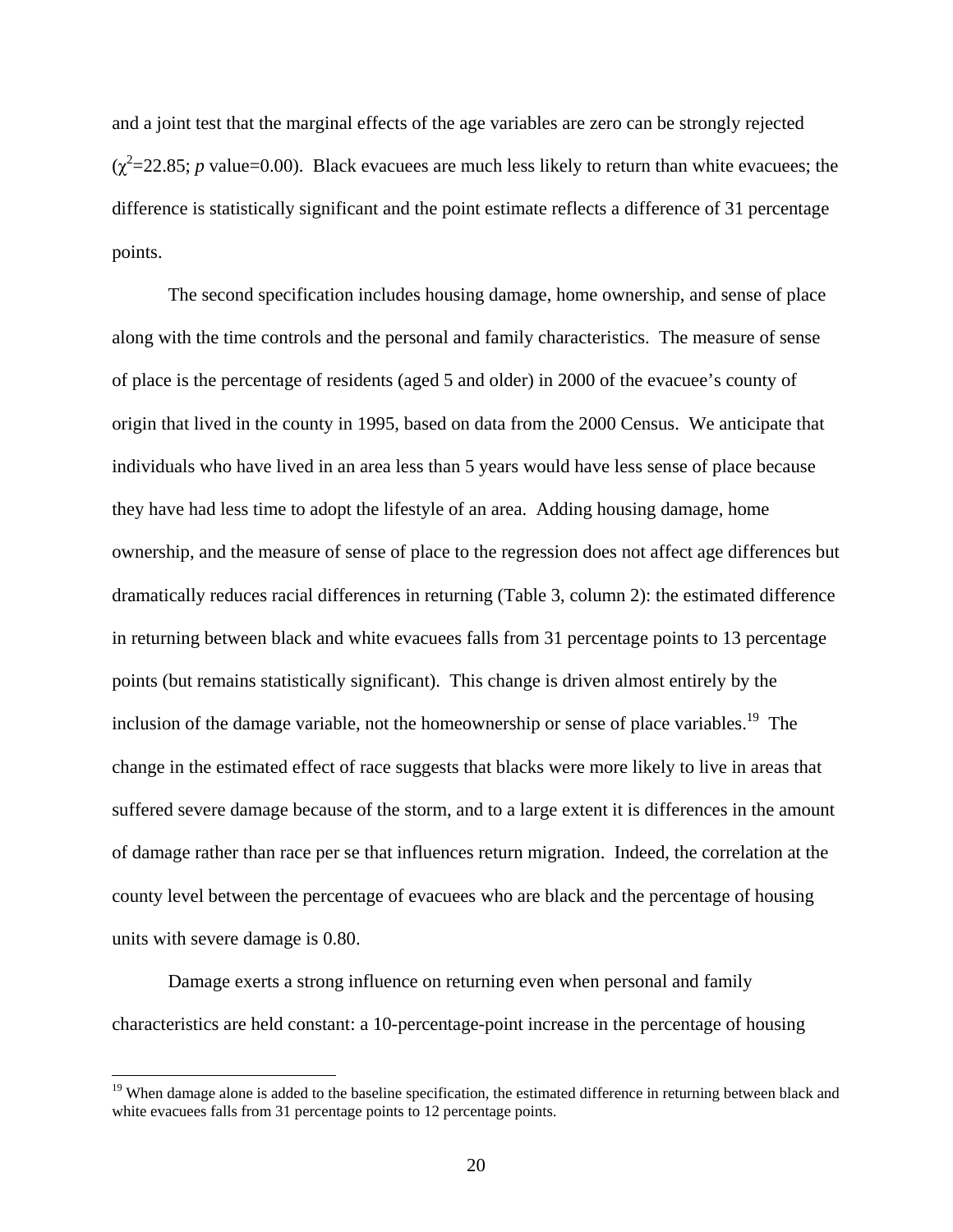units in a county with severe damage is associated with a statistically significant decrease of 8.9 percentage points in the probability of an evacuee returning. The marginal effects of home ownership and sense of place are negative (opposite of the expected direction) but not statistically significant.

Since the level of location-specific capital (associated with evacuees' home areas) after the storm depends on both the pre-storm stock of location-specific capital and the degree to which that stock was destroyed in the storm, the pre-storm stock may not influence the return behavior of evacuees who experienced high levels of damage (Paxson and Rouse 2008). Among these evacuees, homeowners may be more affected than renters by uncertainty in the regulatory environment surrounding rebuilding and delays in receiving financing to pay for repairs. These factors would further mute the effect of the pre-storm stock of location-specific capital on returning and discourage homeowners from returning, perhaps to the point at which the probability of returning among homeowners would be little different from that among renters.

To examine these hypotheses, we split the sample of evacuees into those from highdamage areas and those from low-damage areas. High-damage areas are the four counties with at least 20 percent of housing units classified as severely damaged; low-damage areas are the remainder of the affected counties (see Figure 1). On average over the 13 months of our sample, 84 percent of evacuees from low-damage areas returned, but only 31 percent of evacuees from high-damage areas returned. (Figure 2 shows the time pattern of returning to high- and lowdamage areas.) Taking home ownership as a signal of location-specific capital, the estimated marginal effects shown in Table 3 are consistent with the hypothesis that the destruction of location-specific capital reduces the probability of returning: home ownership does not encourage returning to high-damage areas but does encourage returning to low-damage areas. In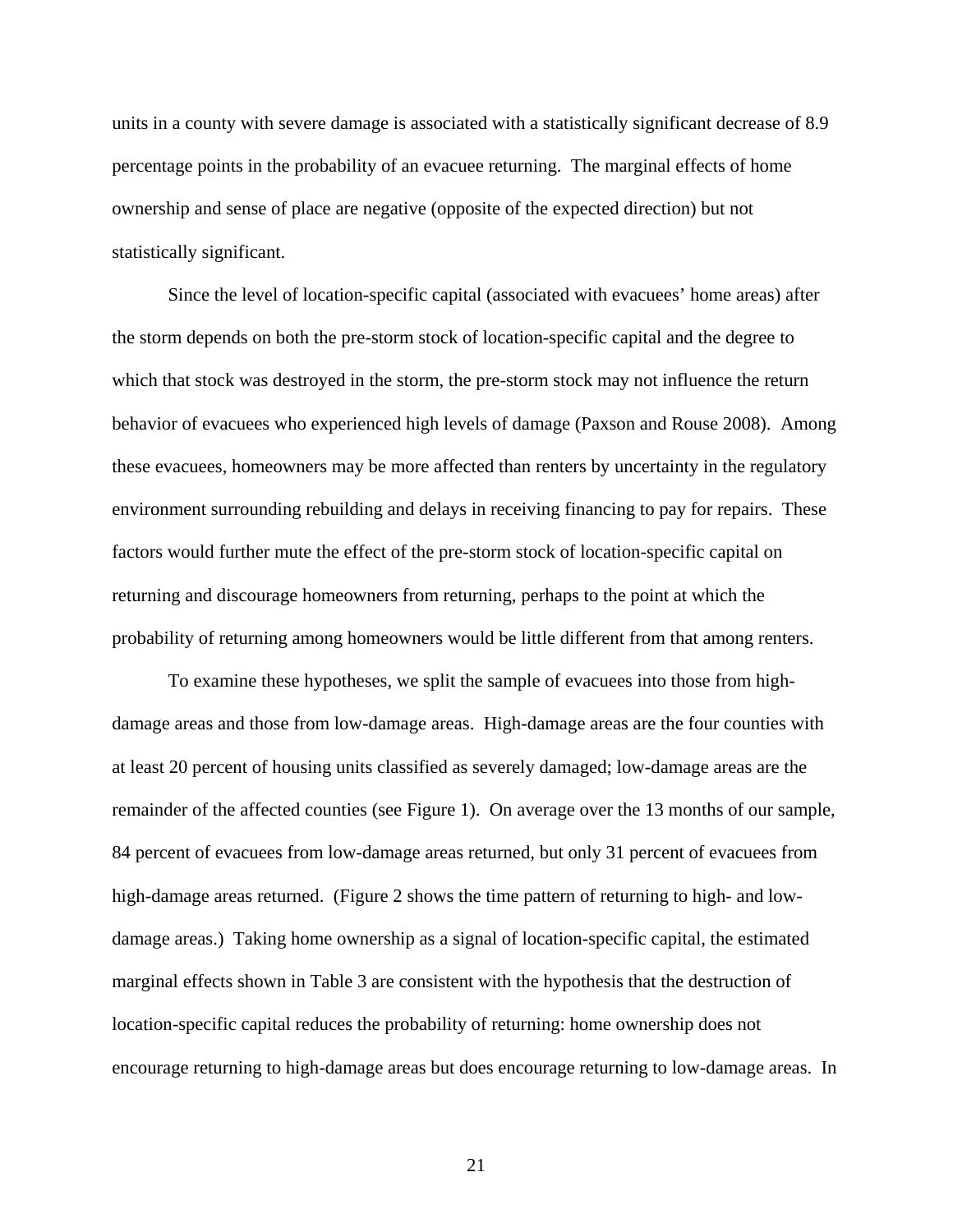fact, in high-damage areas home ownership is negatively associated with returning; this pattern is consistent with the hypothesis that uncertainty in the regulatory environment and the inability to accurately assess the risk of incurring future rebuilding costs discouraged homeowners from returning.

The effects of several demographic characteristics on returning are different among evacuees from high-damage areas than among those from low-damage areas. In particular, age differences in returning are larger among evacuees from high-damage areas. Among evacuees from high-damage areas, evacuees with children are less likely to return than evacuees without children; among evacuees from low-damage areas, by contrast, there is no difference between these groups in the probability of returning. The impact of children on returning to high-damage areas might reflect the fact that public schools in many of these areas were closed for many months after the storm.<sup>20</sup>

Differences in returning by education group among evacuees from high-damage areas are of an opposite pattern than the differences among those from low-damage areas. Compared with high school graduates, college graduates were more likely to return to high-damage areas but less likely to return to low-damage areas.<sup>21</sup> These differences likely reflect a combination of factors. The pattern among evacuees from low-damage areas is consistent with college graduates having better access to job opportunities in other areas through geographically disperse networks based on their education and/or occupation (Greenwood 1975). Although this factor is also relevant among evacuees from high-damage areas, other factors may work in the opposite direction and tip the balance to produce the observed pattern. For instance, there is some evidence that more-

<sup>&</sup>lt;sup>20</sup> In Orleans, Plaquemines, and St. Bernard parishes combined, there were 153 public schools open before Katrina. In January 2006 only 15 percent of these schools were open, and only 38 percent of them were open in August 2006 (Liu and Plyer 2008).

 $21$  A joint test that the marginal effects of the education variables are zero can be strongly rejected for both highdamage ( $\chi^2$ =399.70; *p* value=0.00) and low-damage ( $\chi^2$ =81.62; *p* value=0.00) areas.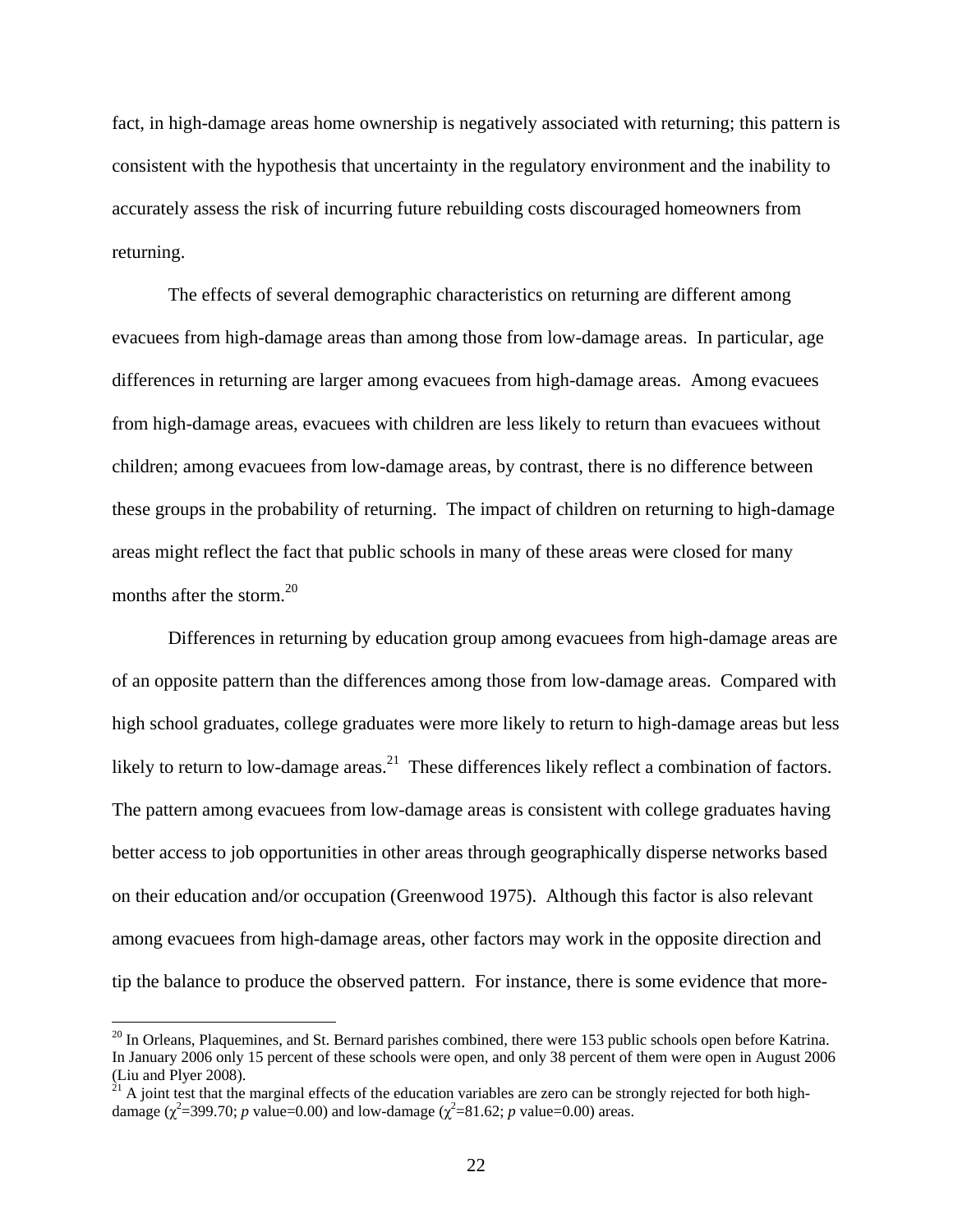educated evacuees were more likely to evacuate to nearby locations, which reduced the costs of returning. In addition, more-educated evacuees might have had greater wealth and/or homeowners insurance before the storm. (See Section 6 for further discussion of these factors in the context of income differences.)

Older evacuees were more likely than younger evacuees to return to both high-damage and low-damage areas, but these age differences are greater in high-damage areas. (A joint test that the marginal effects of the age variables are zero can be strongly rejected for both highdamage  $[\chi^2 = 7723.73; p$  value=0.00] and low-damage  $[\chi^2 = 78.16; p$  value=0.00] areas.) The conceptual framework outlined in Section 2 suggests several reasons why older evacuees were more likely to return. At the time of the storm, older evacuees may have lived in their neighborhoods longer and thus may have accumulated a greater stock of location-specific capital before the storm. In addition, they may have a greater sense of place and a shorter time horizon over which to establish themselves in a new area. Finally, since older individuals are more likely to be on fixed incomes (due to receiving Social Security benefits), older evacuees may prefer to live in low-cost areas—including many of the areas affected by Katrina.

### *Differences by Race and Education in Returning to New Orleans*

 Our analysis of CPS data indicates differences by race and education in returning to highdamage areas. In this section we address whether these differences reflect differences across groups in the amount of storm damage. It is difficult to address this issue using our CPS data because 80 percent of the evacuees in the high-damage sample came from Orleans Parish (i.e., the city of New Orleans) and the Katrina questions on the geographic origins of evacuees did not request information below the parish level.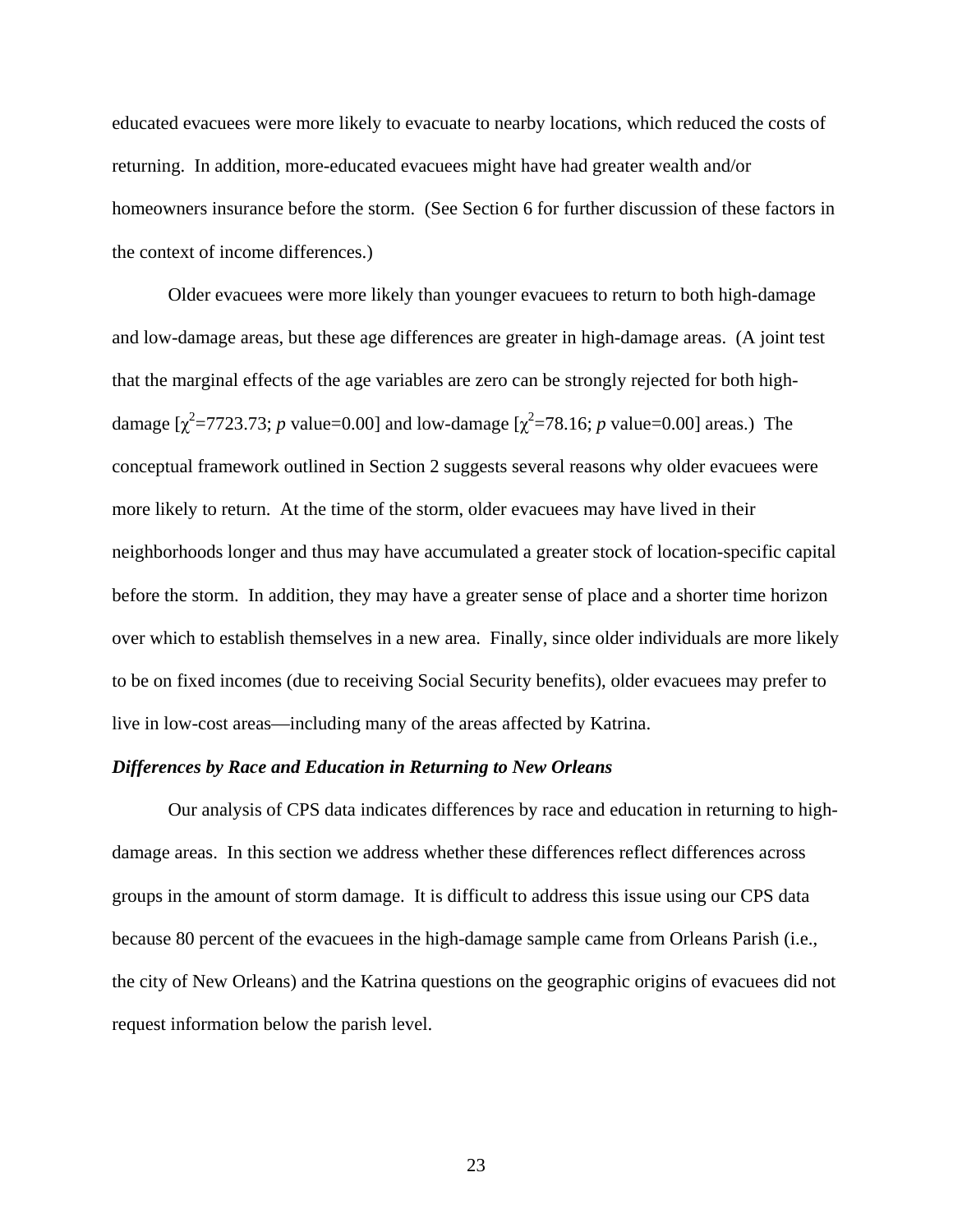Therefore, we turn to data from the Displaced New Orleans Residents Pilot Study (DNORPS), which was a survey of former New Orleans residents conducted for the RAND Corporation in September–November 2006. DNORPS is based on a stratified, area-based probability sample of pre-Katrina dwellings in the city of New Orleans (Sastry forthcoming[b]). Individuals who had resided at one of the sample dwellings before Katrina were interviewed, regardless of where they were currently living. The DNORPS questionnaire requested information on individual and family background characteristics (similar to those used in our analysis of the CPS data), whether each individual was currently living in New Orleans, whether the sampled dwelling was owned or rented, and the extent of damage to the dwelling from Katrina and the subsequent flooding.

DNORPS drew a sample of 344 pre-Katrina residences in New Orleans. The sample was selected at random and stratified into three groups according to flood depth after Katrina. About two-thirds of the sampled cases were located, and 79 percent of the located cases were successfully contacted. The DNORPS questionnaire was successfully completed by 88 percent of the contacted cases. Among the 147 households that were interviewed, the DNORPS recorded information on 386 individuals. We analyze data from a sample of 287 individuals aged 19 years and older, following the age restriction of our CPS sample. Among the individuals in the DNORPS sample, 54 percent had returned to New Orleans by the time of the interview. This rate is higher than the rate of returning to New Orleans over the entire 13 months of our CPS sample (32 percent), but it is comparable to the figure when the CPS sample of evacuees from Orleans Parish is limited to September–October 2006 (51 percent), which roughly corresponds to the period of the DNORPS interviews.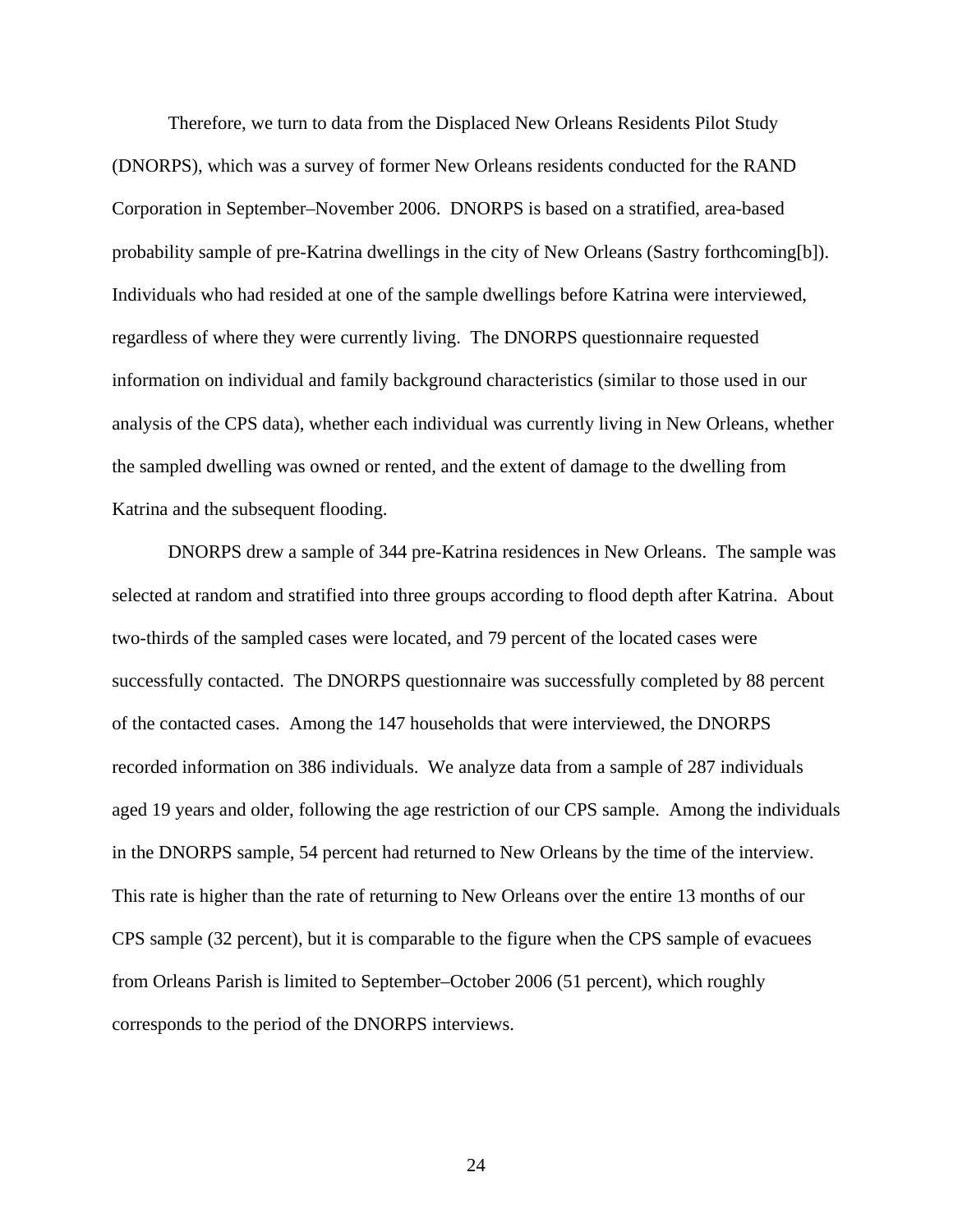In our analysis we use the DNORPS sample weights, which account for the stratification by flood depth. The DNORPS accords well with the CPS sample of evacuees from Orleans Parish, both in terms of the distribution of background characteristics and in a baseline regression in which returning is a function of time controls (for the CPS only) and background characteristics (Table 4, columns 1 and 2). Notably, the differences in returning by age, race, and education that are present in our CPS data are also present in the DNORPS sample. Column 3 of Table 4 shows the results of adding to the DNORPS regression an indicator for the sampled dwelling being owned by the occupants. This addition does not change the marginal effects of the other variables in the model; the estimated marginal effect of homeownership on returning is small and not statistically different from zero.

Housing damage from Katrina is recorded by the DNORPS as falling in one of four categories: destroyed, uninhabitable, damaged but habitable, and undamaged.<sup>22</sup> When indicator variables for these damage categories (undamaged being the omitted category) are added to the regression, the estimated differences by age are essentially unchanged (columns 3 and 4). By contrast, racial differences in returning are reduced dramatically, from a statistically significant black-white difference of 23 percentage points to a statistically insignificant difference of 4 percentage points.

This finding reflects two things. First, blacks experienced greater housing damage than whites, on average. According to our DNORPS sample, 81 percent of blacks reported that their homes were destroyed or rendered uninhabitable by Katrina, compared to 37 percent of whites. Second, the degree of housing damage exerts a powerful influence on returning, as we found in our analysis of CPS data. The pattern of marginal effects is jointly significant and monotonic

 $22$  The middle two categories are phrased in the questionnaire as "damaged so badly that you couldn't live in it" and "damaged, but someone could still live in it."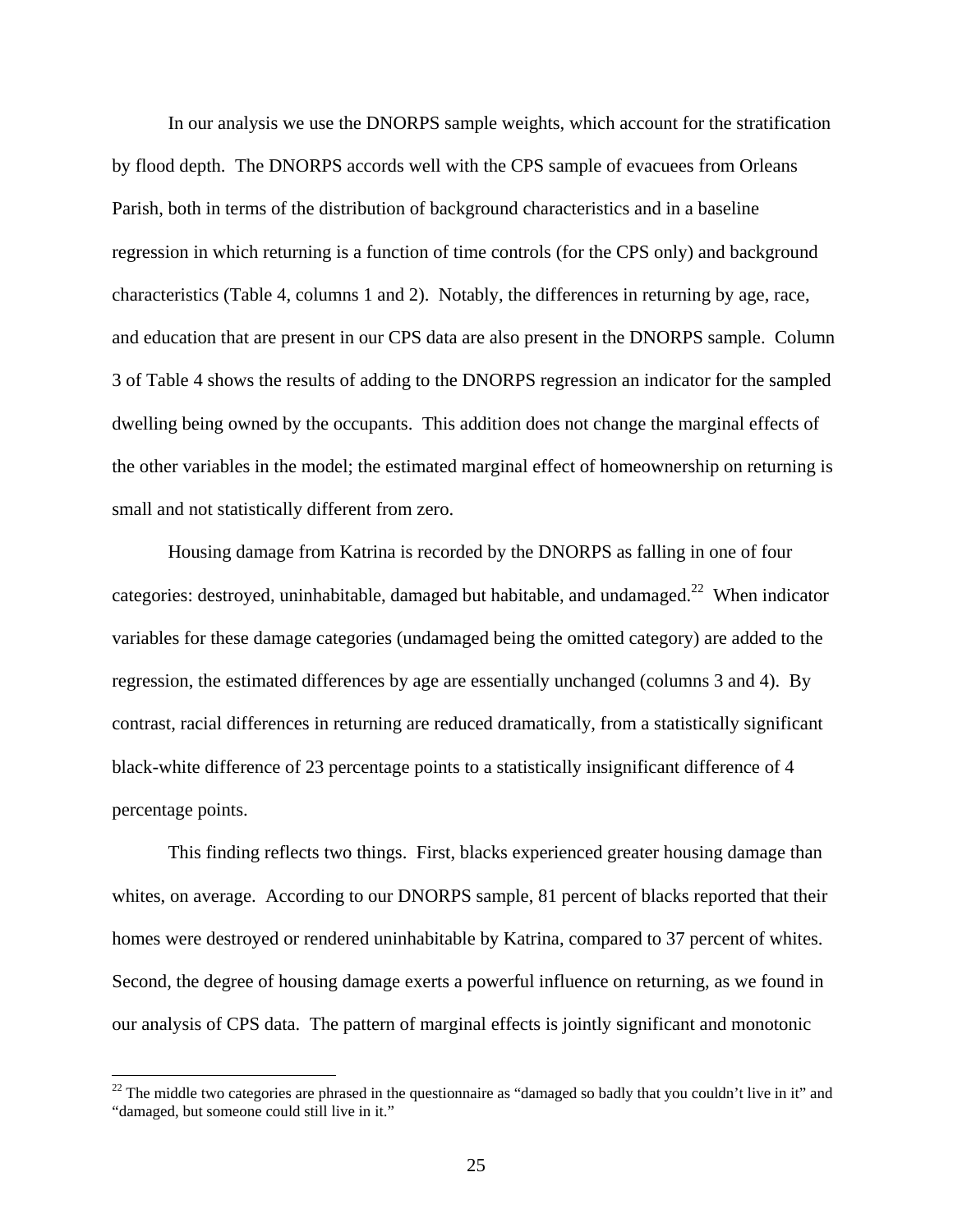with respect to damage, with those whose homes were destroyed being 61 percentage points less likely to return than those whose homes were undamaged, all else equal. Consequently, the finding of the lack of a racial difference in returning once damage is controlled for indicates that it is damage, not race per se, that is driving racial differences in returning. This finding from the DNORPS, based on within-county variation in damage, is consistent the pattern of our findings in the CPS analysis, which involves cross-county variation in damage.

Further evidence on the racial pattern of hurricane damage across New Orleans neighborhoods is provided in Figure 6, which relates race and damage for the city's 13 planning districts, which are groups of neighborhoods (see Liu and Plyer 2008). For each district, the figure plots the percentage of the pre-Katrina population that is black (using data from the 2000 Census) and the percentage of housing units that experienced severe damage from Katrina (using the FEMA damage data). The general pattern shown in the figure—that districts with a larger percentage black tended to have more damage—is consistent with the pattern observed in the DNORPS data.

Unlike the racial differences, differences by education in returning to New Orleans are not affected by adding the damage variable to the DNORPS regressions. With or without damage in these regressions, college graduates were approximately 9 percentage points more likely to return than high school graduates, although the difference is not statistically significant. The lack of a change in education differences in returning when damage is added reflects that there is essentially no relationship within race between education and housing damage. This pattern of damages may arise if New Orleans neighborhoods, which were segregated on the basis of race (Brookings Institution 2005), were integrated by education within race.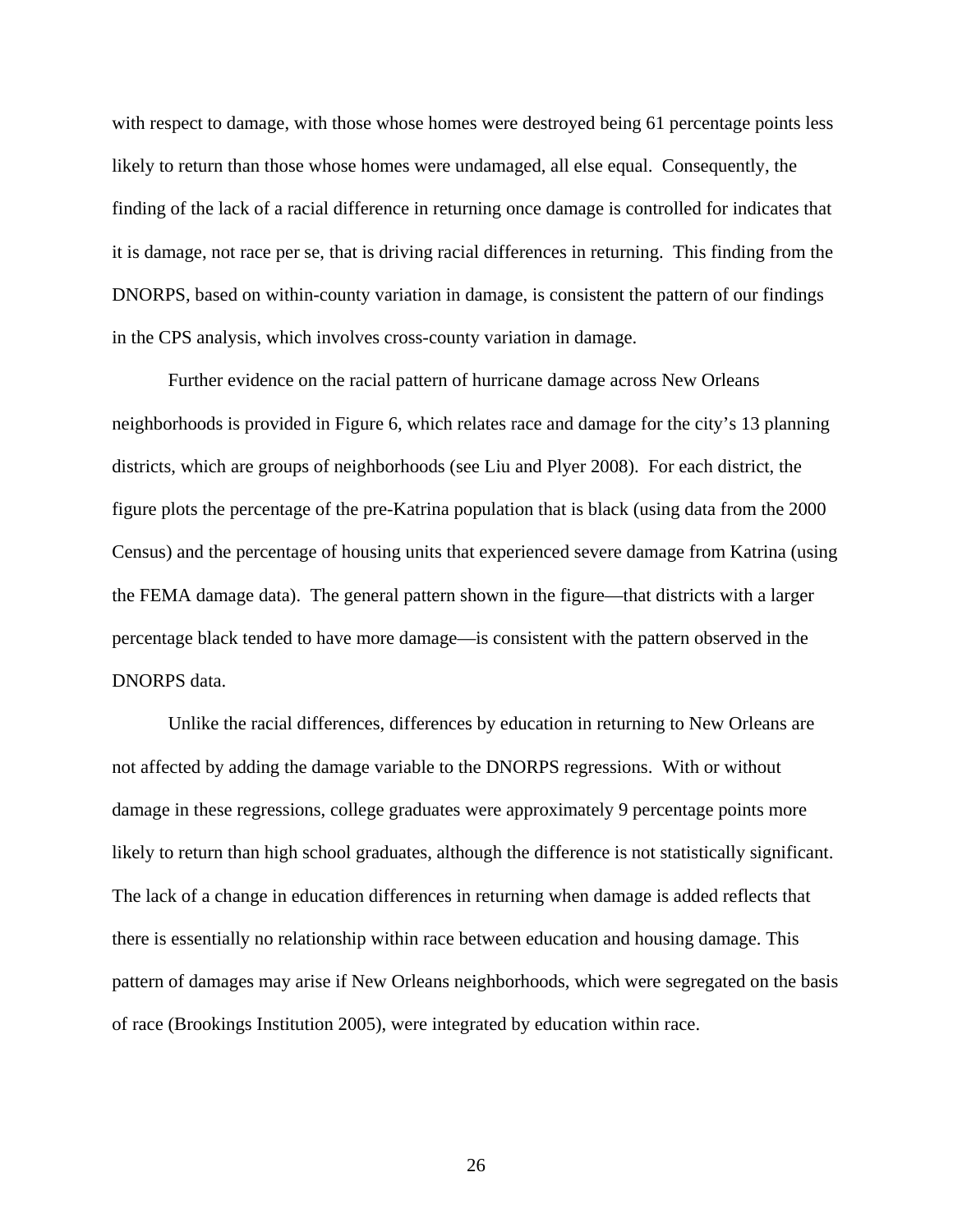# **6. Changes in Affected Areas**

<u>.</u>

In this section we shift from analyzing evacuees' decisions to return to understanding how the aggregate effect of those decisions is reflected in changes over time in the composition of affected areas. At the macro level, migration is one of the three components of population change, along with births and deaths. In the case of Katrina, migration is likely to be the main component of population change for the geographic areas directly affected by the storm.

For changes over time in the composition of affected areas, the primary forces are the migration flows associated with Katrina evacuees who returned or did not return to their pre-Katrina counties during the first year after Katrina (through October 2006). In principle, there could also be a role for migration flows associated with non-evacuees (individuals not classified as evacuees) moving into or out of the Katrina-affected area after the hurricane. However, the number of such migrating non-evacuees appears to be relatively small because we have defined the affected area such that the evacuation rate is quite high.<sup>23</sup> Thus, changes in the demographic composition of the Katrina-affected areas depend primarily on the differences between returning and non-returning evacuees.

Table 5 reports the demographic composition of returnees and non-returnees, both for the entire affected area and for high-damage areas. Consistent with the findings on the determinants of returning, the demographic composition of evacuees who returned differs significantly from that of evacuees who did not return. Among evacuees from the entire affected area, 70 percent of returnees are white compared with only 38 percent of non-returnees. By contrast, only 20 percent of returnees are black compared with 55 percent of non-returnees. Returnees as a group

<sup>&</sup>lt;sup>23</sup> We estimated the number of non-evacuees who moved into or out of Katrina-affected areas using data from the 2006 CPS Annual Social and Economic Supplement, which covers moves over the one-year period from March 2005 to March 2006. The estimated number of out-migrants was only about 50,000. The number of in-migrants in the sample was too small to estimate the number of in-migrants.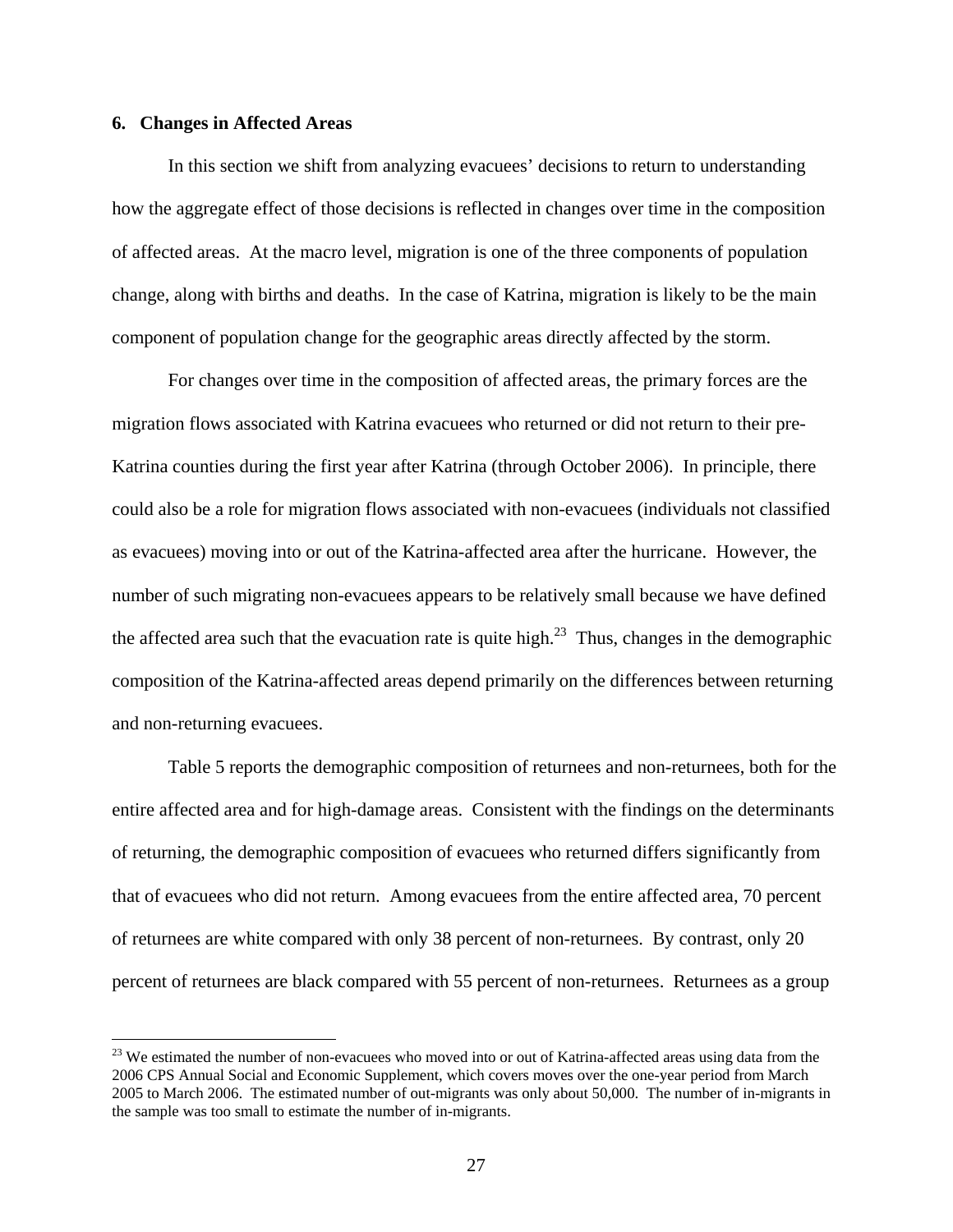are older than non-returnees; for instance, 34 percent of returnees are aged 55 and older compared with only 21 percent of non-returnees.<sup>24</sup> Furthermore, non-returnees had lower family incomes than returnees; for instance, 32 percent of non-returnees had incomes less than \$15,000, compared with only 13 percent of returnees. Table 5 also indicates differences in the demographic distribution of returnees and non-returnees by education, marital status, and the presence of children.

Differences between the composition of returning and non-returning evacuees suggest that Katrina may have altered the composition of the geographic areas in the storm path. Table 6 contains distributions of the demographic characteristics and family income of all residents (not just evacuees) of the entire affected area and of the high-damage areas, both before and after the storm. Table 7 contains these estimates for the New Orleans MSA and for the Mississippi Gulf Coast.<sup>25</sup> The estimates are based on monthly CPS data and cover one time period before the storm (January 2004–July 2005) and two time periods after the storm (October 2005–October 2006 and November 2006–November 2007).

In general, the changes over time are larger for the high-damage areas than for the entire affected area. This is because the magnitude of the population shifts induced by Katrina was larger in the high-damage areas. The evacuation rate was higher in high-damage areas (94 percent, compared to 85 percent in the entire affected area; see Table 1) and thus high-damage areas were more affected by patterns of return migration.

Katrina is associated with substantial shifts in racial composition. These shifts are statistically significant and primarily represent a decrease in the percentage of residents who are

<sup>&</sup>lt;sup>24</sup> The median age of returnees is 47 compared with 38 for non-returnees.<br><sup>25</sup> The New Orleans MSA consists of seven parishes: Jefferson, Orleans, Plaquemines, St. Bernard, St. Charles, St. John the Baptist, and St. Tammany. The Mississippi Gulf Coast is defined for this analysis as the combined area formed by Hancock, Harrison, and Jackson counties, which are the southernmost counties in the state and situated from east to west along the Gulf of Mexico. These counties include the cities of Biloxi, Gulfport, and Pascagoula.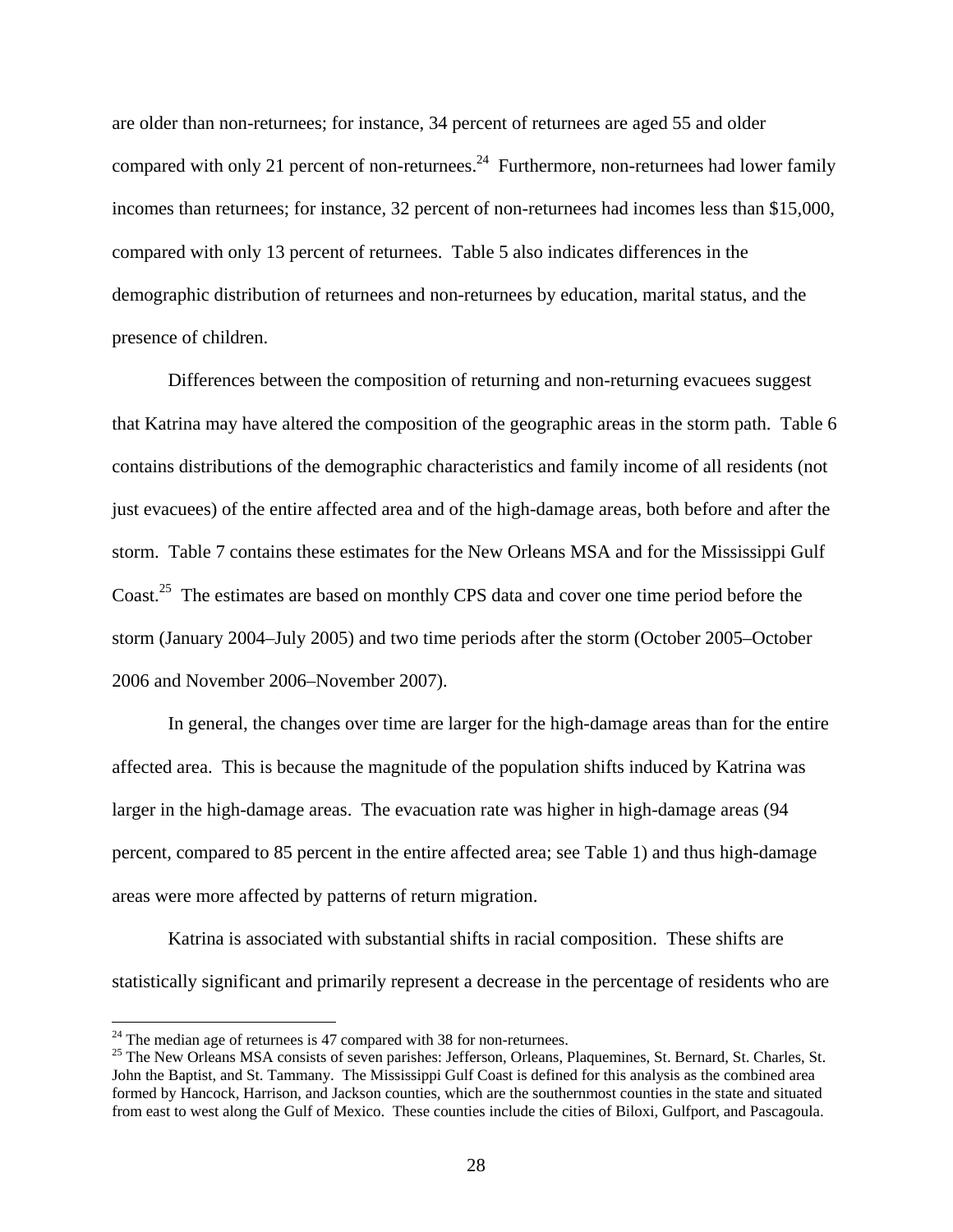black and a corresponding increase in the percentage of residents who are white—which follows from the lower rate of returning among black evacuees. Specifically, in high-damage areas the percentage of residents who are black decreased from 52 percent before the storm to 41 percent in the year after the storm before rebounding to 45 percent the following year. This pattern of change in racial composition is also present in the New Orleans MSA, but the Mississippi Gulf Coast exhibits the reverse pattern, with the percentage black increasing after Katrina before falling back to near its pre-Katrina level.

The rebounding of the percentage black in high-damage areas and the New Orleans MSA suggests that among evacuees who returned during the first two years after Katrina, blacks returned more slowly than whites. Consistent with this notion, the black-white difference in the probability of returning is smaller in the last three months of the period covered by the Katrina questions (20 percentage points) than in the first ten months of this period (34 percentage points), according to baseline regressions (analogous to Table 3, column 1) estimated separately for each of these time periods. The reduction in the black-white difference appears to be related to the reopening of public schools in Orleans Parish in August 2006.<sup>26</sup>

Our estimates of changes in demographic composition also indicate an increasing presence of Hispanics in the areas affected by Katrina. In both the New Orleans MSA and the Mississippi Gulf Coast, the percentage of residents who are Hispanic increased sharply over time. In the New Orleans MSA, for instance, this percentage increased from 3.2 percent before

<sup>&</sup>lt;sup>26</sup> In the raw data there is a clear break between July and August 2006 in the time trend of the black-white difference in the probability of returning. From October 2005 to July 2006, the black-white difference for data collected in a given month varies from 34 to 44 percentage points. From August 2006 to October 2006, this difference varies from 24 to 30 percentage points. The reduction in the black-white difference between July and August 2006 is driven entirely by evacuees with children and appears to be related to the reopening of public schools in Orleans Parish. The number of open public schools in Orleans Parish, whose enrollment is nearly 90 percent black, increased from 25 in May 2006 to 53 in August 2006, and enrollment in these schools increased from 12,103 to 25,651 over this period (Liu and Plyer 2008).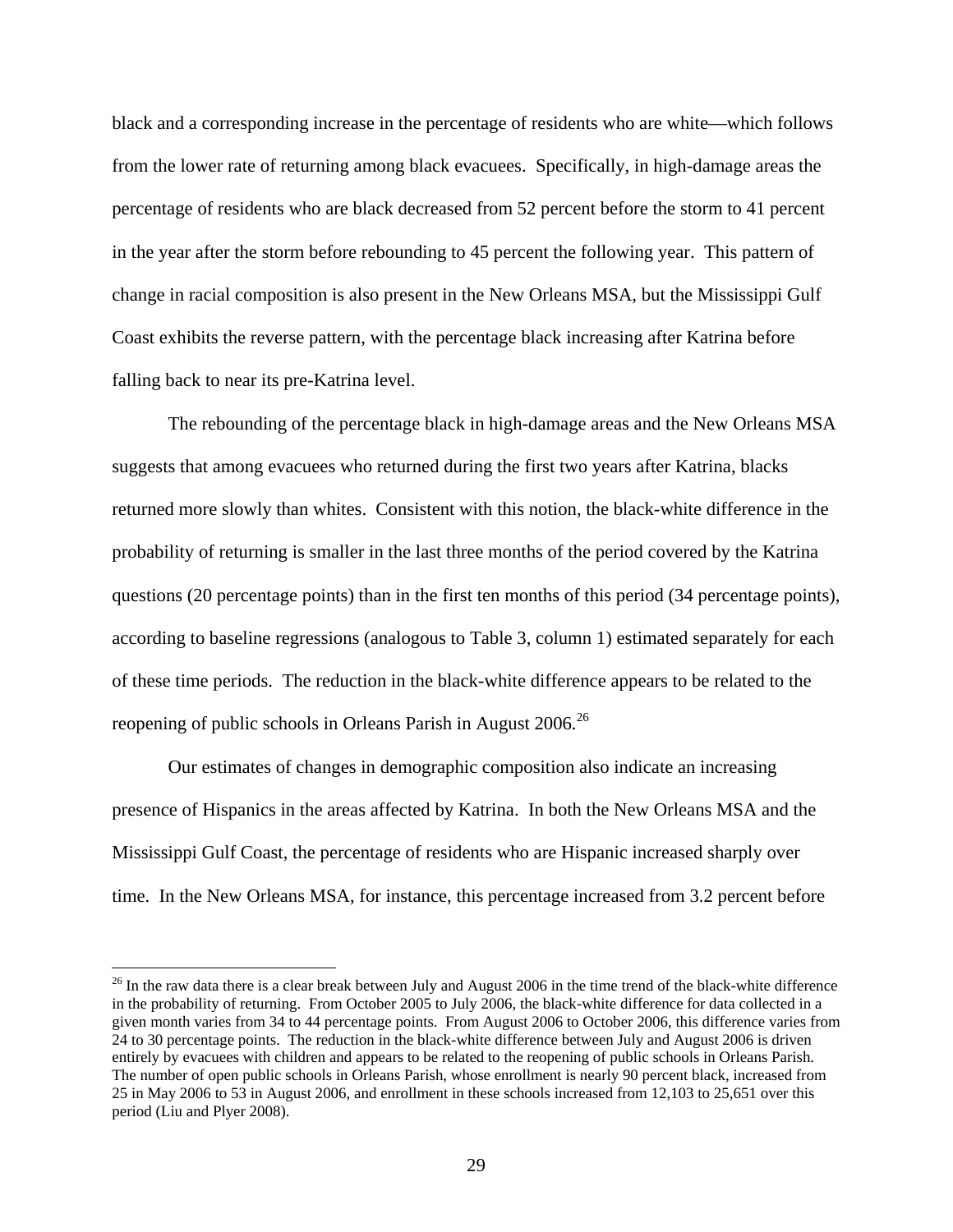the storm to 4.9 percent in the year after the storm and 6.6 percent the following year.<sup>27</sup> This increase appears to be driven by migration into the affected areas after Katrina rather than by differential returning among evacuees.

Trends in other demographic and family characteristics are consistent with our findings on the determinants of evacuees returning to their pre-Katrina counties. For instance, the percentage of residents aged 55 and older increased after Katrina, as older evacuees were much more likely to return than younger evacuees. For age and most of the other demographic and family characteristics, the time trend consists of a sharp change after Katrina (in the direction predicted by the findings on returning) followed by a shift back towards the pre-Katrina value during the second year after the storm.

The distribution of family income (in all four areas examined) and the distribution of education (in every area examined except the Mississippi Gulf Coast) shifted to the right over this time period, with the percentage of residents with high income/education increasing and the percentage of residents with low income/education decreasing. In the New Orleans MSA, these shifts were particularly large. For instance, the percentage of residents with incomes of less than \$15,000 a year decreased from 19.3 percent before the storm to 12.6 percent in the second year after the storm, and the percentage with incomes of \$75,000 or more increased from 20.8 percent to 31.3 percent.<sup>28</sup> In terms of education, the percentage of residents without a high school degree

 $27$  Our estimates are consistent with trends in school enrollment. The number of Hispanic students in public schools in the New Orleans MSA has increased each year after Katrina, reaching 5.9 percent of total enrollment by spring 2008, up from 3.9 percent before the storm (Liu and Plyer 2008). Official population estimates from the Census Bureau for the New Orleans MSA also show an increase in the percentage of the residents who are Hispanic, albeit at a slower rate than in our CPS estimates, from 5.2 percent in July 2005 to 6.2 percent in July 2007.

<sup>&</sup>lt;sup>28</sup> These trends in the distribution of income in the New Orleans MSA are consistent with trends observed in data from the American Community Survey (ACS) (Frey and Singer 2006). Moreover, ACS data on indicators of lowincome status provide further evidence for the income shifts we document. In the New Orleans MSA after the storm, the following indicators all declined sharply: the poverty rate (especially among female-headed families), the percentage of households that do not own a vehicle, and the share of owner-occupied homes valued under \$100,000 (Frey and Singer 2006).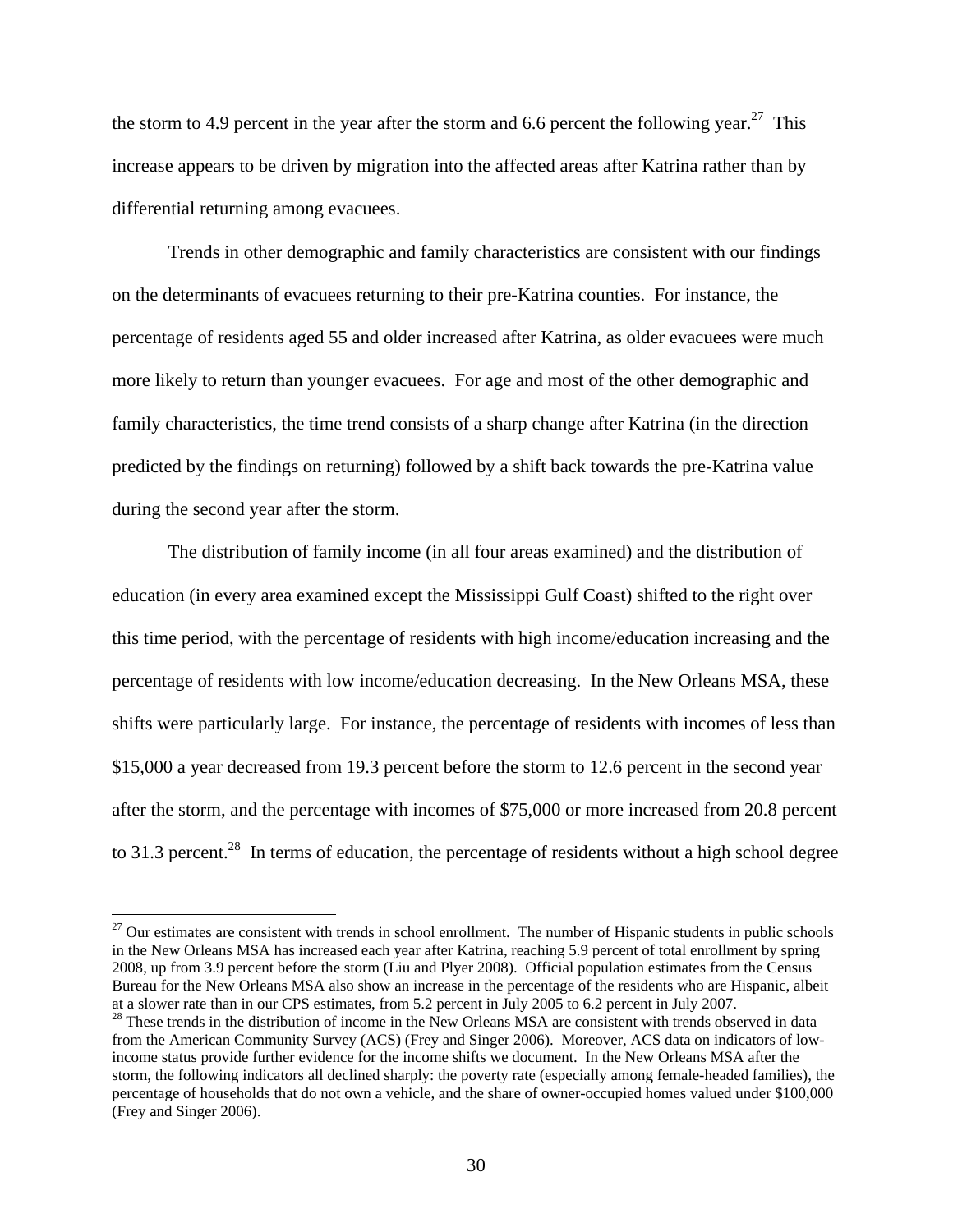decreased from 15.7 percent to 10.4 percent and the percentage of residents who attended college increased from 51.5 percent to 58.1 percent.

One explanation for the shift in the income distribution is that low-income evacuees were more likely than high-income evacuees to evacuate to distant locations, which increased the financial cost of returning and made it harder to learn about the recovery of their pre-Katrina areas.<sup>29</sup> In addition, the areas that experienced extensive damage became more expensive places to live in the aftermath of Katrina. In the city of New Orleans, for instance, the price of housing increased by about 50 percent from 2004 to 2006.<sup>30</sup> Finally, the shift may reflect that higherincome evacuees had greater wealth and/or homeowners insurance, making it easier for them to rebuild and return.

The homeownership rate increased sharply in the high-damage areas after Katrina, from 62 percent before the storm to 71 percent in the year after the storm. Over the second year after Katrina, however, the homeownership rate in the high-damage areas fell back to its pre-Katrina level. The time trend in the homeownership rate might reflect a variety of factors, including the desire of different types of evacuees to return, the timing and extent of government subsidies to rebuilding owner-occupied and rental housing, and government regulations regarding demolition of damaged properties and construction of new housing.

<sup>&</sup>lt;sup>29</sup> There is evidence of this pattern among evacuees from the city of New Orleans (Frey et al. 2007). According to Internal Revenue Service data for 2005 and 2006, evacuees with lower incomes were more likely to move to distant locations, such as Dallas and Atlanta. By contrast, those with higher incomes tended to move to nearby locations, such as Baton Rouge and the New Orleans suburbs. This pattern could reflect that many low-income evacuees did not evacuate the city until after the storm (often in forced evacuations to distant locations), whereas high-income evacuees tended to plan their evacuations before the storm.<br><sup>30</sup> According to data from the American Community Survey, the median cost of renting, including contract rent and

utilities, in Orleans Parish increased from \$566 per month in 2004 to \$838 in 2006, an increase of 48 percent. The median price for owner-occupied units in Orleans Parish increased from \$131,400 in 2004 to \$208,500 in 2006, an increase of 59 percent. For more discussion of the New Orleans housing market in the aftermath of Katrina, see Vigdor (2008).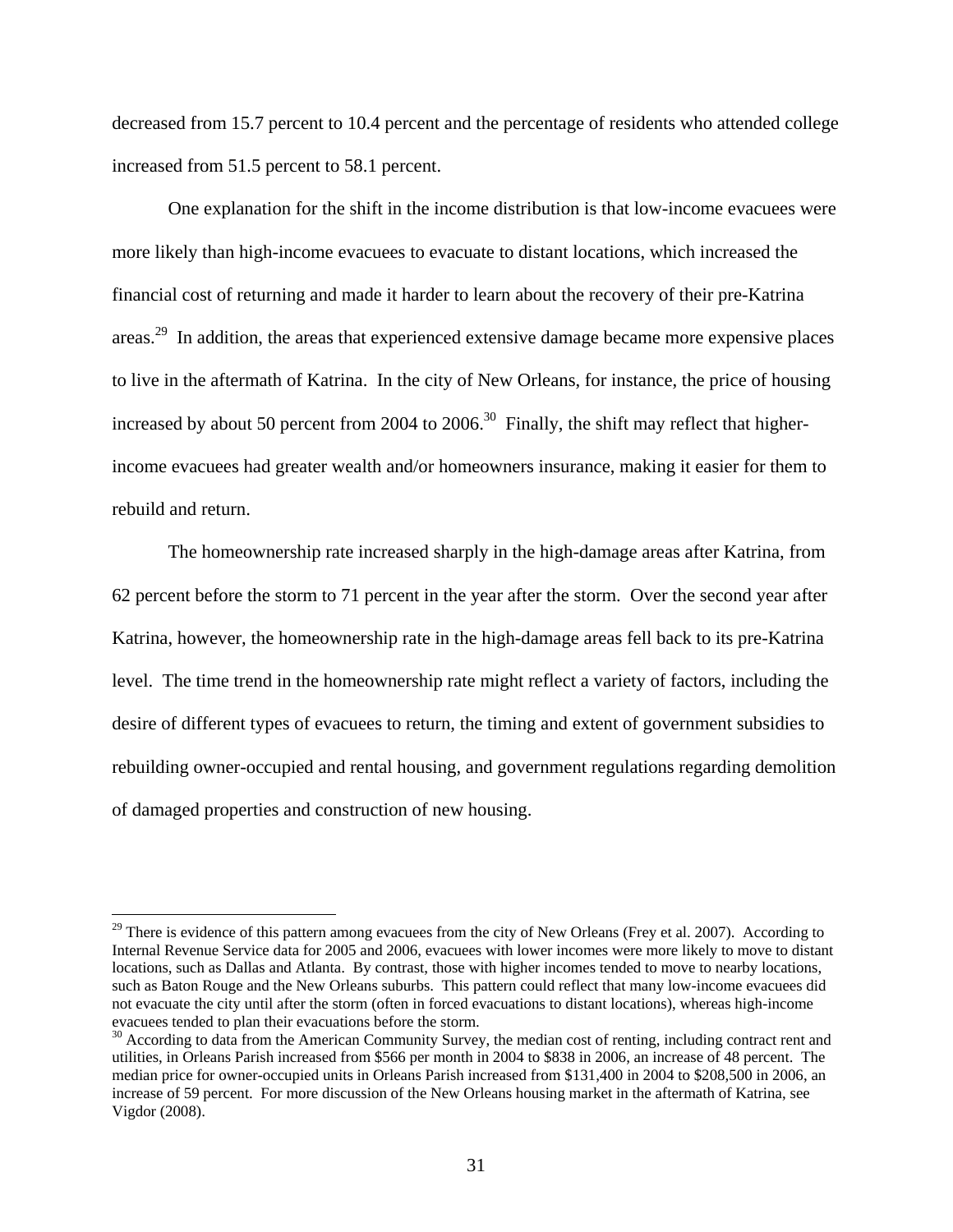In general, our findings concerning the economic and demographic shifts that occurred in areas recovering from Katrina are consistent with an analysis of four areas affected by major hurricanes in the 1990s. Pais and Elliott (2008) found that as areas recovered they did not retain the demographic and economic profile that they had before the storm. Rather, as areas recovered they became more "exclusive" (in terms of income and education), albeit with increases in potentially vulnerable subpopulations such as foreign-born citizens.

#### **7. Longer-Term Prospects**

Our estimates in the previous section cover changes in the affected areas in the first two years after Katrina. Also of interest are the longer-term prospects of these areas, particularly New Orleans and the Mississippi Gulf Coast. Disaster research documents many instances in which cities and areas have recovered economically from catastrophic disasters and restored their populations (Friesema et al. 1979; Pais and Elliot 2008; Vidgor 2008; Wright, Rossi, and Wright 1979). Indeed, after a disaster the full recovery of an area's population and long-term growth appears to be the norm rather than the exception. A review of the disaster literature indicates the main determinants of whether an area recovers are the strength of an area's economic justification for existence before the disaster (Fothergill et al. 1999; Vidgor 2008), the cause of the disaster (natural, technological, or both) (Erikson 1976; Picou and Marshall 2007), and the amount of governmental and private resources available for recovery as well as the allocation of those resources (Bolin and Bolton 1986; Peacock and Girard 1997).

The evidence for New Orleans on these determinants is mixed. On the negative side the city and the surrounding area were in a somewhat precarious situation before the storm. The city's population had been declining since the 1960s and its economic justification for existence had greatly diminished over time (Vidgor 2008). At least one economist has argued that the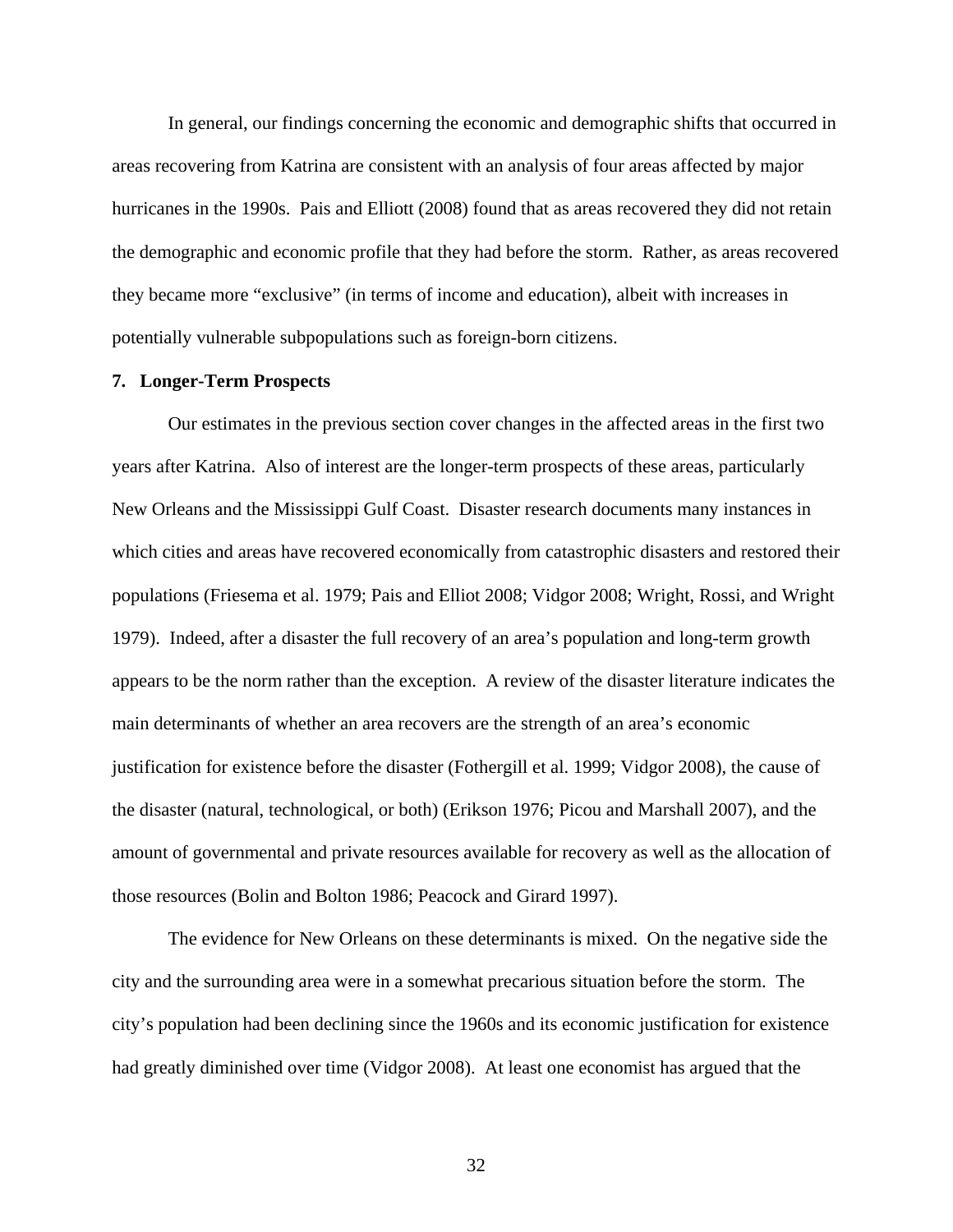New Orleans area maintained a relatively large population only because a sufficiently large supply of housing built in more robust economic times kept housing prices low. These belowaverage housing prices, it is argued, compensated workers for the lack of economic opportunity in the area and allowed the relatively low-wage tourist sector to maintain its size and vibrancy (Vidgor 2008). Katrina destroyed or seriously damaged much of the affordable housing in New Orleans, thus eliminating the advantage New Orleans possessed in the housing market. Furthermore, rebuilding funds from federal and state governments have been directed primarily to owners of single-family homes rather than to owners of rental units or to the construction of subsidized housing. $31$ 

Others have argued that for New Orleans, Katrina was not only a natural disaster but also a social and technological disaster due to the slow and uncoordinated rescue and relief effort, the breaching of the levees, and the contamination of the area with oil, toxic chemicals, and other hazardous materials (Picou and Marshall 2007). Media coverage in the aftermath of the storm left the impression that New Orleans was a blighted, dangerous place that lacked many of amenities and institutions that made it an attractive place to visit. This coverage may make tourists reluctant to visit New Orleans (Davidson 2006; Oberman 2006). In addition, technological disasters frequently cause residents to blame and distrust individuals within the community, the government, and other social institutions. This distrust and blame often results in corrosive social cycles that impede the recovery of an area and may ultimately lead to an area's demise (Erikson 1976; Picou and Marshall 2007).

On the positive side, the two other mainstays of the New Orleans economy (aside from tourism)—oil extraction and shipping—remain tied to the area. New Orleans is in close

 $31$  The lack of housing that can be afforded by low-income workers has been identified as a leading cause of staffing shortages in the restaurant and hotel industry and other low-wage sectors (Davidson 2006; Whelan 2006).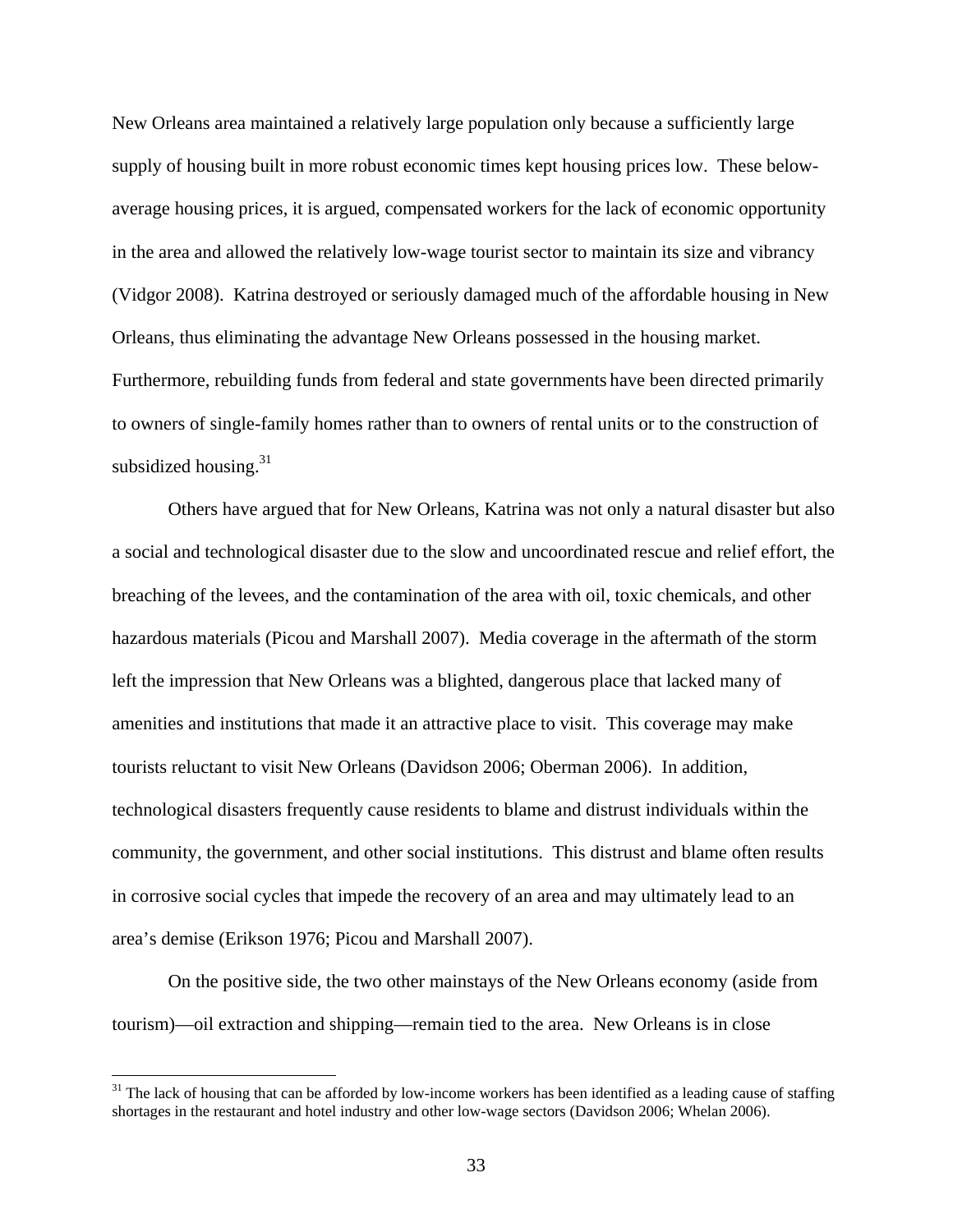proximity to offshore oil rigs in the Gulf of Mexico. Louisiana ranks eighth among U.S. states in oil reserves and in 2008 had 17 percent of the nation's crude-oil refinery capacity.<sup>32</sup> The New Orleans area is home to the Port of South Louisiana and the Port of New Orleans, which rank third and fourth, respectively, among U.S. ports in total trade to all world ports (Cieslak 2005). Although automation and containerization decreased the number of jobs associated with the port during the 1980s and the 1990s (Whelan 2006), it is likely that these effects had been fully reflected in employment before Katrina.

In contrast to New Orleans, the prospects for the recovery of the Mississippi Gulf Coast appear brighter and more certain. When Katrina struck, the Mississippi Gulf Coast areas affected by the storm—particularly the Gulfport-Biloxi MSA—were enjoying robust population and job growth. The combined population of the three Gulf Coast counties that include the cities of Gulfport, Biloxi, and Pascagoula (Hancock, Harrison, and Jackson counties) grew 16 percent between 1990 and 2000 (compared to 14 percent for the entire nation) and grew 52 percent between 1960 and 2000.<sup>33</sup> Total non-farm wage and salary employment in the Gulfport-Biloxi MSA grew 58 percent between 1990 and 2004, while nationally during the same time period non-farm wage and salary employment grew only 20 percent.<sup>34</sup>

An important stimulus to employment growth in the Gulfport-Biloxi MSA was the rise of the gaming and hospitality industry after the Mississippi legislature passed a law in 1990 permitting casinos on floating barges. Gulfport-Biloxi's employment in leisure and hospitality more than tripled between 1990 and 2004, growing from 8,800 to 29,700. In 2004, 26 percent of non-farm wage and salary employment in Gulfport-Biloxi was in leisure and hospitality,<sup>35</sup> and in

<u>.</u>

 $32$  Statistics from the Energy Information Administration, U.S. Department of Energy.

<sup>&</sup>lt;sup>33</sup> Authors' calculations using Census Bureau population estimates.

<sup>&</sup>lt;sup>34</sup> Authors' calculations using Bureau of Labor Statistics employment estimates.

<sup>&</sup>lt;sup>35</sup> Authors' calculations using Bureau of Labor Statistics employment estimates.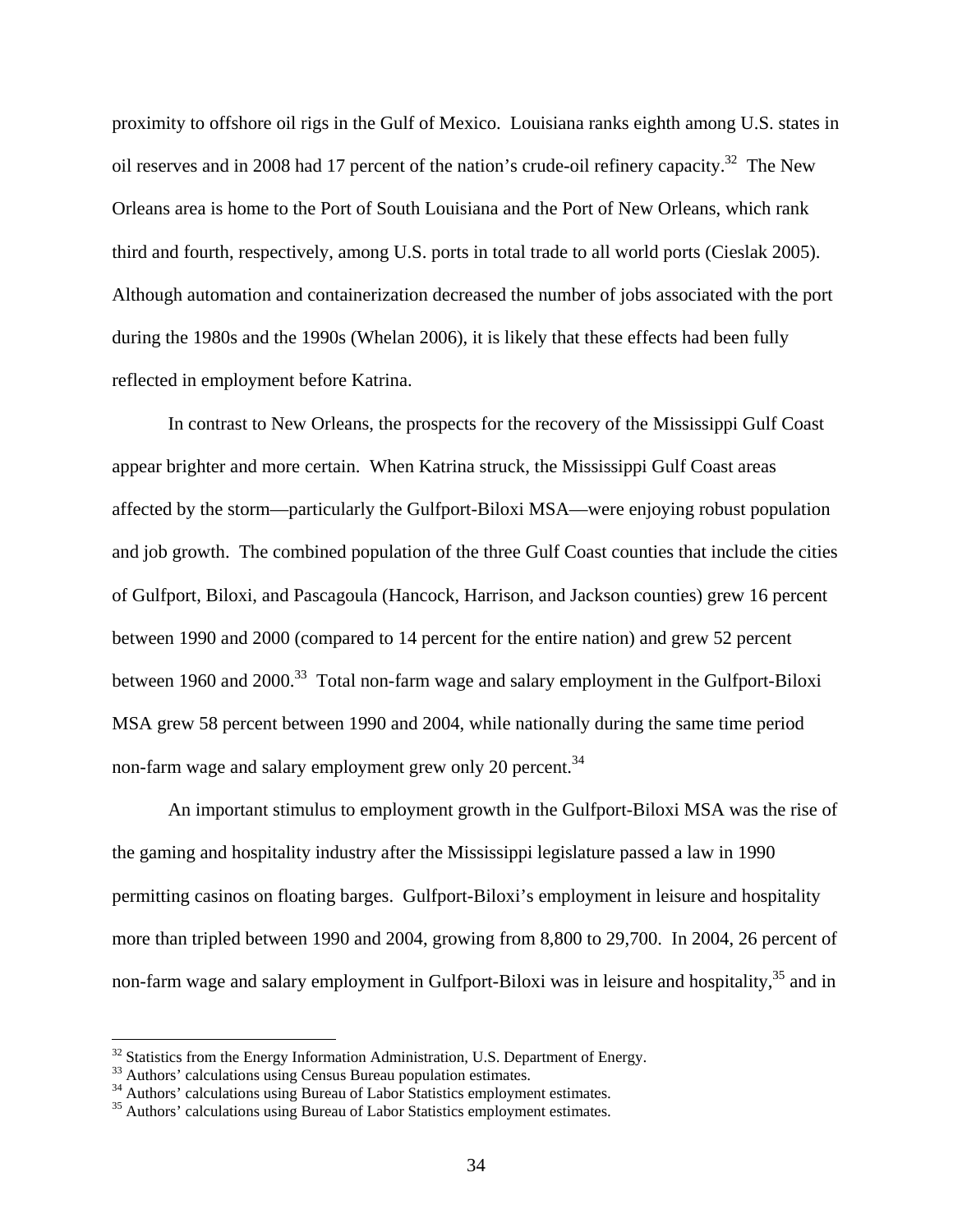Harrison County—the largest county in the Gulfport-Biloxi MSA—14 percent of employment was specifically in casino hotels (Garber et al. 2006). Rebuilding of the casinos occurred relatively rapidly in the wake of the storm—perhaps encouraged by legislation permitting casinos to be built on dry ground—thus ensuring casinos as an economic base for the Gulfport-Biloxi area (Davidson 2006).

## **8. Conclusion**

Although the longer-term prospects of the areas affected by Hurricane Katrina are somewhat uncertain, the short-run effects of the storm and the patterns of return migration are relatively clear. Overall, the results presented in this paper indicate that in the wake of Katrina there were sharp differences between those who returned to their pre-Katrina areas and those who did not. Using data from the Current Population Survey, which is representative of all evacuees and covers all areas affected by the storm, we establish that age, the extent of damage, and home ownership are important determinants of whether an evacuee returned during the first year after Katrina. The probability of returning increases with age, decreases with the severity of damage in an evacuee's county of origin, and increases with the pre-Katrina homeownership rate in the evacuee's county of origin.

Black evacuees were less likely to return than white evacuees. This racial difference in returning reflects, to some extent, that black evacuees disproportionately came from highdamage areas—especially Orleans Parish (i.e., the city of New Orleans). Even among evacuees from Orleans Parish, blacks were less likely to return, and the racial difference in returning is due to greater housing damage experienced by blacks. Thus it is damage, not race per se, that is driving racial differences in returning.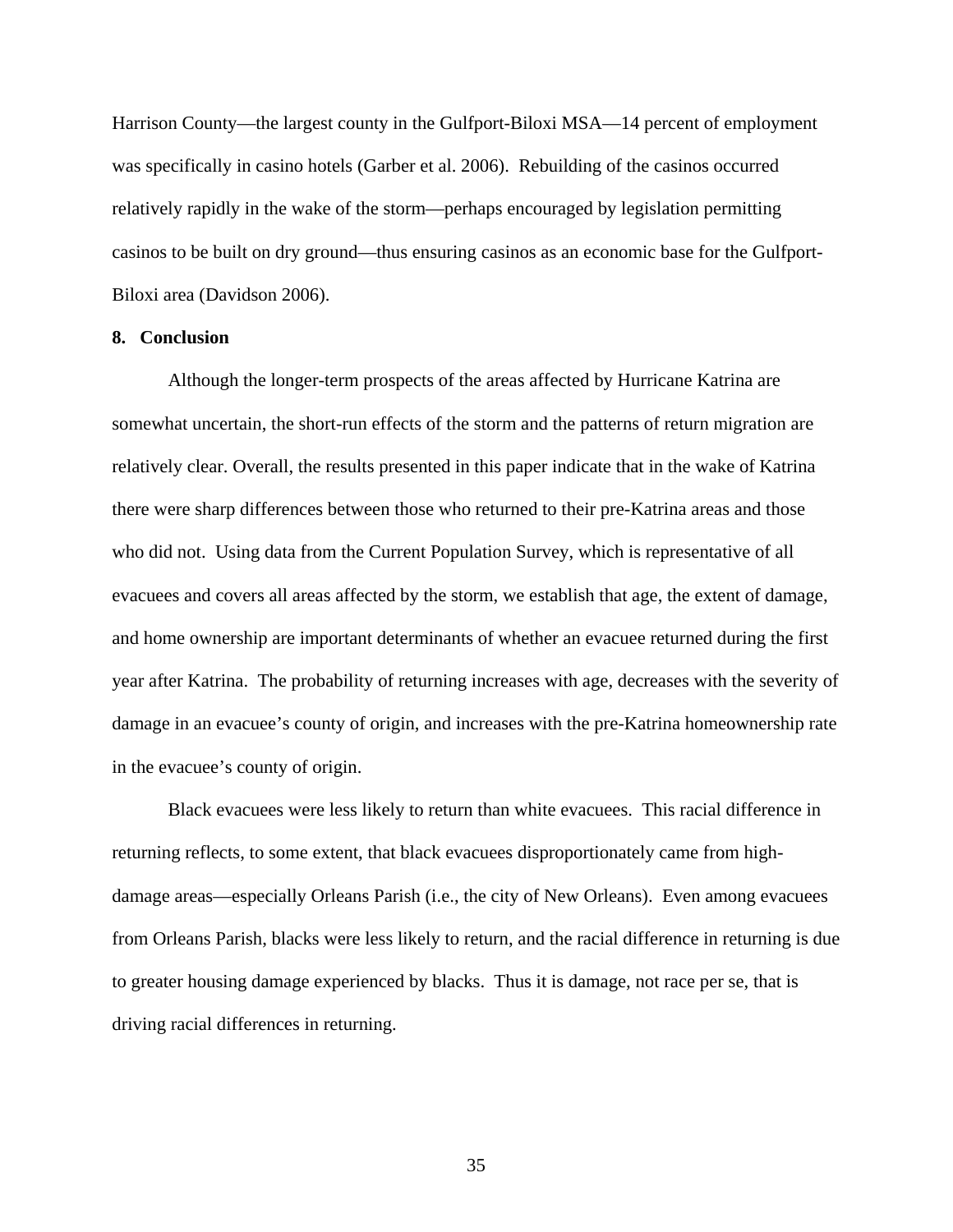Within high-damage areas, evacuees with children were less likely to return than those without children. In addition, for evacuees who originated in the New Orleans metropolitan area, a larger percentage of evacuees returned to parishes in which a larger proportion of public schools, public libraries, major hospitals, and child-care facilities were in operation after the storm. It is impossible to determine from these relationships whether more of these facilities were open because more evacuees had already returned to a parish, or if the availability of these facilities encouraged evacuees to return, or both. Nevertheless, the results do suggest that local officials should be cognizant of demand for public services when prioritizing reconstruction projects and directing public funds in the wake of a disaster.

The difference between the composition of returnees and the composition of nonreturnees is the primary force behind changes in the composition of the affected areas in the first two years after the storm. Katrina is associated with substantial shifts in racial composition (namely a decrease in the percentage of residents who are black), an increasing presence of Hispanics, and an increase in the percentage of older residents. Moreover, the distribution of family income and the distribution of education both shifted to the right over time in the affected areas (i.e., the percentage of residents with low income/education decreased and the percentage of residents with high income/education increased). These changes are generally larger for the high-damage areas than for the entire affected area, which is consistent with the magnitude of population shifts induced by the storm.

These findings have important implications not only for the individuals and areas affected by this particular storm but also for those responsible for managing recoveries from future natural disasters. When formulating expectations about who will return after a natural disaster, our results suggest that the geographic pattern of damage, the proportion of residents of the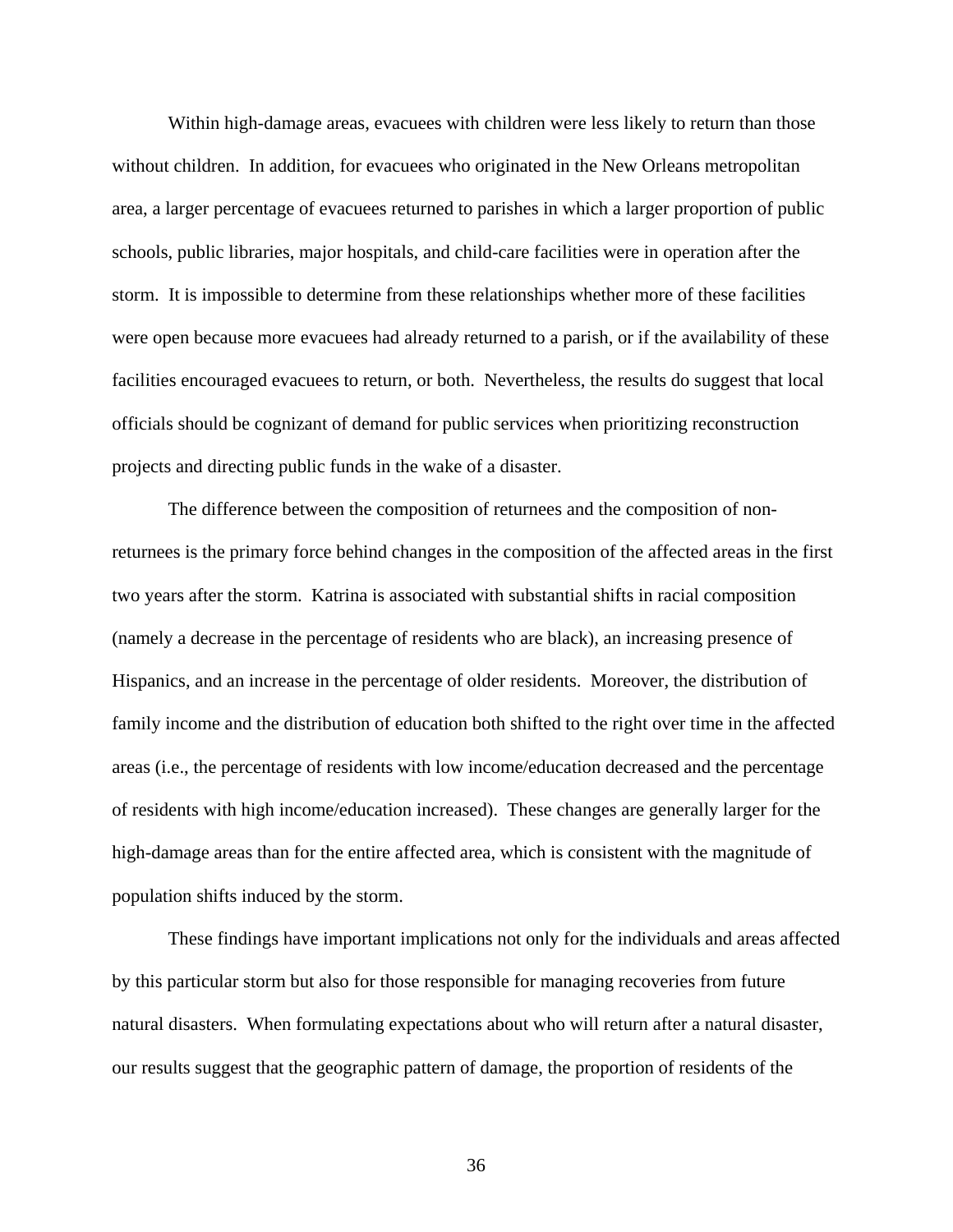affected area who own their homes, the age distribution of these residents, and their needs for public services should all be considered. The results also suggest that disasters may affect the overall demographic composition of an area and increase the overall levels of family income and educational attainment in the affected areas—specifically, these areas may lose some of their more disadvantaged residents.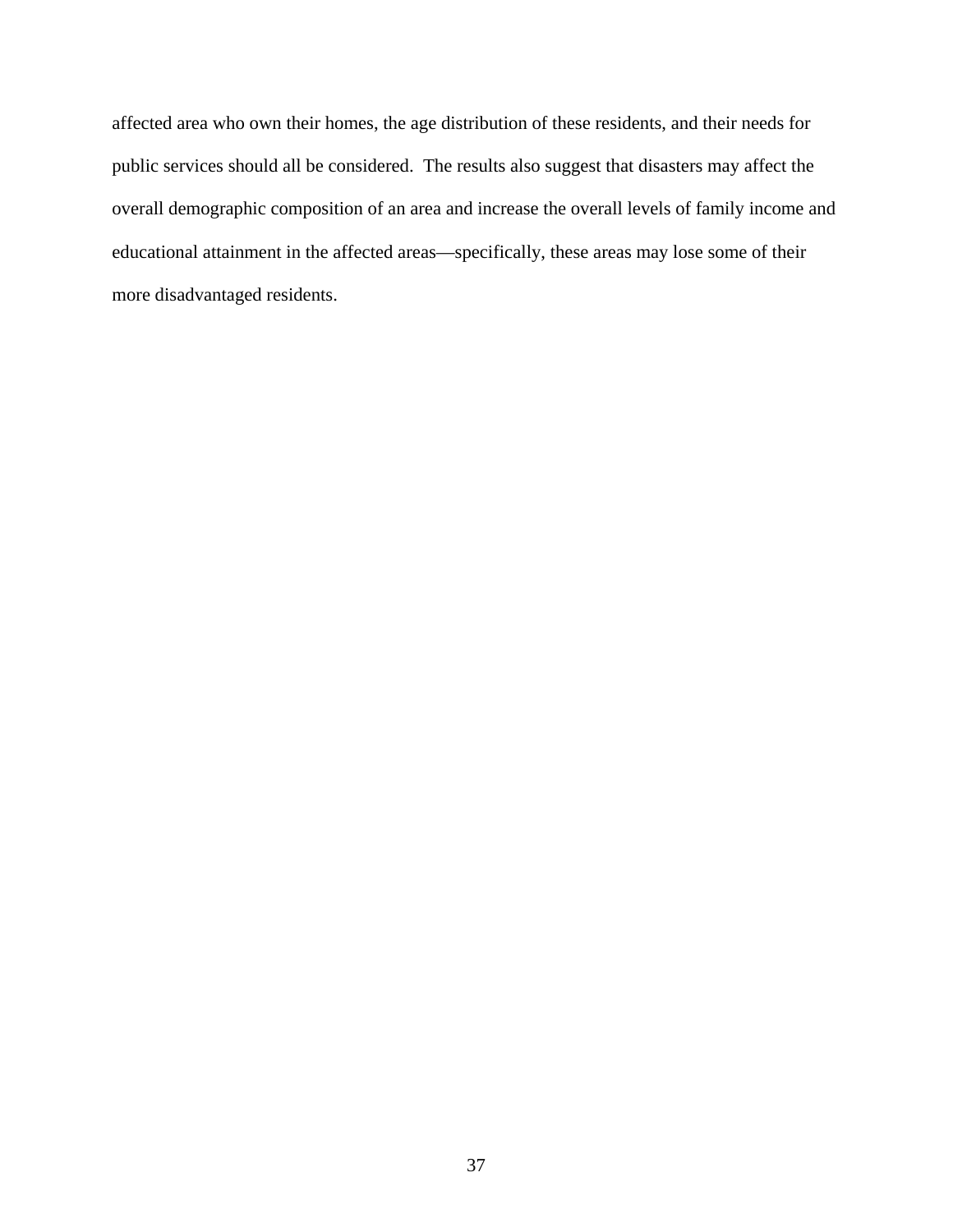# **References**

Baker, Justin, W. Douglass Shaw, David Bell, Sam Brody, Mary Riddel, Richard T. Woodward, and William Neilson. 2009. "Explaining Subjective Risks of Hurricanes and the Role of Risks in Intended Moving and Location Choice Models." *Natural Hazards Review* 10 (3): 102–112.

Bolin, Robert C. and Patricia A. Bolton. 1986. *Race, Religion and Ethnicity in Disaster Recovery.* Boulder, CO: Institute of Behavioral Science, University of Colorado.

Bolin, Robert C. and Lois Stanford. 1998. *The Northridge Earthquake: Vulnerability and Disaster.* New York: Routledge.

Borjas, George J. 1989. "Economic Theory and International Migration." *International Migration Review* 23 (3): 457–485.

Borjas, George J., Stephen G. Bronars, and Stephen J. Trejo. 1992. "Self-Selection and Internal Migration in the United States." *Journal of Urban Economics* 32 (2): 159–185.

Brookings Institution. 2005. "New Orleans after the Storm: Lessons from the Past, a Plan for the Future." Washington, DC: Brookings Institution.

Cahoon, Lawrence S., Diane E. Herz, Richard C. Ning, Anne E. Polivka, Maria E. Reed, Edwin L. Robison, and Gregory D. Weyland. 2006. "The Current Population Survey Response to Hurricane Katrina." *Monthly Labor Review* 129 (8): 40–51.

Chamlee-Wright, Emily and Daniel M. Rothschild. 2007. "Disastrous Uncertainty: How Government Disaster Policy Undermines Community Rebound." *Mercatus Policy Series,* Policy Comment No. 9. Arlington, VA: Mercatus Center at George Mason University.

Chamlee-Wright, Emily and Virgil H. Storr. Forthcoming. "'There's No Place Like New Orleans': Sense of Place and Community Recovery in the Ninth Ward after Hurricane Katrina." *Journal of Urban Affairs.*

Cieslak, Vanessa. 2005. "Ports in Louisiana: New Orleans, South Louisiana, and Baton Rouge." Washington, DC: Congressional Research Service (CRS Report RS22297).

DaVanzo, Julie S. and Peter A. Morrison. 1981. "Return and Other Sequences of Migration in the United States." *Demography* 18 (1): 85–101.

Davidson, Charles. 2006. "The Gulf Coast's Tourism Comeback: Playing for Even Higher Stakes?" *EconSouth* 8 (3).

Elliott, James R. and Jeremy Pais. 2006. "Race, Class, and Hurricane Katrina: Social Differences in Human Responses to Disaster." *Social Science Research* 35 (2): 295–321.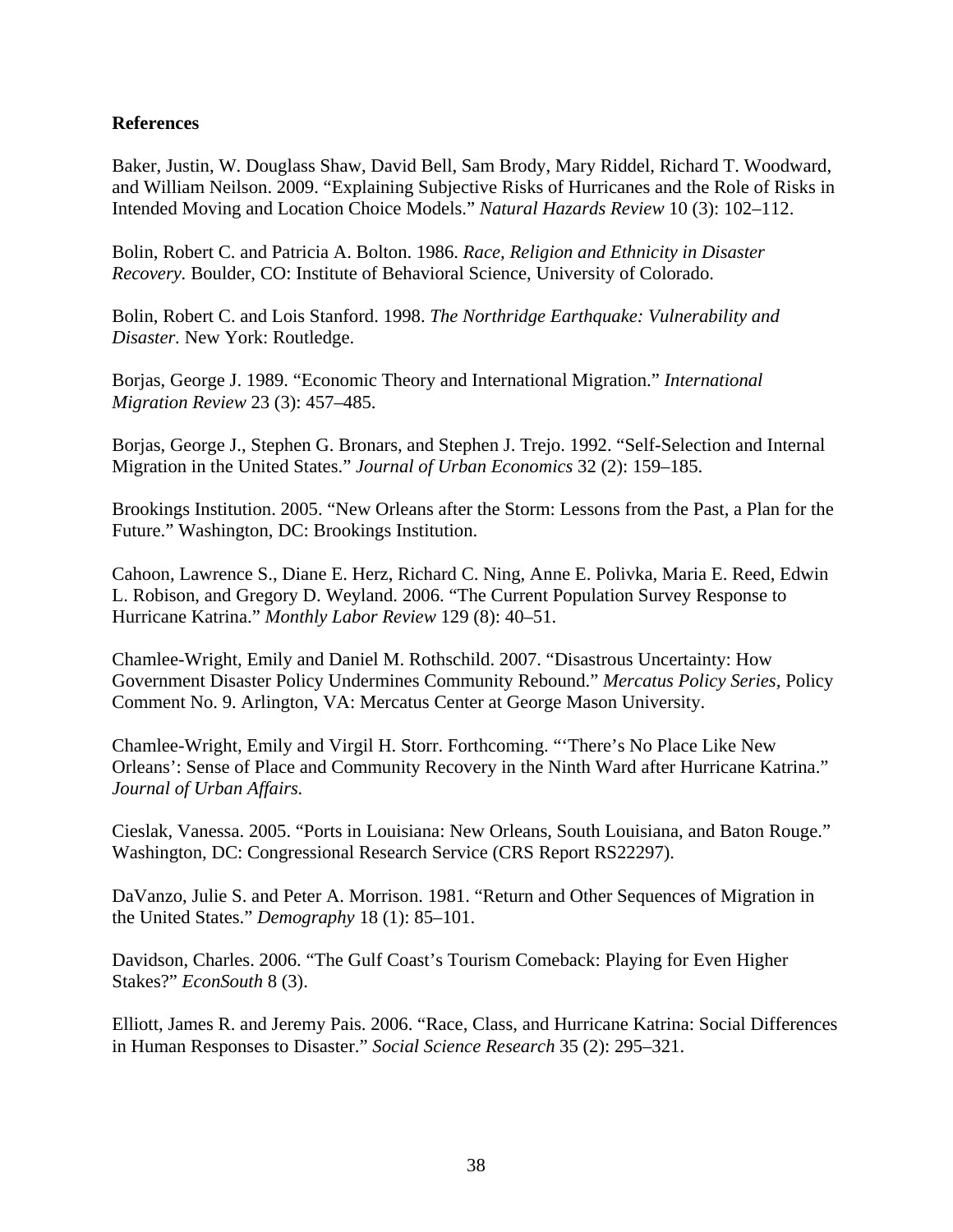Erikson, Kai T. 1976. *Everything in Its Path: Destruction of Community in the Buffalo Creek Flood.* New York: Simon and Schuster.

Falk, William W. 2004. *Rooted in Place: Family and Belonging in a Southern Black Community.* New Brunswick, NJ: Rutgers University Press.

Falk, William W., Matthew O. Hunt, and Larry L. Hunt. 2006. "Hurricane Katrina and New Orleanians' Sense of Place: Return and Reconstitution or 'Gone with the Wind'?" *Du Bois Review* 3 (1): 115–128.

Fothergill, Alice, Enrique G.M. Maestas, and JoAnne DeRouen Darlington. 1999. "Race, Ethnicity and Disasters in the Untied States: A Review of the Literature." *Disasters* 23 (2): 156– 173.

Frey, William H. and Audrey Singer. 2006. "Katrina and Rita Impacts on Gulf Coast Populations: First Census Findings." Washington, DC: Brookings Institution.

Frey, William H., Audrey Singer, and David Park. 2007. "Resettling New Orleans: The First Full Picture from the Census." Washington, DC: Brookings Institution.

Friesema, H. Paul, James A. Caporaso, Gerald Goldstein, Robert L. Lineberry, and Richard McCleary. 1979. *Aftermath: Communities after Natural Disasters.* Beverly Hills: Sage Publications.

Fritz, Charles E. 1961. "Disasters." Pp. 651–694 in *Contemporary Social Problems,* edited by Robert K. Merton and Robert A. Nisbet. New York: Harcourt, Brace & World.

Garber, Molly, Linda Unger, James White, and Linda Wohlford. 2006. "Hurricane Katrina's Effects on Industry Employment and Wages." *Monthly Labor Review* 129 (8): 22–39.

Gieryn, Thomas. 2000. "A Space for Place in Sociology." *Annual Review of Sociology* 26: 463– 496.

Girard, Chris and Walter Gillis Peacock. 1997. "Ethnicity and Segregation: Post-Hurricane Relocation." Pp. 191–205 in *Hurricane Andrew: Ethnicity, Gender and the Sociology of Disasters,* edited by Walter Gillis Peacock, Betty Hearn Morrow, and Hugh Gladwin. New York: Routledge.

Gladwin, Hugh and Walter Gillis Peacock. 1997. "Warning and Evacuation: A Night for Hard Houses." Pp. 52–72 in *Hurricane Andrew: Ethnicity, Gender and the Sociology of Disasters,* edited by Walter Gillis Peacock, Betty Hearn Morrow, and Hugh Gladwin. New York: Routledge.

Greenwood, Michael J. 1975. "Research on Internal Migration in the United States: A Survey." *Journal of Economic Literature* 13 (2): 397–433.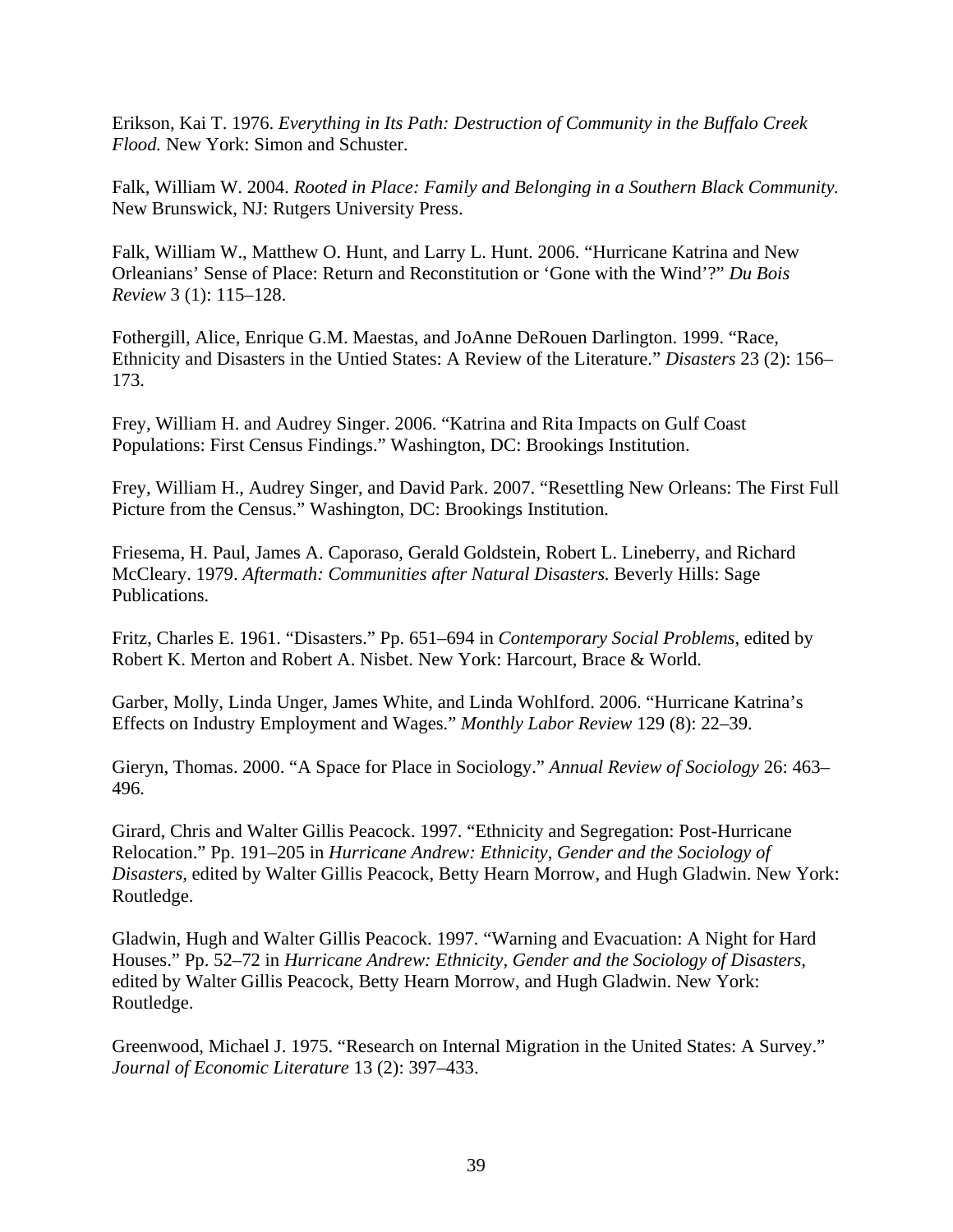Greenwood, Michael J. 1985. "Human Migration: Theory, Models, and Empirical Studies." *Journal of Regional Science* 25 (4): 521–544.

Groen, Jeffrey A., and Anne E. Polivka. 2008a. "Hurricane Katrina Evacuees: Who They Are, Where They Are, and How They Are Faring." *Monthly Labor Review* 131 (3): 32–51.

Groen, Jeffrey A., and Anne E. Polivka. 2008b. "The Effect of Hurricane Katrina on the Labor Market Outcomes of Evacuees." *American Economic Review* 98 (2): 43–48.

Haney, Timothy J., James R. Elliott, and Elizabeth Fussell. 2007. "Families and Hurricane Response: Evacuation, Separation, and the Emotional Toll of Hurricane Katrina." Pp. 71–90 in *The Sociology of Katrina: Perspectives on a Modern Catastrophe,* edited by David L. Brunsma, David Overfelt, and J. Steven Picou. Lanham, MD: Rowman & Littlefield.

Hummon, David M. 1990. *Commonplaces: Community Ideology and Identity in American Culture.* Albany, NY: State University of New York Press.

Knabb, Richard D., Jamie R. Rhome, and Daniel P. Brown. 2005. "Tropical Cyclone Report: Hurricane Katrina." Miami, FL: National Hurricane Center. December 20. Updated August 10, 2006.

Kreps, G.A. 1984. "Sociological Inquiry and Disaster Research." *Annual Review of Sociology* 10: 309–330.

Landry, Craig E., Okmyung Bin, Paul Hindsley, John C. Whitehead, and Kenneth Wilson. 2007. "Going Home: Evacuation-Migration Decisions of Hurricane Katrina Survivors." *Southern Economic Journal* 74 (2): 326–343.

Liu, Amy, Matt Fellowes, and Mia Mabanta. 2006. "Katrina Index: Tracking Variables of Post-Katrina Recovery." Washington, DC: Brookings Institution. August 8.

Liu, Amy and Allison Plyer. 2008. "The New Orleans Index: Tracking Recovery of New Orleans and the Metro Area." New Orleans: Greater New Orleans Community Data Center in collaboration with the Brookings Institution. August.

Norcross, Eileen and Anthony Skriba. 2008. "The Road Home: Helping Homeowners in the Gulf after Katrina." Mercatus Policy Series: Policy Comment No. 19. Mercatus Center at George Mason University.

Oberman, Mira. 2006. "New Orleans Tourism Lags a Year after Katrina." Agence France-Presse. August 23.

Pais, Jeremy F. and James R. Elliott. 2008. "Places as Recovery Machines: Vulnerability and Neighborhood Change After Major Hurricanes." *Social Forces* 86 (4): 1415–1453.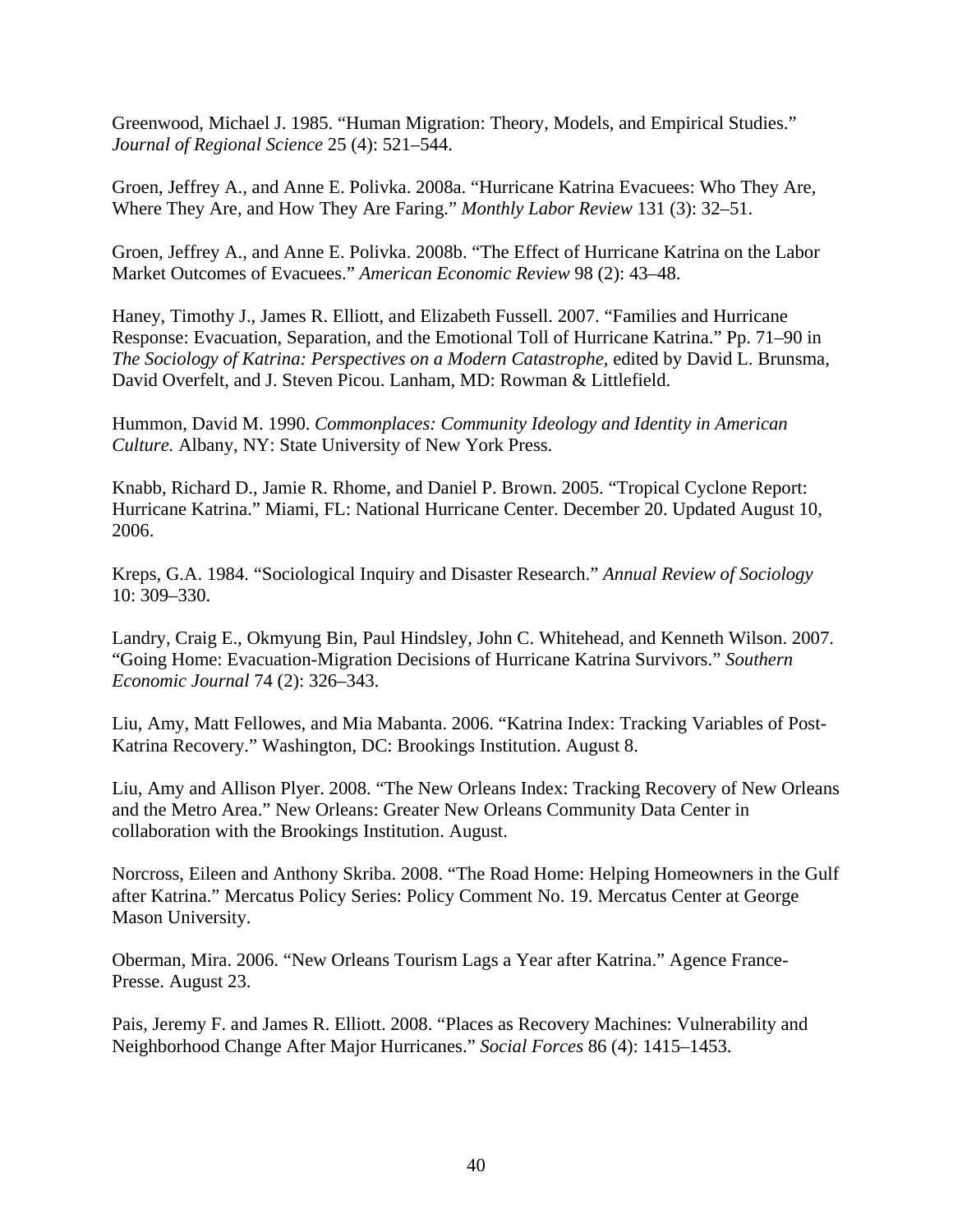Paxson, Christina and Cecilia E. Rouse. 2008. "Returning to New Orleans after Hurricane Katrina." *American Economic Review* 98 (2): 38–42.

Peacock, Walter Gillis and Chris Girard. 1997. "Ethnic and Racial Inequalities in Hurricane Damage and Insurance Settlements." Pp. 171–190 in *Hurricane Andrew: Ethnicity, Gender and the Sociology of Disasters,* edited by Walter Gillis Peacock, Betty Hearn Morrow, and Hugh Gladwin. New York: Routledge.

Peacock, Walter Gillis, Betty Hearn Morrow, and Hugh Gladwin. 1997. *Hurricane Andrew: Ethnicity, Gender and the Sociology of Disasters.* New York: Routledge.

Perry, Ronald W., Michael K. Lindell, and Marjorie Green. 1981. *Evacuation Planning and Emergency Management.* Lexington, MA: Heath.

Picou, J. Steven and Brent K. Marshall. 2007. "Katrina as Paradigm Shift: Reflections on Disaster Research in the Twenty-First Century." Pp. 1–20 in *The Sociology of Katrina: Perspectives on a Modern Catastrophe,* edited by David L. Brunsma, David Overfelt, and J. Steven Picou. Lanham, MD: Rowman & Littlefield.

Quarantelli, E.L. and Russell R. Dynes. 1977. "Response to Social Crisis and Disaster." *Annual Review of Sociology* 3: 23–49.

Roback, Jennifer. 1982. "Wages, Rents, and the Quality of Life." *Journal of Political Economy* 90 (6): 1257–1278.

Sastry, Narayan. Forthcoming[a]. "Displaced New Orleans Residents in the Aftermath of Hurricane Katrina: Results from a Pilot Survey." In *Displaced City: Hurricane Katrina and the Unequal Recoveries of New Orleans,* edited by Elizabeth Fussell and James R. Elliott. New York: Russell Sage.

Sastry, Narayan. Forthcoming[b]. "Tracing the Effects of Hurricane Katrina on the Population of New Orleans: The Displaced New Orleans Residents Pilot Study." *Sociological Methods and Research*.

Sjaastad, Larry A. 1962. "The Costs and Returns of Human Migration." *Journal of Political Economy* 70 (5, part 2): 80–93.

Smith, Stanley K. and Chris McCarty. 2009. "Fleeing the Storm(s): An Examination of Evacuation Behavior During Florida's 2004 Hurricane Season." *Demography* 46 (1): 127–145.

U.S. Department of Housing and Urban Development. 2006. "Current Housing Unit Damage Estimates: Hurricanes Katrina, Rita, and Wilma." Washington, DC: U.S. Department of Housing and Urban Development, Office of Policy Development and Research. February 12.

Vigdor, Jacob. 2008. "The Economic Aftermath of Hurricane Katrina." *Journal of Economic Perspectives* 22 (4): 135–154.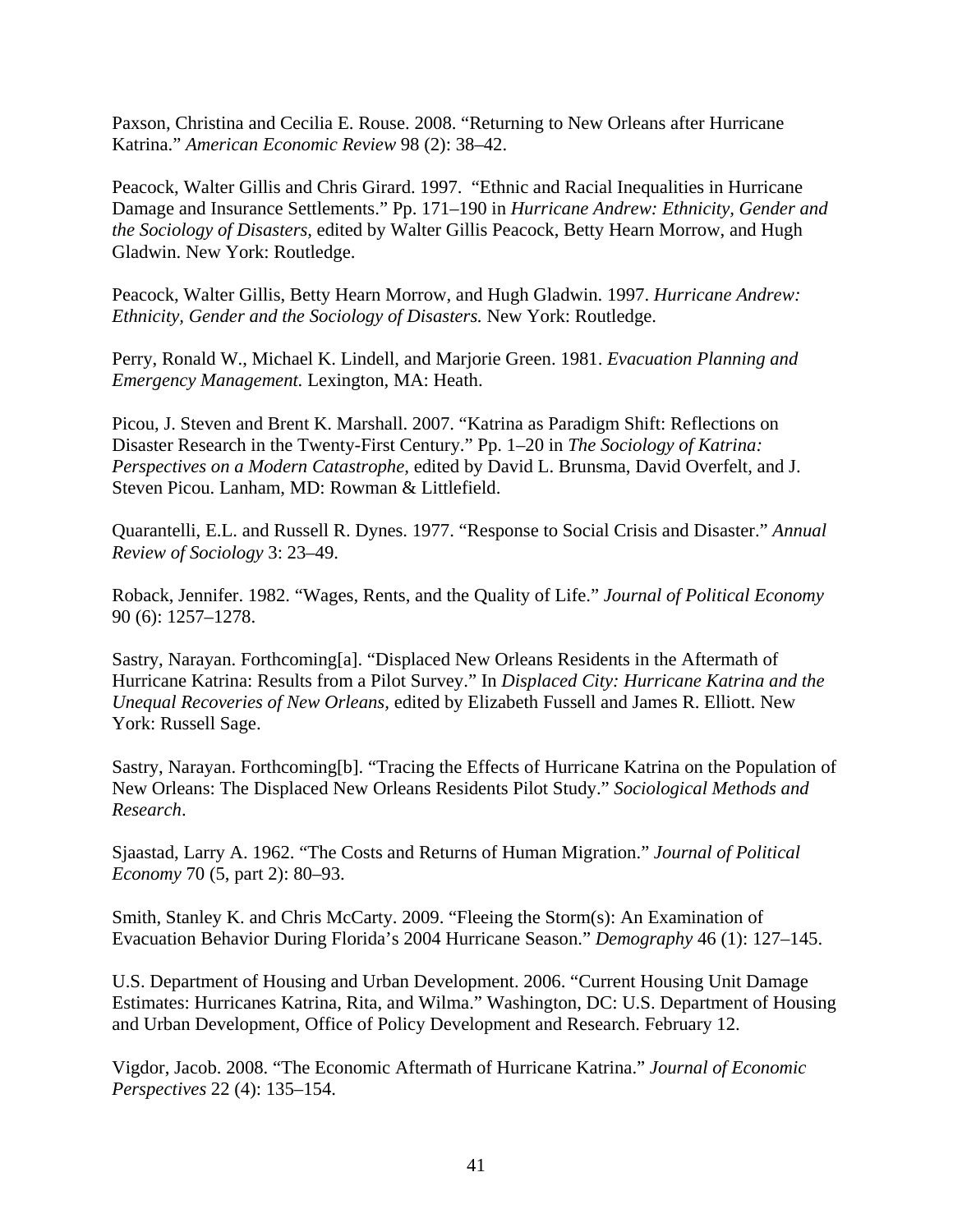Whelan, Robert K. 2006. "An Old Economy for the 'New' New Orleans? Post-Hurricane Economic Development Efforts." Pp. 215–231 in *There is No Such Thing as a Natural Disaster: Race, Class, and Hurricane Katrina,* edited by Chester Hartman and Gregory D. Squires. New York: Routledge.

The White House. 2006. "The Federal Response to Hurricane Katrina: Lessons Learned." Washington, DC: The White House.

Wright, James D., Peter H. Rossi, and Sonia R. Wright. 1979. *After the Clean-up: Long Range Effects of Natural Disasters.* Beverly Hills: Sage Publications.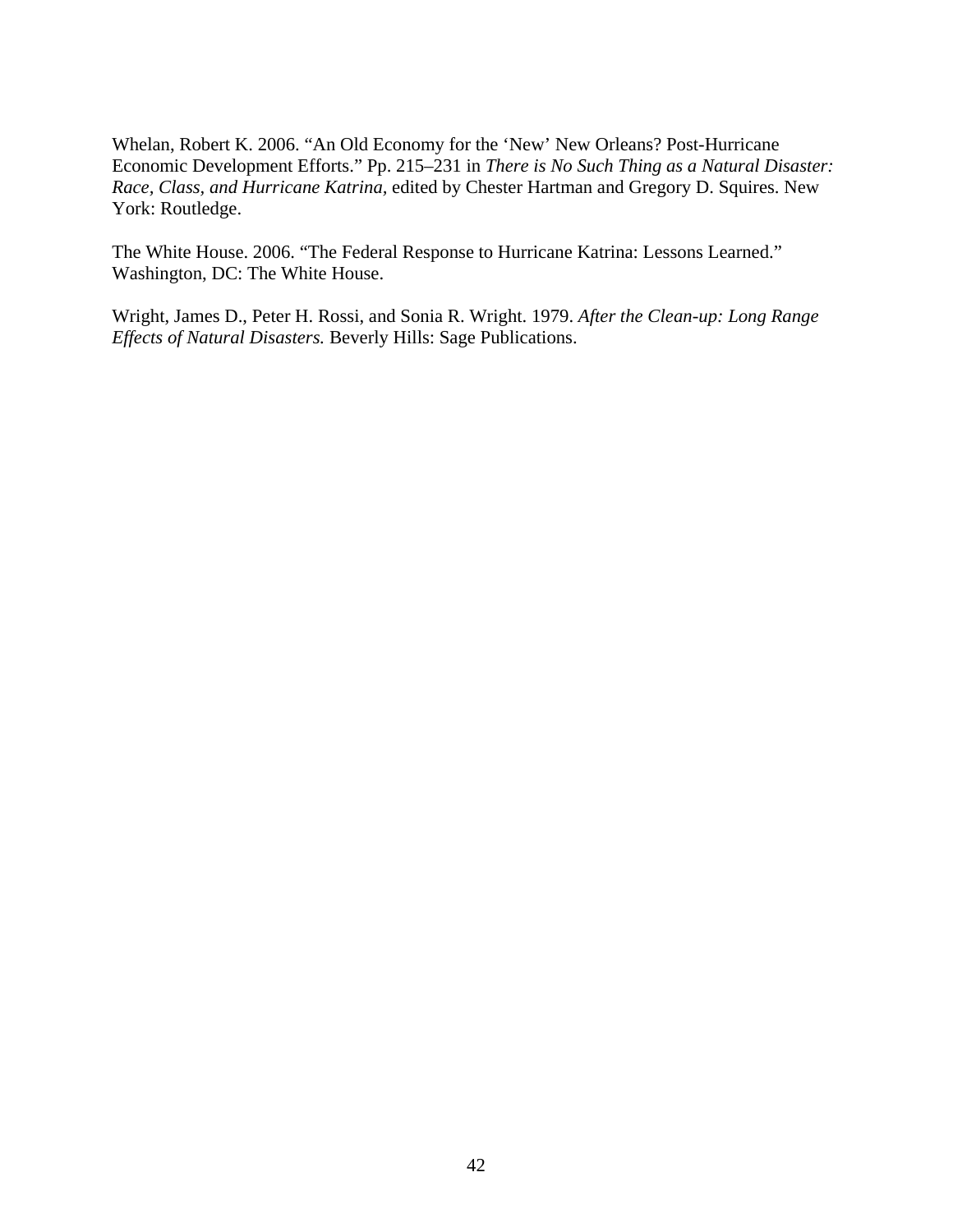

# Figure 1. Geographic Areas Affected by Hurricane Katrina

Notes: Shading indicates counties near the Gulf Coast within 100 miles of the storm path. The darker shading indicates the high-damage areas used in our analysis: Orleans, Plaquemines, and St. Bernard parishes in Louisiana and Hancock County in Mississippi. The lighter shading indicates the low-damage areas used in our analysis: Jefferson, Lafourche, St. Charles, St. John the Baptist, and St. Tammany parishes in Louisiana and Harrison, Pearl River, and Stone counties in Mississippi.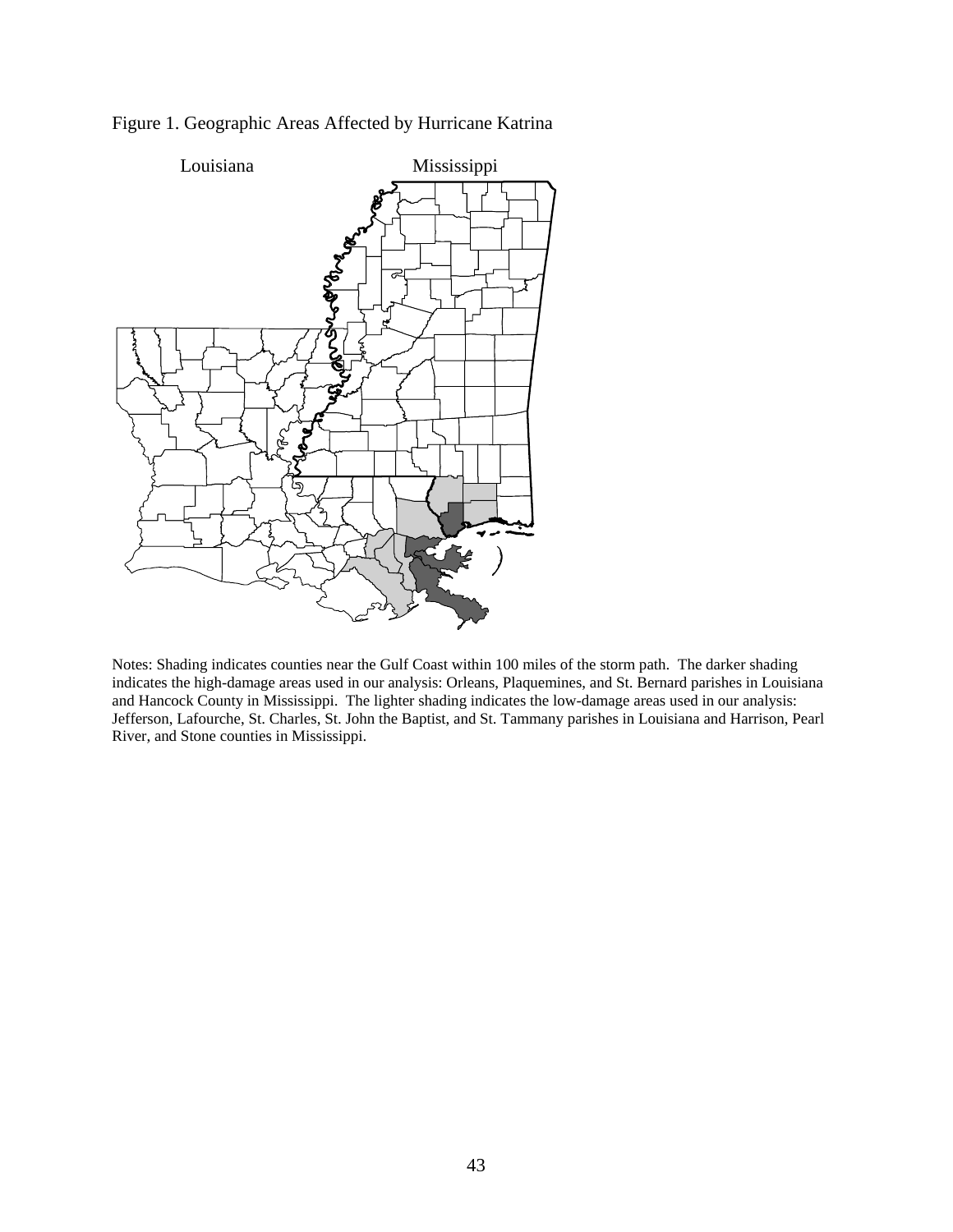

Figure 2. Percentage Returned to County by Month and Geographic Area

Source: Current Population Survey, October 2005–October 2006.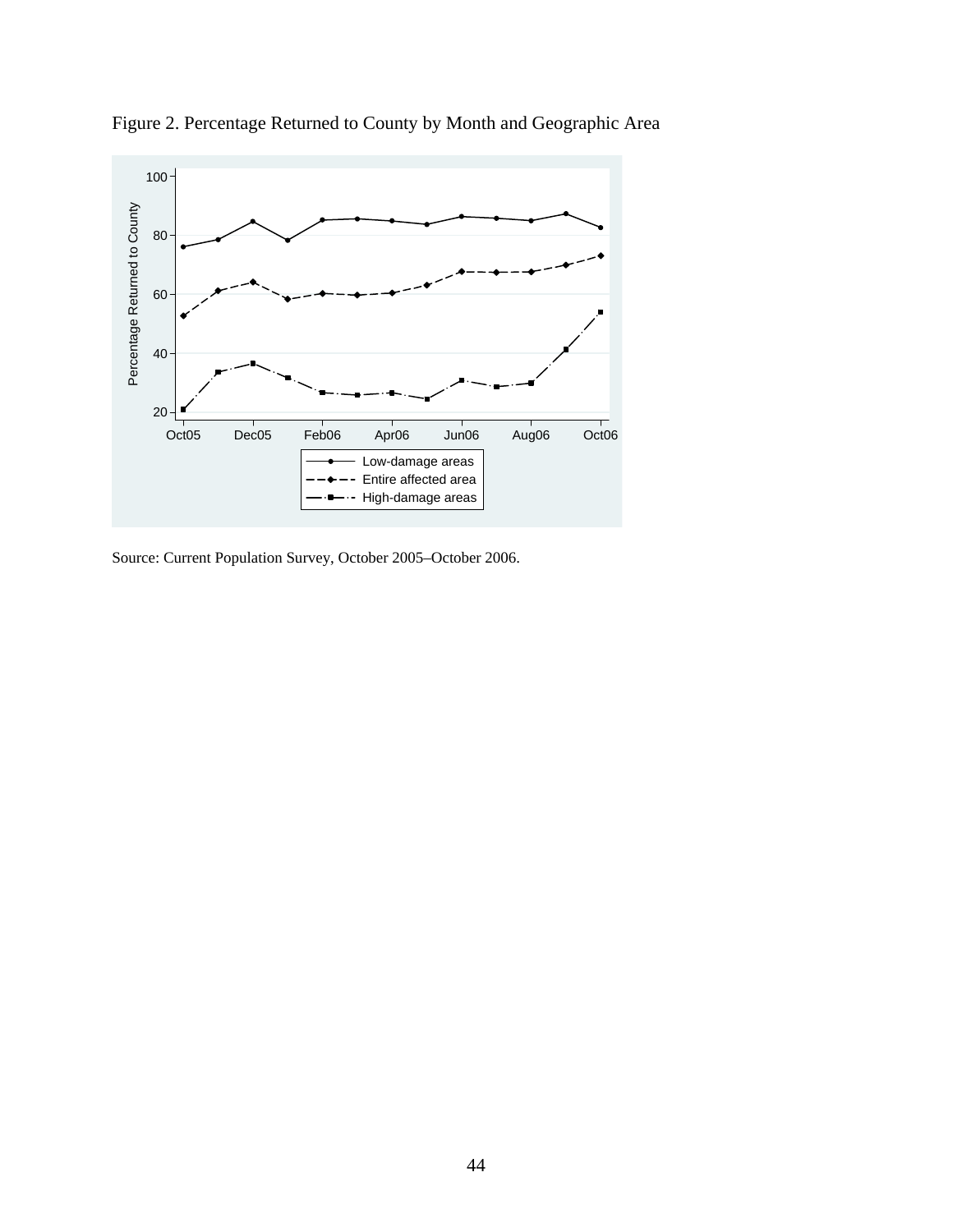

Figure 3. Public and Private Services and Returning

Notes: The area of each symbol is proportional to the number of evacuees who came from the county. Each data point refers to one of the seven parishes in the New Orleans MSA (Jefferson, Orleans, Plaquemines, St. Bernard, St. Charles, St. John the Baptist, and St. Tammany). The regression line is estimated by weighted least squares with the number of evacuees in each county as weights. The slopes of the regression lines are: 0.659 (s.e.=0.070) for schools; 0.940 (s.e.=0.348) for libraries; 0.900 (s.e.=0.159) for hospitals; and 0.816 (s.e.=0.090) for child care.

Source: Returning measure is based on Current Population Survey, October 2005–October 2006. Services data are from Liu, Fellowes, and Mabanta (2006), Tables 28, 32, 33, and 34. Timing of services data: schools, February 2, 2006; libraries, February 2006; hospitals, February 14, 2006; child care, February 2006.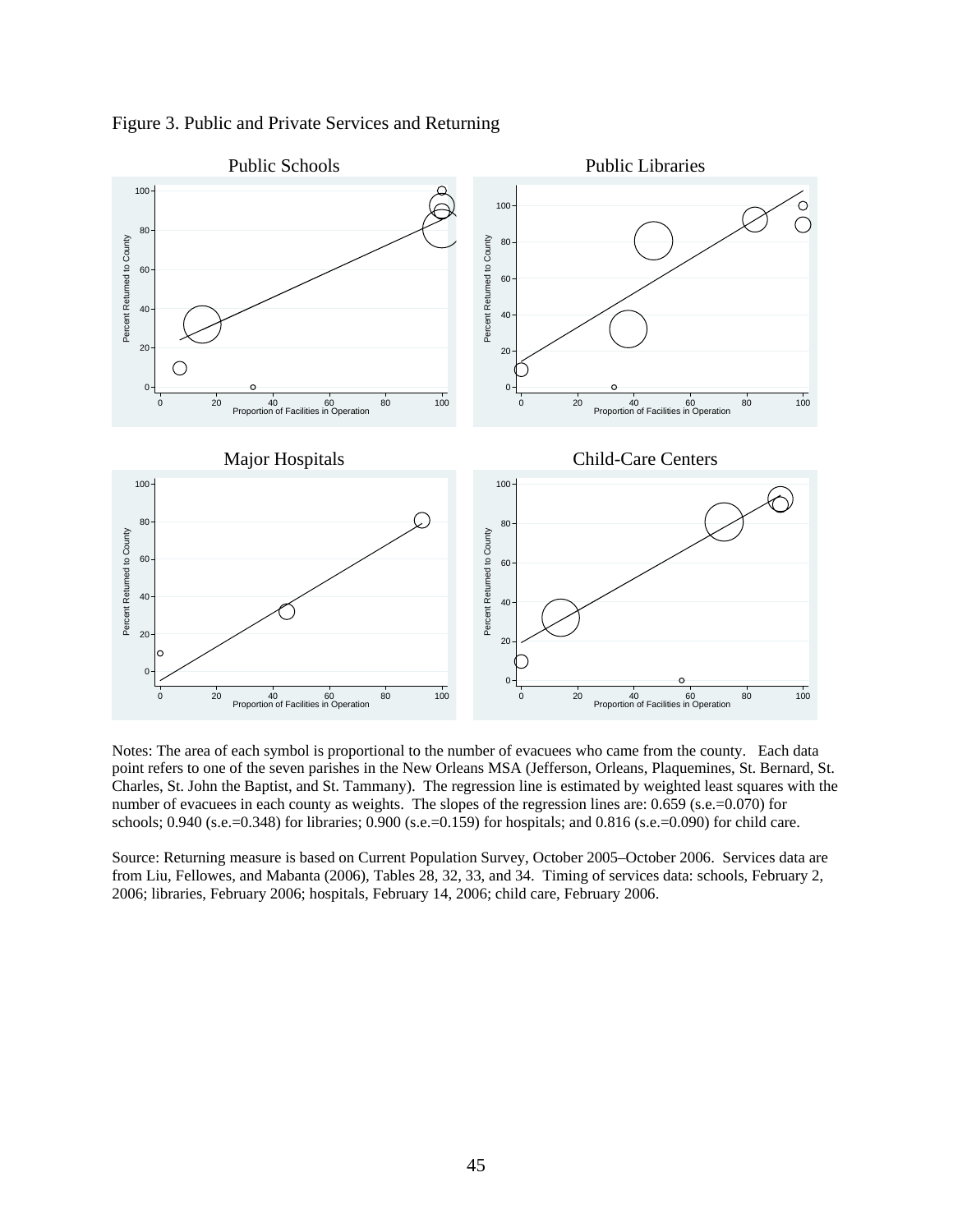Figure 4. Housing Damage and Returning



Severe, Major, or Minor Damage





Source: Returning measure is based on Current Population Survey, October 2005–October 2006. Damage data are from U.S. Department of Housing and Urban Development (2006).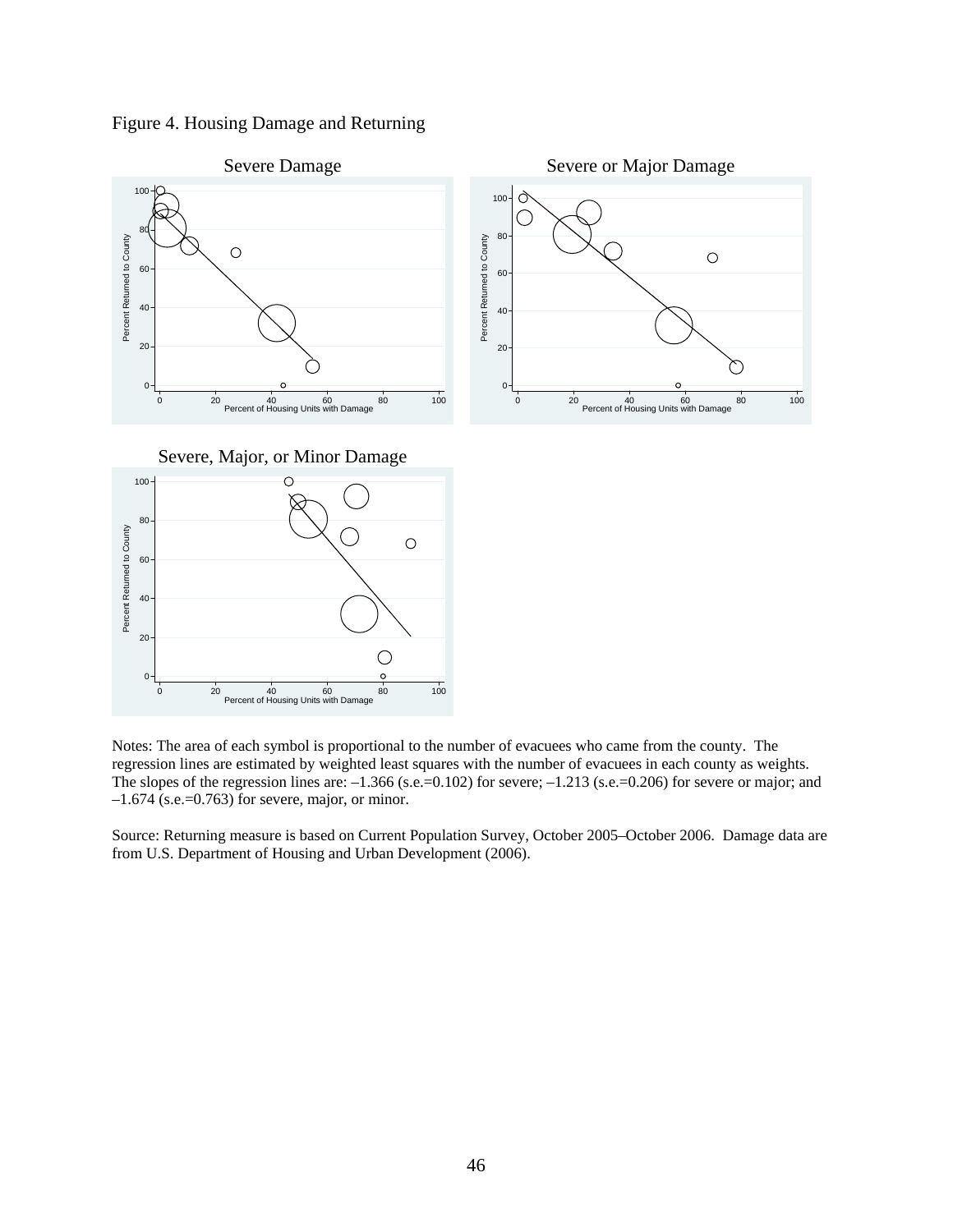Figure 5. Home Ownership and Returning



Notes: The area of each symbol is proportional to the number of evacuees who came from the county. The regression line is estimated by weighted least squares with the number of evacuees in each county as weights. The slope of the regression line is 1.485 (s.e.=0.565).

Source: Returning measure is based on Current Population Survey, October 2005–October 2006. Homeownership rates are based on data from the 2000 Census (Summary File 1).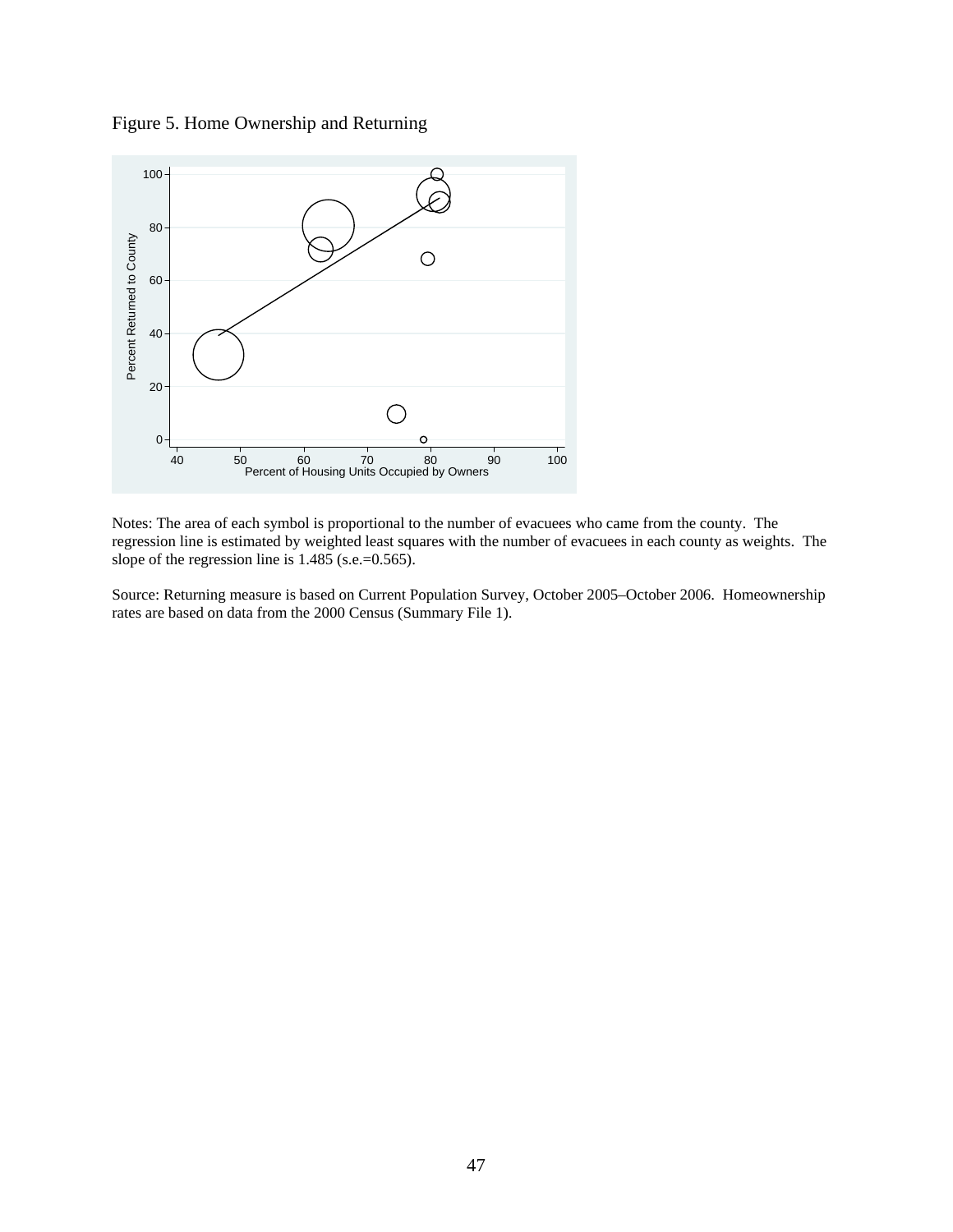

Figure 6. Race and Housing Damage in New Orleans

Notes: The figure plots data for each of the 13 planning districts in the city of New Orleans. The area of each symbol is proportional to the population of the district in the year 2000. The regression line is estimated by weighted least squares with the district populations as weights. The slope of the regression line is 0.378 (s.e.=0.299). The race measure is the percentage of all individuals who are black but not Hispanic.

Source: The damage measure is based on data from U.S. Department of Housing and Urban Development (2006). The race measure is based on data from the 2000 Census (Summary File 1). Census blocks were converted to planning districts using a mapping provided by the Greater New Orleans Community Data Center.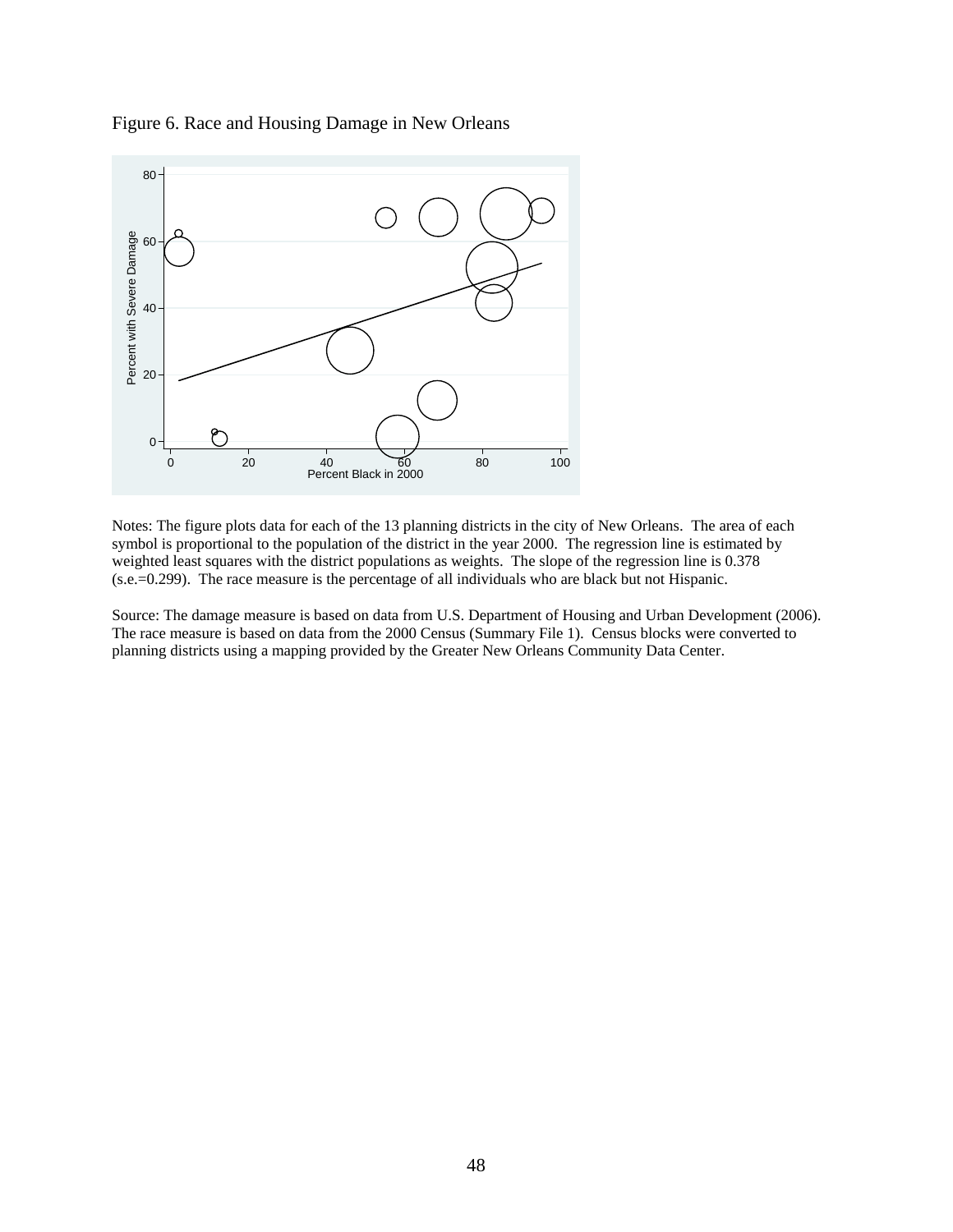|                       | Entire Affected Area |           |            | High-Damage Areas |  |  |  |
|-----------------------|----------------------|-----------|------------|-------------------|--|--|--|
|                       | Evacuation           |           | Evacuation |                   |  |  |  |
| Characteristic        | Rate                 | ${\bf N}$ | Rate       | N                 |  |  |  |
| Age                   | $\ast$               |           | $\ast$     |                   |  |  |  |
| 19 to 24              | 88.5                 | 523       | 98.9       | 212               |  |  |  |
| 25 to 39              | 82.9                 | 1,105     | 92.3       | 401               |  |  |  |
| 40 to 54              | 85.3                 | 1,416     | 95.8       | 397               |  |  |  |
| 55 and over           | 83.3                 | 1,473     | 90.5       | 507               |  |  |  |
| Race/Ethnicity        | $\ast$               |           |            |                   |  |  |  |
| White <sup>a</sup>    | 82.9                 | 2,766     | 92.6       | 650               |  |  |  |
| Black <sup>a</sup>    | 87.2                 | 1,359     | 94.2       | 796               |  |  |  |
| Hispanic              | 83.6                 | 221       | 94.3       | 33                |  |  |  |
| Other <sup>a</sup>    | 89.0                 | 171       | 100.0      | 38                |  |  |  |
| Gender                | $\ast$               |           | $\ast$     |                   |  |  |  |
| Female                | 87.0                 | 2,471     | 94.2       | 872               |  |  |  |
| Male                  | 81.8                 | 2,046     | 93.1       | 645               |  |  |  |
| Education             | $\ast$               |           |            |                   |  |  |  |
| Less than high school | 85.5                 | 746       | 94.3       | 345               |  |  |  |
| High school           | 81.8                 | 1,526     | 93.8       | 431               |  |  |  |
| Some college          | 84.6                 | 1,274     | 93.2       | 435               |  |  |  |
| College graduate      | 88.1                 | 971       | 93.6       | 306               |  |  |  |
| <b>Marital Status</b> | $\ast$               |           |            |                   |  |  |  |
| Not married           | 86.5                 | 2,212     | 94.0       | 898               |  |  |  |
| Married               | 82.5                 | 2,305     | 93.3       | 619               |  |  |  |
| Children Under Age 18 | $\ast$               |           |            |                   |  |  |  |
| Without children      | 84.2                 | 3,292     | 93.6       | 1,155             |  |  |  |
| With children         | 85.4                 | 1,225     | 94.1       | 362               |  |  |  |
| Family Income         | *                    |           | *          |                   |  |  |  |
| Less than \$15,000    | 90.8                 | 680       | 95.3       | 347               |  |  |  |
| \$15,000 to \$74,999  | 86.0                 | 1,938     | 92.8       | 706               |  |  |  |
| \$75,000 or more      | 83.8                 | 860       | 90.4       | 227               |  |  |  |
| Not reported          | 78.5                 | 1,039     | 96.6       | 237               |  |  |  |
|                       |                      |           |            |                   |  |  |  |
| Total                 | 84.5                 | 4,517     | 93.7       | 1,517             |  |  |  |

Table 1. Evacuation Rates by Personal and Family Characteristics

Notes: Sample sizes (N) are the number of person-month observations.

Source: Current Population Survey, October 2005–October 2006.

<sup>a</sup> Non-Hispanic.

\* Differences in evacuation rates across subgroups for the specified characteristic are statistically significant (at the 5% level), based on a Pearson  $\chi^2$  test.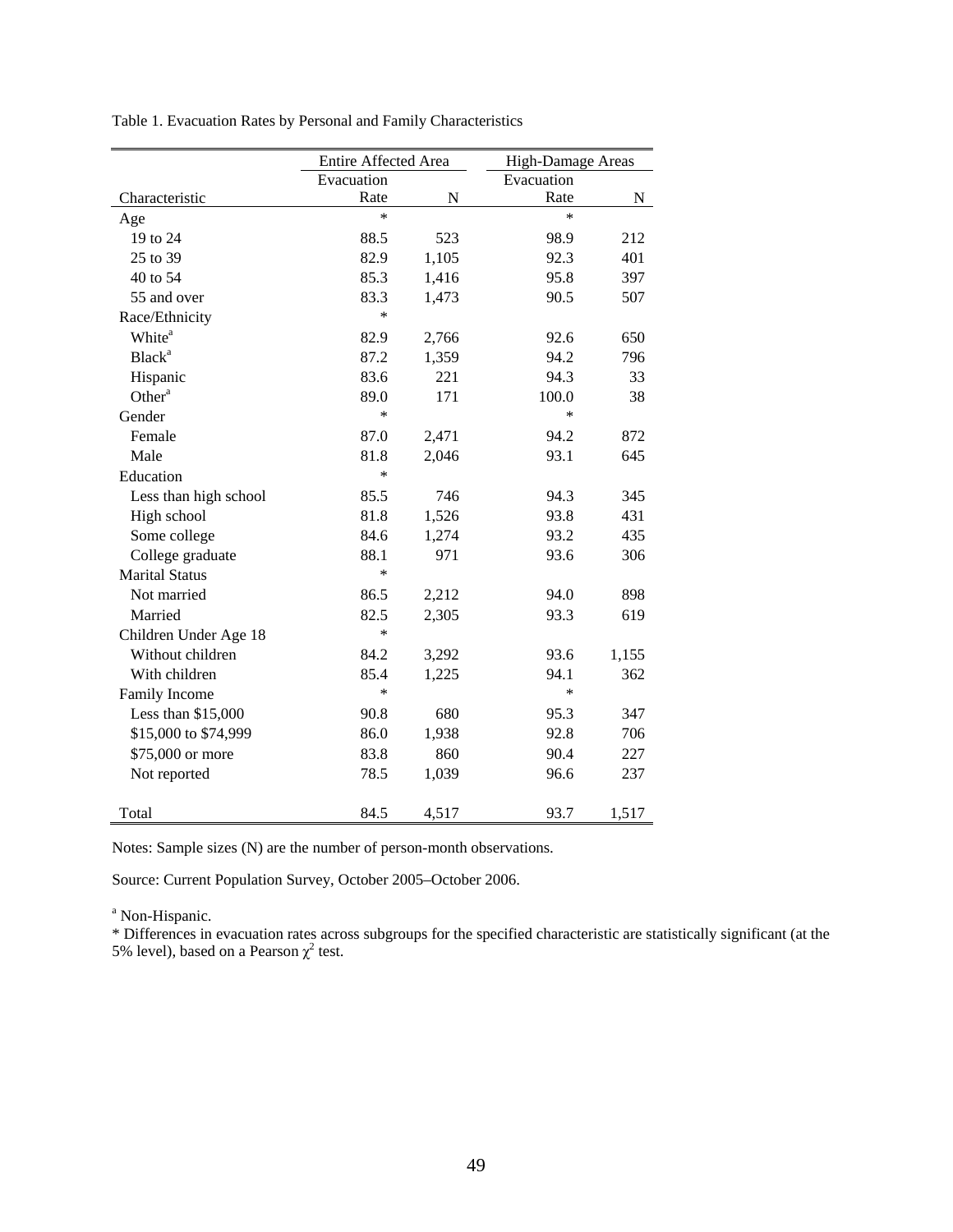|                       | Entire Affected Area |           | High-Damage Areas |       |  |
|-----------------------|----------------------|-----------|-------------------|-------|--|
|                       | Percentage           |           | Percentage        |       |  |
| Characteristic        | Returned             | ${\bf N}$ | Returned          | N     |  |
| Age                   | $\ast$               |           | $\ast$            |       |  |
| 19 to 24              | 49.8                 | 458       | 16.9              | 209   |  |
| 25 to 39              | 52.2                 | 915       | 20.5              | 370   |  |
| 40 to 54              | 69.3                 | 1,192     | 33.3              | 379   |  |
| 55 and over           | 73.9                 | 1,199     | 47.0              | 460   |  |
| Race/Ethnicity        | *                    |           | $\ast$            |       |  |
| White <sup>a</sup>    | 76.2                 | 2,256     | 46.1              | 601   |  |
| Black <sup>a</sup>    | 38.3                 | 1,181     | 22.4              | 748   |  |
| Hispanic              | 73.8                 | 176       | 24.3              | 31    |  |
| Other <sup>a</sup>    | 68.4                 | 151       | 2.5               | 38    |  |
| Gender                | $\ast$               |           | $\ast$            |       |  |
| Female                | 61.7                 | 2,134     | 28.7              | 825   |  |
| Male                  | 65.6                 | 1,630     | 34.0              | 593   |  |
| Education             | $\ast$               |           | $\ast$            |       |  |
| Less than high school | 53.3                 | 628       | 23.6              | 324   |  |
| High school           | 62.8                 | 1,219     | 20.9              | 400   |  |
| Some college          | 65.6                 | 1,065     | 35.7              | 406   |  |
| College graduate      | 69.5                 | 852       | 49.2              | 288   |  |
| <b>Marital Status</b> | $\ast$               |           | $\ast$            |       |  |
| Not married           | 57.9                 | 1,891     | 27.6              | 840   |  |
| Married               | 69.5                 | 1,873     | 36.8              | 578   |  |
| Children Under Age 18 | $\ast$               |           | $\ast$            |       |  |
| Without children      | 66.1                 | 2,718     | 36.0              | 1,077 |  |
| With children         | 56.9                 | 1,046     | 15.6              | 341   |  |
| Family Income         | *                    |           | $\ast$            |       |  |
| Less than \$15,000    | 38.3                 | 607       | 20.3              | 329   |  |
| \$15,000 to \$74,999  | 62.4                 | 1,649     | 31.2              | 654   |  |
| \$75,000 or more      | 74.2                 | 714       | 52.3              | 206   |  |
| Not reported          | 75.3                 | 794       | 30.3              | 229   |  |
|                       |                      |           |                   |       |  |
| Total                 | 63.5                 | 3,764     | 31.1              | 1,418 |  |

Table 2. Percentage Returned to County by Personal and Family Characteristics

Note: Sample sizes (N) are the number of person-month observations.

Source: Current Population Survey, October 2005–October 2006.

<sup>a</sup> Non-Hispanic.

\* Differences in return rates across subgroups for the specified characteristic are statistically significant (at the 5% level), based on a Pearson  $\chi^2$  test.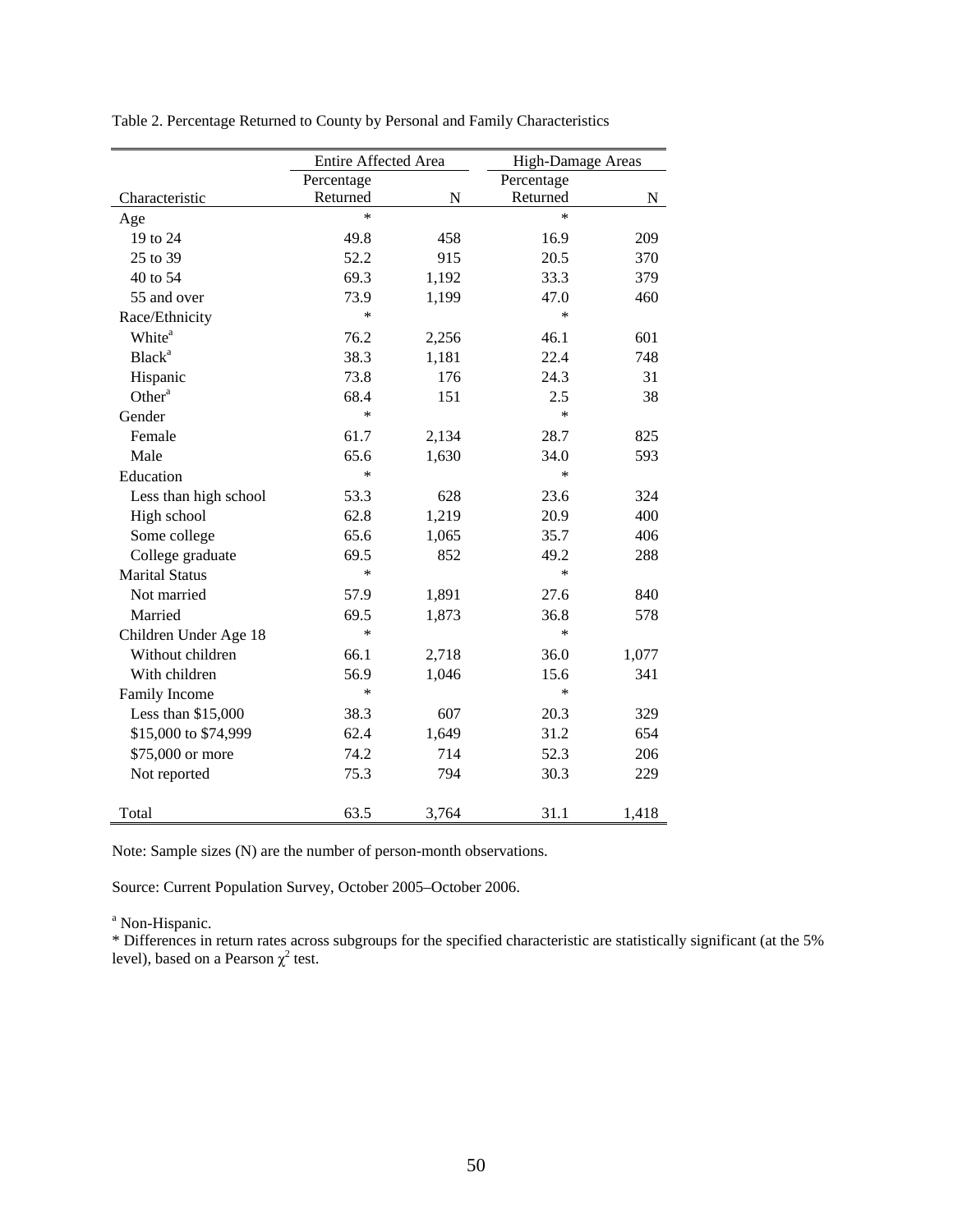|                           |           | Entire Affected Area |           | <b>High Damage</b> | Low Damage |           |
|---------------------------|-----------|----------------------|-----------|--------------------|------------|-----------|
| Variable                  | (1)       | (2)                  | (3)       | (4)                | (5)        | (6)       |
| Age 25 to 39              | 0.026     | $0.031*$             | 0.077     | $0.069*$           | 0.014      | 0.029     |
|                           | (0.048)   | (0.014)              | (0.081)   | (0.019)            | (0.045)    | (0.018)   |
| Age 40 to 54              | $0.144*$  | $0.135*$             | $0.200*$  | $0.205*$           | $0.105*$   | $0.109*$  |
|                           | (0.047)   | (0.023)              | (0.078)   | (0.029)            | (0.044)    | (0.023)   |
| Age 55 and over           | $0.184*$  | $0.173*$             | $0.278*$  | $0.248*$           | $0.128*$   | $0.133*$  |
|                           | (0.048)   | (0.036)              | (0.077)   | (0.022)            | (0.041)    | (0.036)   |
| <b>Black</b> <sup>a</sup> | $-0.311*$ | $-0.127*$            | $-0.101$  | $-0.159*$          | $-0.119*$  | $-0.101$  |
|                           | (0.049)   | (0.059)              | (0.063)   | (0.006)            | (0.054)    | (0.067)   |
| Hispanic                  | 0.002     | $-0.054$             | $-0.087$  | $-0.121*$          | $-0.029$   | $-0.036$  |
|                           | (0.078)   | (0.059)              | (0.112)   | (0.040)            | (0.075)    | (0.058)   |
| Other <sup>a</sup>        | $-0.098$  | $-0.099$             | $-0.288*$ | $-0.297*$          | $-0.012$   | $-0.028$  |
|                           | (0.111)   | (0.071)              | (0.044)   | (0.002)            | (0.078)    | (0.088)   |
| Male                      | 0.024     | $0.029*$             | 0.054     | $0.047*$           | 0.004      | 0.008     |
|                           | (0.020)   | (0.014)              | (0.032)   | (0.003)            | (0.017)    | (0.020)   |
| Less than high school     | $-0.023$  | $0.029*$             | 0.040     | $0.045*$           | 0.053      | $0.049*$  |
|                           | (0.046)   | (0.010)              | (0.068)   | (0.003)            | (0.039)    | (0.023)   |
| Some college              | 0.020     | 0.029                | 0.113     | $0.073*$           | $-0.005$   | $-0.007$  |
|                           | (0.037)   | (0.018)              | (0.059)   | (0.016)            | (0.035)    | (0.010)   |
| College graduate          | $-0.035$  | $-0.006$             | $0.156*$  | $0.095*$           | $-0.097*$  | $-0.102*$ |
|                           | (0.046)   | (0.067)              | (0.073)   | (0.029)            | (0.044)    | (0.030)   |
| Married                   | $-0.018$  | $-0.049$             | $-0.030$  | $-0.062$           | $-0.056$   | $-0.053*$ |
|                           | (0.037)   | (0.028)              | (0.059)   | (0.050)            | (0.036)    | (0.023)   |
| With children             | $-0.019$  | $-0.059$             | $-0.153*$ | $-0.129*$          | $-0.010$   | $-0.019$  |
|                           | (0.041)   | (0.034)              | (0.060)   | (0.047)            | (0.039)    | (0.025)   |
| Less than \$15,000        | $-0.119*$ | $-0.112*$            | $-0.028$  | $-0.049*$          | $-0.206*$  | $-0.185*$ |
|                           | (0.058)   | (0.054)              | (0.081)   | (0.021)            | (0.073)    | (0.031)   |
| \$75,000 or more          | 0.042     | 0.024                | 0.132     | $0.132*$           | 0.010      | 0.001     |
|                           | (0.057)   | (0.044)              | (0.101)   | (0.006)            | (0.045)    | (0.026)   |
| Severe damage (%)         |           | $-0.0089*$           |           |                    |            |           |
|                           |           | (0.0009)             |           |                    |            |           |
| Homeownership (%)         |           | $-0.0015$            |           | $-0.0087*$         |            | $0.0091*$ |
|                           |           | (0.0021)             |           | (0.0007)           |            | (0.0023)  |
| Persistence in county (%) |           | $-0.0069$            |           | $-0.0351*$         |            | 0.0027    |
|                           |           | (0.0062)             |           | (0.0033)           |            | (0.0016)  |
| Pseudo $R^2$              | 0.15      | 0.32                 | 0.16      | 0.21               | 0.14       | 0.18      |
| $\overline{N}$            | 3,764     | 3,764                | 1,418     | 1,418              | 2,346      | 2,346     |
| Percentage returned       | 63.5      | 63.5                 | 31.1      | 31.1               | 83.6       | 83.6      |

Table 3. Determinants of Returning to County

Notes: The dependent variable is an indicator for returning to the pre-Katrina county. The numbers reported in the table are average marginal effects from logit models. Standard errors, in parentheses, are corrected for correlation in the error term at the household level (columns 1, 3, and 5) or at the county level (columns 2, 4, and 6) are reported in parentheses. Regressions also include month-year fixed effects and an indicator for observations without data on family income, and are estimated using CPS sampling weights. The omitted categories are: age 19 to 24; white; female; high school; not married; without children; and \$15,000 to \$74,999. Source: Current Population Survey, October 2005–October 2006.

<sup>a</sup> Non-Hispanic.

\* Significantly different from zero at the 5% level.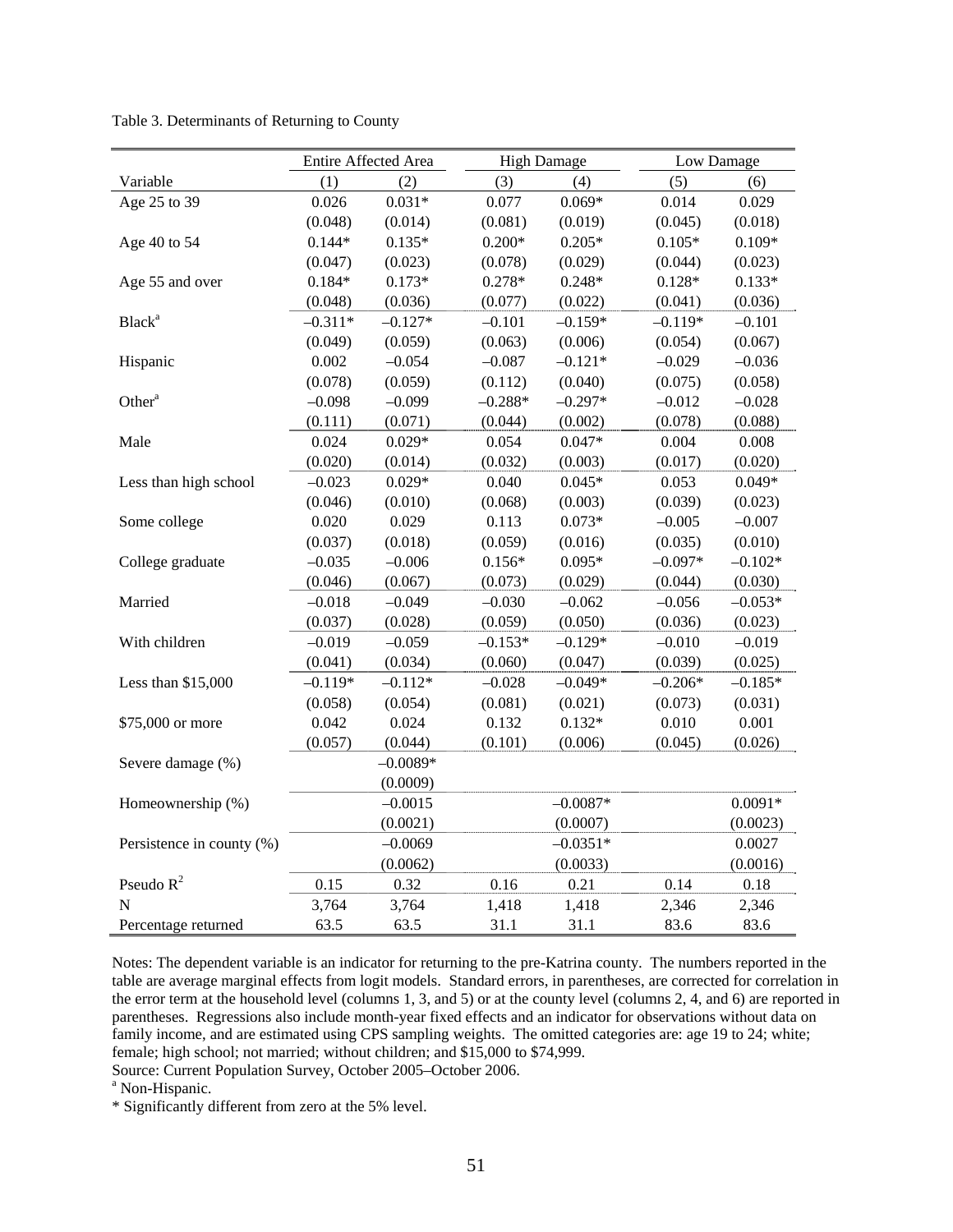|                             | <b>CPS</b> | <b>DNORPS</b> |           |           |  |  |
|-----------------------------|------------|---------------|-----------|-----------|--|--|
| Variable                    | (1)        | (2)           | (3)       | (4)       |  |  |
| Age 25 to 39                | 0.069      | 0.166         | 0.164     | 0.164     |  |  |
|                             | (0.087)    | (0.122)       | (0.122)   | (0.119)   |  |  |
| Age 40 to 54                | $0.196*$   | $0.256*$      | $0.250*$  | $0.251*$  |  |  |
|                             | (0.089)    | (0.107)       | (0.108)   | (0.101)   |  |  |
| Age 55 and over             | $0.290*$   | $0.300*$      | $0.296*$  | $0.266*$  |  |  |
|                             | (0.086)    | (0.104)       | (0.104)   | (0.098)   |  |  |
| <b>Black</b> <sup>a</sup>   | $-0.213*$  | $-0.228*$     | $-0.225*$ | $-0.037$  |  |  |
|                             | (0.078)    | (0.091)       | (0.091)   | (0.092)   |  |  |
| Hispanic/Other <sup>a</sup> | $-0.250*$  | $-0.011$      | $-0.005$  | 0.062     |  |  |
|                             | (0.068)    | (0.181)       | (0.184)   | (0.162)   |  |  |
| Male                        | 0.062      | $-0.102$      | $-0.104$  | $-0.077$  |  |  |
|                             | (0.039)    | (0.055)       | (0.055)   | (0.051)   |  |  |
| Less than high school       | 0.032      | 0.020         | 0.022     | 0.027     |  |  |
|                             | (0.080)    | (0.106)       | (0.107)   | (0.097)   |  |  |
| Some college                | 0.080      | $-0.068$      | $-0.071$  | $-0.066$  |  |  |
|                             | (0.067)    | (0.102)       | (0.101)   | (0.092)   |  |  |
| College graduate            | 0.141      | 0.092         | 0.090     | 0.087     |  |  |
|                             | (0.086)    | (0.098)       | (0.098)   | (0.092)   |  |  |
| Married                     | $-0.088$   | $-0.090$      | $-0.093$  | $-0.012$  |  |  |
|                             | (0.063)    | (0.088)       | (0.088)   | (0.085)   |  |  |
| With children               | $-0.093$   | $-0.042$      | $-0.040$  | $-0.086$  |  |  |
|                             | (0.074)    | (0.113)       | (0.113)   | (0.094)   |  |  |
| Homeowner                   |            |               | 0.025     | 0.035     |  |  |
|                             |            |               | (0.091)   | (0.088)   |  |  |
| Destroyed                   |            |               |           | $-0.610*$ |  |  |
|                             |            |               |           | (0.052)   |  |  |
| Uninhabitable               |            |               |           | $-0.466*$ |  |  |
|                             |            |               |           | (0.074)   |  |  |
| Damaged but habitable       |            |               |           | $-0.260*$ |  |  |
|                             |            |               |           | (0.080)   |  |  |
| Pseudo $R^2$                | 0.17       | 0.11          | 0.11      | 0.23      |  |  |
| N                           | 1,136      | 287           | 287       | 287       |  |  |
| Percentage returned         | 32.0       | 53.9          | 53.9      | 53.9      |  |  |

Table 4. Determinants of Returning to the City of New Orleans

Notes: The dependent variable is an indicator for returning to the city of New Orleans (i.e., Orleans Parish). The numbers reported in the table are average marginal effects from logit models. Standard errors, in parentheses, are corrected for correlation in the error term at the household level. The regressions are estimated using sampling weights. The CPS regression also includes month-year fixed effects. The omitted categories are: age 19 to 24; white; female; high school; not married; without children; renter; and undamaged.

Source: Current Population Survey (CPS; October 2005–October 2006) and Displaced New Orleans Residents Pilot Study (DNORPS).

<sup>a</sup> Non-Hispanic.

\* Significantly different from zero at the 5% level.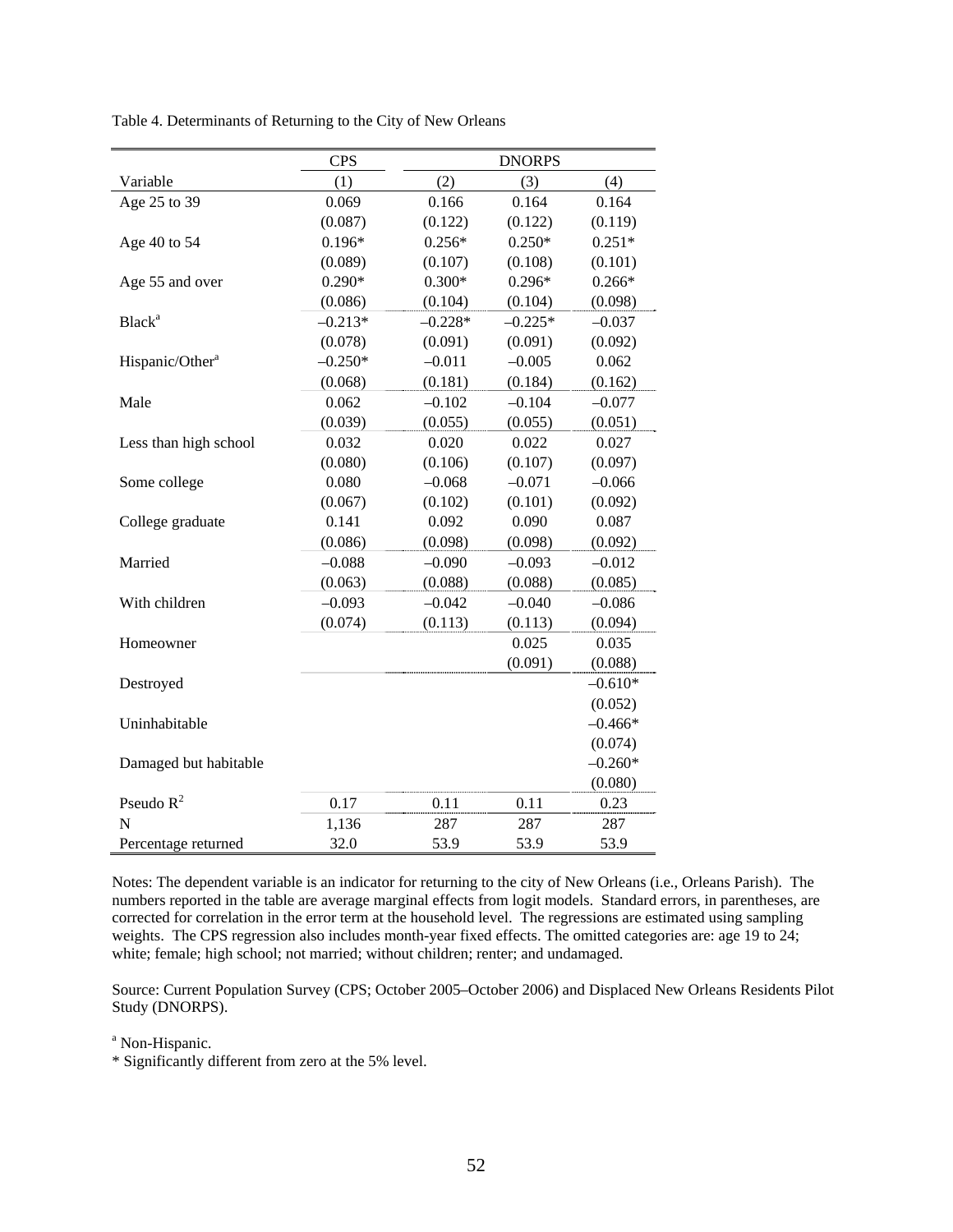|                                    |           | Entire Affected Area |          | High-Damage Areas |           |        |
|------------------------------------|-----------|----------------------|----------|-------------------|-----------|--------|
|                                    |           | Non-                 |          |                   | Non-      |        |
| Characteristic                     | Returnees | Returnees            | $\chi^2$ | Returnees         | Returnees |        |
| Age                                |           |                      | $\ast$   |                   |           | $\ast$ |
| 19 to 24                           | 11.4      | 19.9                 |          | 9.4               | 20.9      |        |
| 25 to 39                           | 20.9      | 33.3                 |          | 17.6              | 30.9      |        |
| 40 to 54                           | 33.9      | 26.1                 |          | 27.9              | 25.3      |        |
| 55 and over                        | 33.9      | 20.8                 |          | 45.0              | 22.9      |        |
| Race/Ethnicity                     |           |                      | $\ast$   |                   |           | $\ast$ |
| White <sup>a</sup>                 | 70.2      | 38.1                 |          | 57.6              | 30.5      |        |
| <b>Black</b> <sup>a</sup>          | 19.5      | 54.7                 |          | 40.5              | 63.5      |        |
| Hispanic                           | 5.9       | 3.6                  |          | 1.7               | 2.4       |        |
| Other <sup>a</sup>                 | 4.5       | 3.6                  |          | 0.2               | 3.6       |        |
| Gender                             |           |                      | $\ast$   |                   |           | *      |
| Female                             | 53.1      | 57.2                 |          | 50.7              | 56.8      |        |
| Male                               | 46.9      | 42.8                 |          | 49.3              | 43.2      |        |
| Education                          |           |                      | $\ast$   |                   |           | $\ast$ |
| Less than high school              | 14.2      | 21.6                 |          | 17.8              | 26.1      |        |
| High school                        | 31.8      | 32.7                 |          | 19.5              | 33.4      |        |
| Some college                       | 29.7      | 27.1                 |          | 32.5              | 26.5      |        |
| College graduate                   | 24.4      | 18.6                 |          | 30.1              | 14.1      |        |
| <b>Marital Status</b>              |           |                      | $\ast$   |                   |           | *      |
| Not married                        | 47.1      | 59.7                 |          | 54.7              | 64.8      |        |
| Married                            | 52.9      | 40.3                 |          | 45.3              | 35.2      |        |
| Children Under Age 18              |           |                      | $\ast$   |                   |           | $\ast$ |
| Without children                   | 74.6      | 66.5                 |          | 87.9              | 70.5      |        |
| With children                      | 25.4      | 33.5                 |          | 12.1              | 29.5      |        |
| Family Income                      |           |                      | $\ast$   |                   |           | *      |
| Less than \$15,000                 | 13.2      | 32.1                 |          | 18.7              | 33.3      |        |
| \$15,000 to \$74,999               | 58.0      | 52.8                 |          | 55.6              | 56.0      |        |
| \$75,000 or more                   | 28.8      | 15.2                 |          | 25.7              | 10.7      |        |
|                                    |           |                      |          |                   |           |        |
| Number of individuals <sup>b</sup> | 575.3     | 330.9                |          | 108.2             | 239.5     |        |

Table 5. Personal and Family Characteristics of Returnees and Non-Returnees (distributions in percent)

Source: Current Population Survey, October 2005–October 2006.

Note: Distributions of family income are based on those who reported family income.

<sup>a</sup> Non-Hispanic.<br><sup>b</sup> In thousands.

\* The distribution of returnees is significantly different (at the 5% level) from the distribution of non-returnees, for the specified characteristic, based on a Pearson  $\chi^2$  test.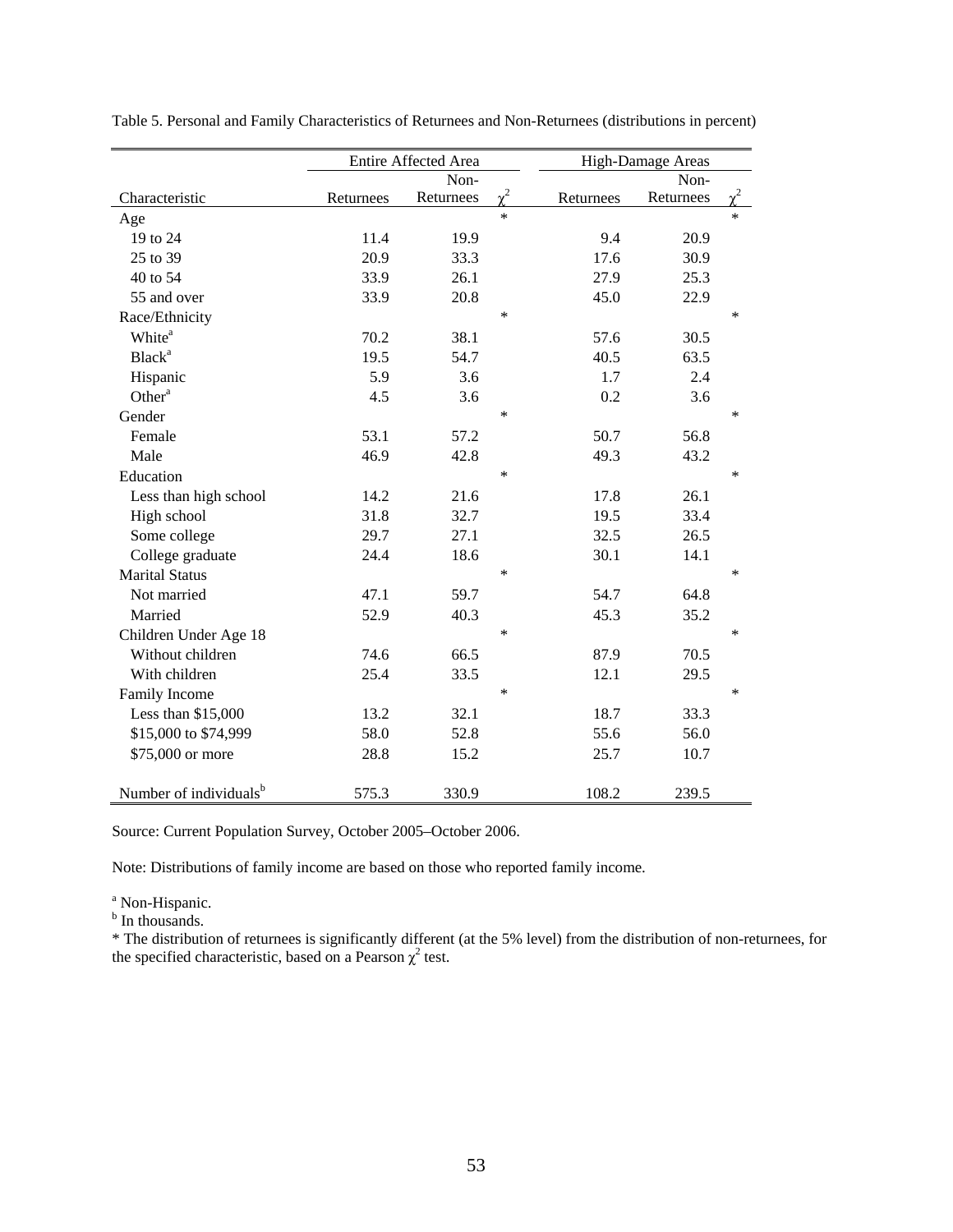|                                    |             | Entire Affected Area |         |          |             | High-Damage Areas |         |          |
|------------------------------------|-------------|----------------------|---------|----------|-------------|-------------------|---------|----------|
| Characteristic                     | $2004 - 05$ | $2005 - 06$          | 2006-07 | $\chi^2$ | $2004 - 05$ | $2005 - 06$       | 2006-07 | $\chi^2$ |
| Age                                |             |                      |         |          |             |                   |         |          |
| 19 to 24                           | 12.2        | 12.1                 | 12.3    | $\ast$   | 11.7        | 8.0               | 13.9    | $\ast$   |
| 25 to 39                           | 26.1        | 22.2                 | 24.2    |          | 27.5        | 19.5              | 27.2    |          |
| 40 to 54                           | 30.0        | 32.7                 | 30.8    |          | 28.3        | 27.3              | 25.2    |          |
| 55 and over                        | 31.7        | 33.0                 | 32.8    |          | 32.4        | 45.2              | 33.7    |          |
| Race/Ethnicity                     |             |                      |         | $\ast$   |             |                   |         | $\ast$   |
| White <sup>a</sup>                 | 66.1        | 70.1                 | 68.5    |          | 45.0        | 57.0              | 51.4    |          |
| <b>Black</b> <sup>a</sup>          | 28.8        | 20.4                 | 23.2    |          | 52.0        | 41.2              | 45.1    |          |
| Hispanic                           | 3.2         | 5.4                  | 6.7     |          | 1.7         | 1.7               | 1.7     |          |
| Other <sup>a</sup>                 | 1.8         | 4.1                  | 1.6     |          | 1.3         | 0.2               | 1.8     |          |
| Gender                             |             |                      |         | $\ast$   |             |                   |         | $\ast$   |
| Female                             | 55.0        | 51.6                 | 52.7    |          | 57.0        | 50.9              | 53.5    |          |
| Male                               | 45.0        | 48.4                 | 47.3    |          | 43.0        | 49.1              | 46.5    |          |
| Education                          |             |                      |         | $\ast$   |             |                   |         | $\ast$   |
| Less than high school              | 15.3        | 14.6                 | 11.1    |          | 15.3        | 18.2              | 16.7    |          |
| High school                        | 33.1        | 33.8                 | 32.1    |          | 32.2        | 20.2              | 22.5    |          |
| Some college                       | 27.8        | 29.3                 | 31.2    |          | 26.7        | 32.9              | 28.3    |          |
| College graduate                   | 23.9        | 22.4                 | 25.7    |          | 25.8        | 28.8              | 32.6    |          |
| <b>Marital Status</b>              |             |                      |         | $\ast$   |             |                   |         | $\ast$   |
| Not married                        | 49.2        | 46.9                 | 47.8    |          | 58.0        | 53.8              | 55.9    |          |
| Married                            | 50.8        | 53.2                 | 52.2    |          | 42.0        | 46.2              | 44.1    |          |
| Children Under Age 18              |             |                      |         |          |             |                   |         |          |
| Without children                   | 73.8        | 74.2                 | 72.8    |          | 77.5        | 83.6              | 75.6    |          |
| With children                      | 26.2        | 25.8                 | 27.2    |          | 22.5        | 16.4              | 24.4    |          |
| Family Income                      |             |                      |         | $\ast$   |             |                   |         | $\ast$   |
| Less than \$15,000                 | 18.8        | 13.0                 | 12.8    |          | 24.3        | 17.9              | 21.7    |          |
| \$15,000 to \$74,999               | 60.5        | 57.2                 | 57.1    |          | 61.9        | 56.1              | 57.5    |          |
| \$75,000 or more                   | 20.8        | 29.8                 | 30.1    |          | 13.8        | 26.0              | 20.8    |          |
| Housing Occupancy                  |             |                      |         | $\ast$   |             |                   |         | $\ast$   |
| Owner                              | 74.2        | 77.4                 | 74.0    |          | 61.6        | 71.0              | 61.4    |          |
| Renter                             | 24.6        | 20.8                 | 23.5    |          | 37.3        | 26.4              | 33.4    |          |
| Occupied without payment           | 1.2         | 1.8                  | 2.6     |          | 1.1         | 2.7               | 5.2     |          |
| Number of individuals <sup>b</sup> | 1,128.9     | 805.6                | 878.2   |          | 383.1       | 138.3             | 196.3   |          |
|                                    |             |                      |         |          |             |                   |         |          |

Table 6. Composition of Affected Areas Before and After Katrina: Entire Affected Area and High-Damage Areas (distributions in percent)

Source: Current Population Survey, January 2004–November 2007.

Notes: 2004–05 is January 2004–July 2005. 2005–06 is October 2005–October 2006. 2006–07 is November 2006– November 2007. Distributions of family income are based on those who reported family income.

<sup>a</sup> Non-Hispanic.<br><sup>b</sup> In thousands.

\* The distribution across subgroups for the specified characteristic is significantly different (at the 5% level) over time, based on a Pearson  $\chi^2$  test.